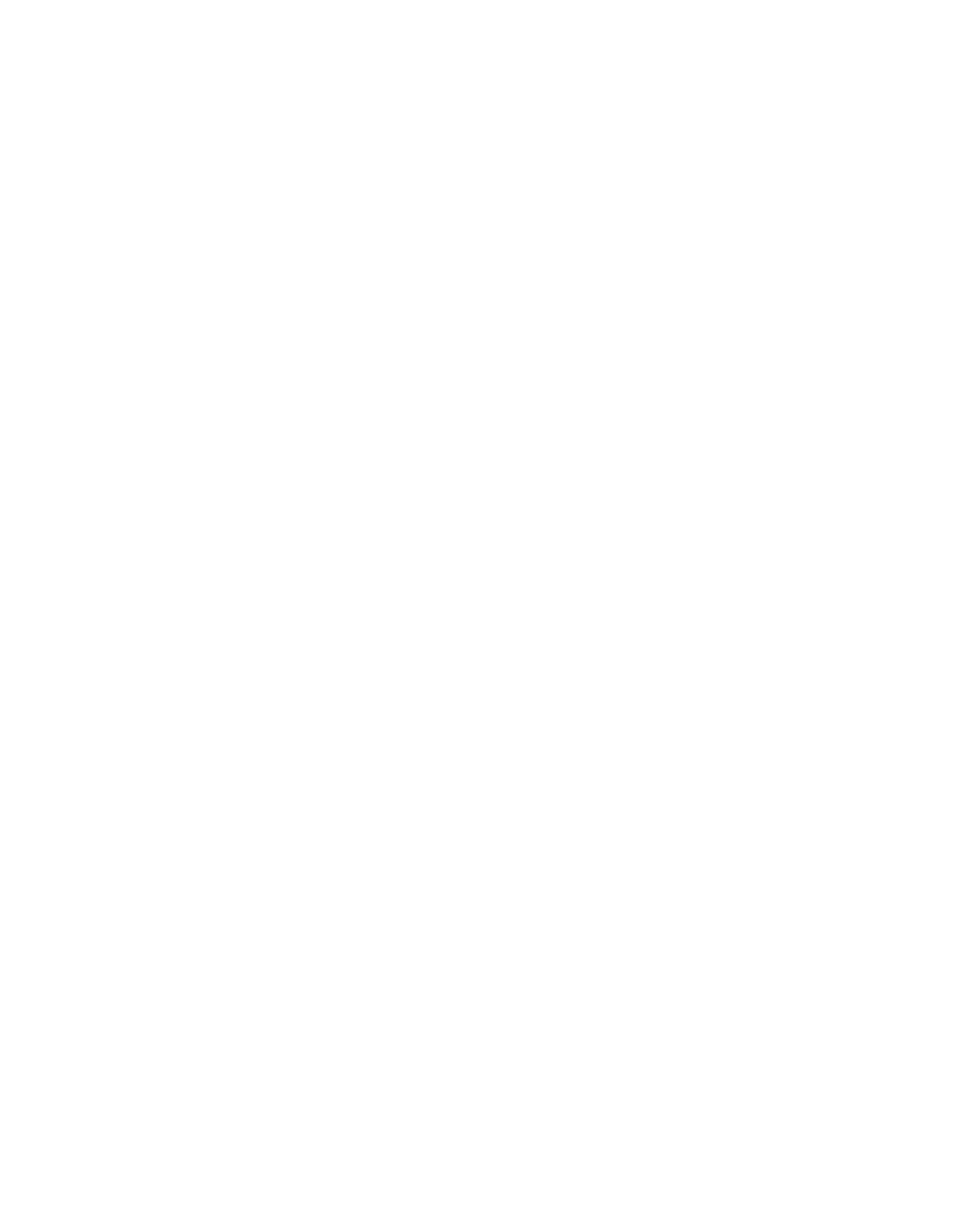Welcome to the growing family of coursework participants at CEU Matrix - The Institute for Addiction and Criminal Justice Studies.

This distance learning coursework was developed for CEUMatrix by Robert A. Shearer, Ph.D.

This course is reviewed and updated on an annual basis to insure that the information is current, informative, and state-of-the-art. This package contains the complete set of course materials, along with the post test and evaluation that are required to obtain the certificate of completion for the course. You may submit your answers online to receive the fastest response and access to your online certificate of completion. To take advantage of this option, simply access the Student Center at [http://www.ceumatrix.com/studentcenter;](http://www.ceumatrix.com/studentcenter) login as a Returning Customer by entering your email address, password, and click on 'Take Exam'. For your convenience, we have also enclosed an answer sheet that will allow you to submit your answers by mail or by fax.

# Copyright Notice

The documents and information on this Web site are copyrighted materials of CEUMatrix, LLC, and its information providers. Reproduction or storage of materials retrieved from this service is subject to the U.S. Copyright Act of 1976, Title 17 U.S.C.

**© Copyright 2007 CEUMatrix, LLC.** 

**All rights reserved. Do not duplicate or redistribute in any form. Printed in the United States of America. No portion of this publication may be reproduced in any manner without the written permission of the publisher.**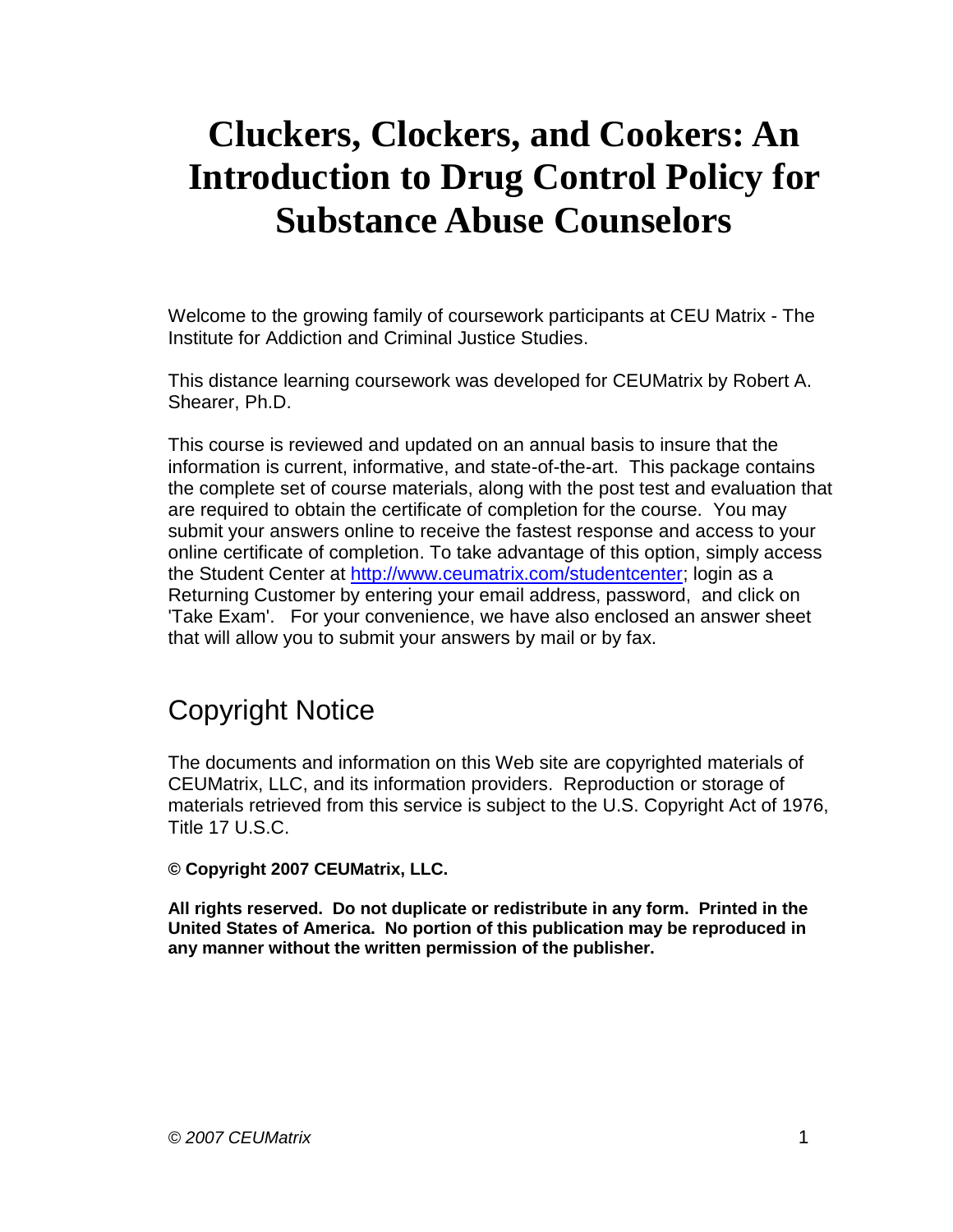## About the Instructor:

Dr. Robert A. Shearer is a retired professor of Criminal Justice, Sam Houston State University. He received his Ph.D. in Counseling and Psychology from Texas A & M University, Commerce. Prior to teaching Criminal Justice, he taught Educational Psychology at Mississippi State University on campus and in the extension program across rural Mississippi during the civil rights era.

He has been teaching, training, consulting and conducting research in the fields of Criminal Justice, human behavior, and addictions for over thirty-six years. He is the author of over sixty professional and refereed articles in Criminal Justice and behavior. He is also the author of *Interviewing: Theories, techniques, and practices, 5th edition* published by Prentice Hall. Dr. Shearer has also created over a dozen measurement, research, and assessment instruments in Criminal Justice and addictions.

He has been a psychotherapist in private practice and served as a consultant to dozens of local, state, and national agencies. His interests continue to be substance abuse program assessment and evaluation. He has taught courses in interviewing, human behavior, substance abuse counseling, drugs-crime-social policy, assessment and treatment planning, and educational psychology. He has also taught several university level psychology courses in the Texas Department of Criminal Justice Institutional Division, led group therapy in prison, trained group therapists, and served as an expert witness in various courts of law.

He has been the president of the International Association of Addictions and Offender Counseling and the editor of the *Journal of Addictions and Offender Counseling* as well as a member of many Criminal Justice, criminology, and counseling professional organizations prior to retirement.

## Using the Homepage for CEU Matrix - The Institute for Addiction and Criminal Justice Studies

The CEU Matrix – The Institute for Addiction and Criminal Justice Studies homepage [\(www.ceumatrix.com\)](http://www.ceumatrix.com/) contains many pieces of information and valuable links to a variety of programs, news and research findings, and information about credentialing – both local and national. We update our site on a regular basis to keep you apprised of any changes or developments in the field of addiction counseling and credentialing. Be sure to visit our site regularly, and we do recommend that you bookmark the site for fast and easy return.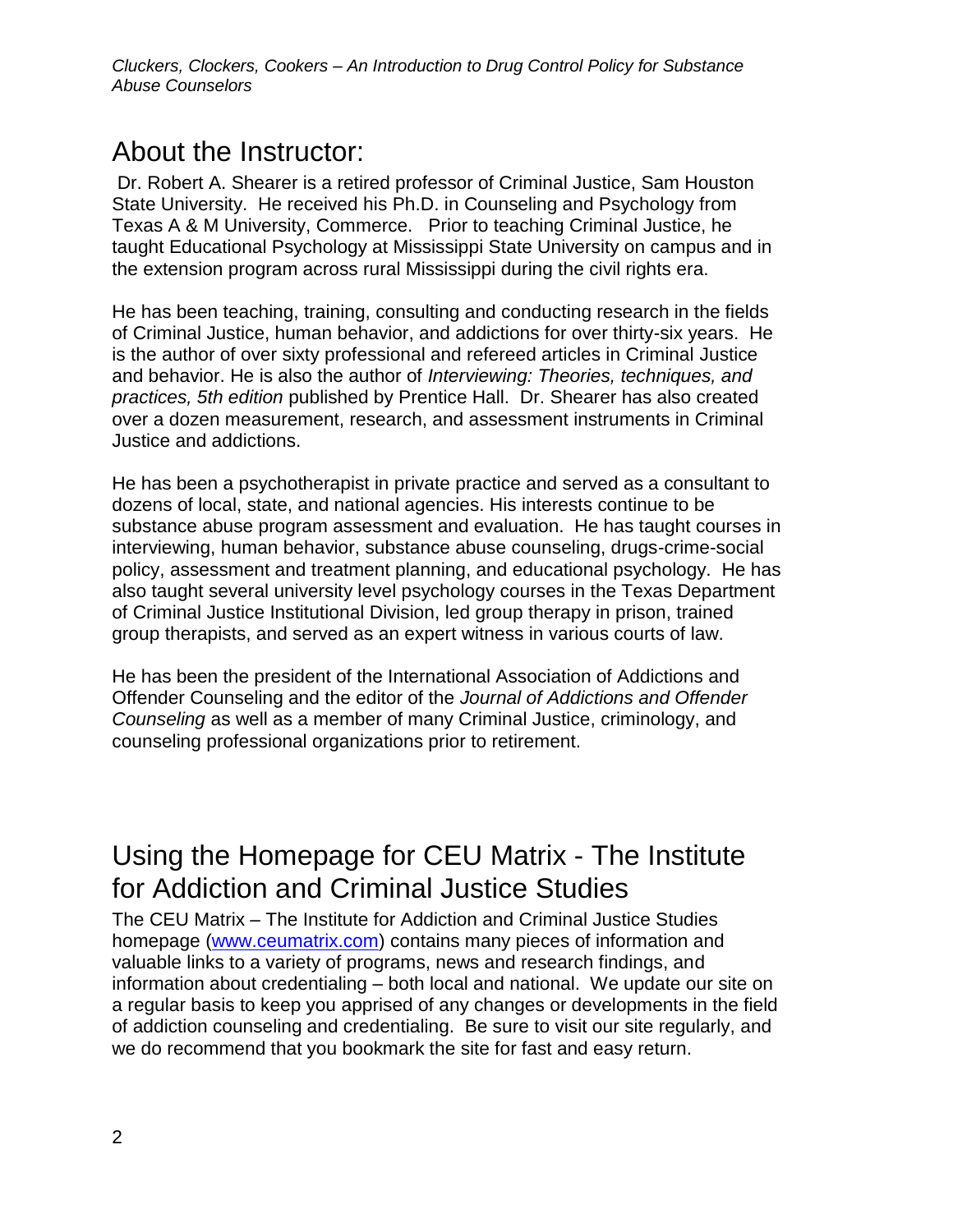# Cluckers, Clockers and Cookers: An Introduction to Drug Control Policy for Substance Abuse

## **Counselors**

*by Robert A. Shearer, Ph.D. Sam Houston State University*

### Goals and Objectives

Goals: The goals of this course are for the student to understand:

- The nature of drug control policy
- The types of drug control policies

Objectives: The objectives of this course are for the learner to:

- Understand the need for counselors to be concerned about international drug policies
- Understand the economic foundation of international drug markets
- Understand the strategic targets of drug control policy
- Know the street terms of the international drug trade
- Understand the control strategy of demand reduction
- Understand the drug control strategy of harm reduction
- Understand the drug control strategy of trafficking reduction
- Understand the drug control strategy of legislation
- Understand the drug control strategy of decriminalization
- Understand the drug control strategy of control focus
- Know how to measure endorsement of international drug policy strategies

Pedagogy: The learning techniques used in this course

- Reading comprehension
- Visual aids
- Node mapping
- Instrumented feedback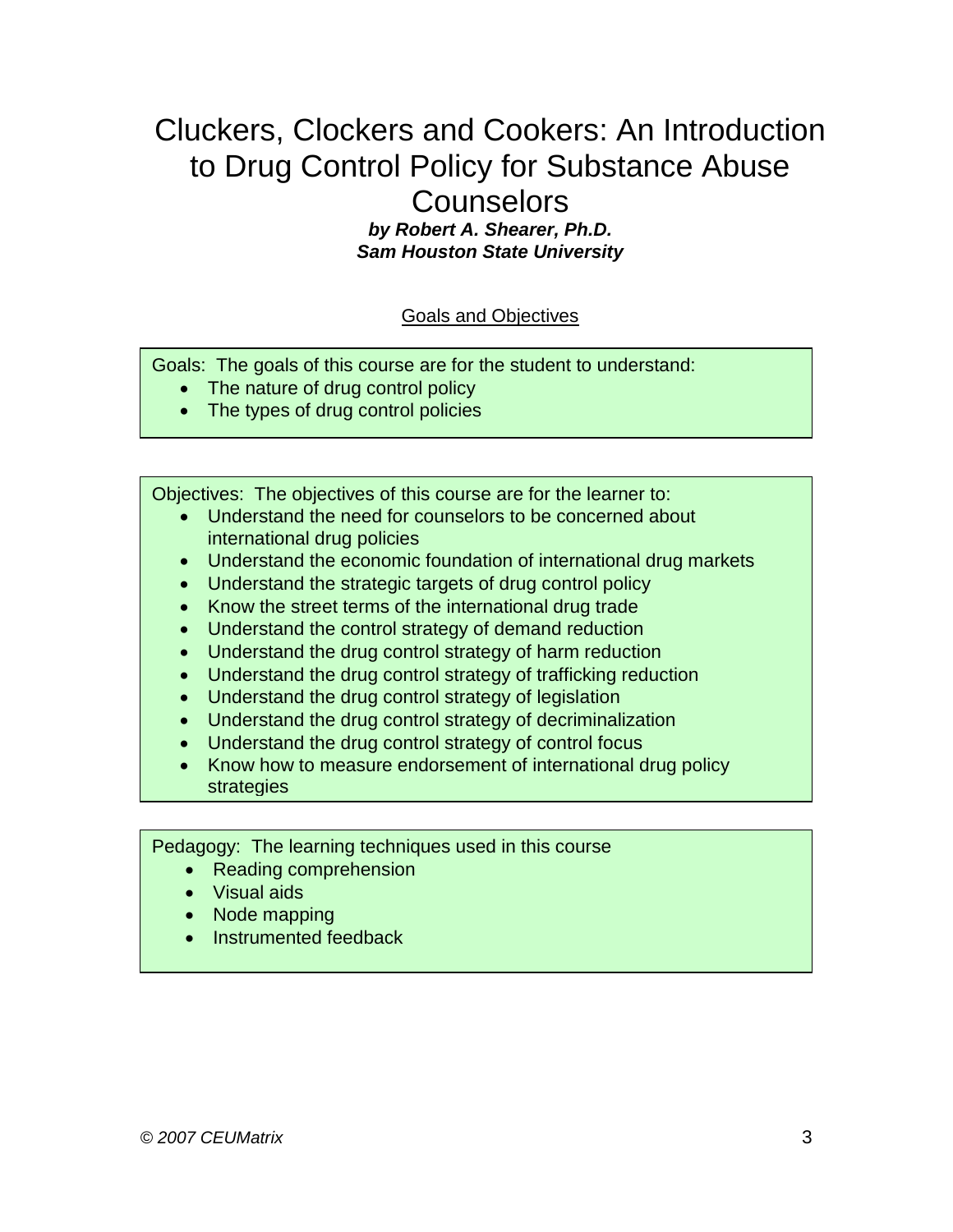## **Introduction**

Illegal drugs are an international problem. Few countries, large or small, are not affected by the manufacture, sale, use, or distribution of illegal drugs. Almost every country in the world is affected. This globalization of the spread of illegal drugs is reflected in the vast programs and services of the United Nations Office on Drugs and Crime (UNODC). This office of the United Nations studies global drug trends and establishes policy guidelines to reduce the supply and demand for drugs. In addition, the UNODC is concerned with drugs as they affect terrorism, corruption, human trafficking, and HIV/AIDs prevention. The core of international drug control policies consists of a variety of strategies used by governments to control the global drug abuse problem. In addition, *The President's National Drug Control Strategy* (ONDCP, 2006) consists of a three-priority strategy: Stopping the use of drugs through education and community programs; treating drug users; and interdiction operations that attack the markets that support drug trade. Consequently, the United States has an official strategy characterized by demand reduction, supply reduction, and trafficking interdiction. Trafficking interdiction consists of eradication, organizational attack, and airport interdiction.

Drug Control Policy and the Counselor

This course is about national and international drug control policy. Why does a substance-abuse counselor need to be informed and concerned about a topic that is seemingly quite remote from the client? The three most obvious reasons are:

- Drug usage tends to follow epidemics with periods of peak involvement and eventual decline. At any one time in history, a counselor is likely to encounter offenders who are using substances quite different from those of only a few years before. Drug epidemics are constantly changing.
- Drug control policy involves very controversial economic, political, social, and legal issues that surround the substance using offender. These issues may be very complex, and the counselor needs to be at least one step ahead of the substance user in understanding these issues.
- We live in a global society and drugs are correspondingly international in nature. Drugs can be bought and sold over the internet, and cross border transit of drugs is widespread. A substance abuse counselor is working with individuals caught up in this international industry, so he/she needs to understand the extensive nature of how a particular drug found its way to the substance abusing offender.

### Preliminary Considerations

Before investigating the various aspects of drug control policy, some preliminary considerations are offered for thought and discussion concerning the relationship between drugs and people.

 Drug use has been speculated as a basic human activity found in almost every human culture in every age of history.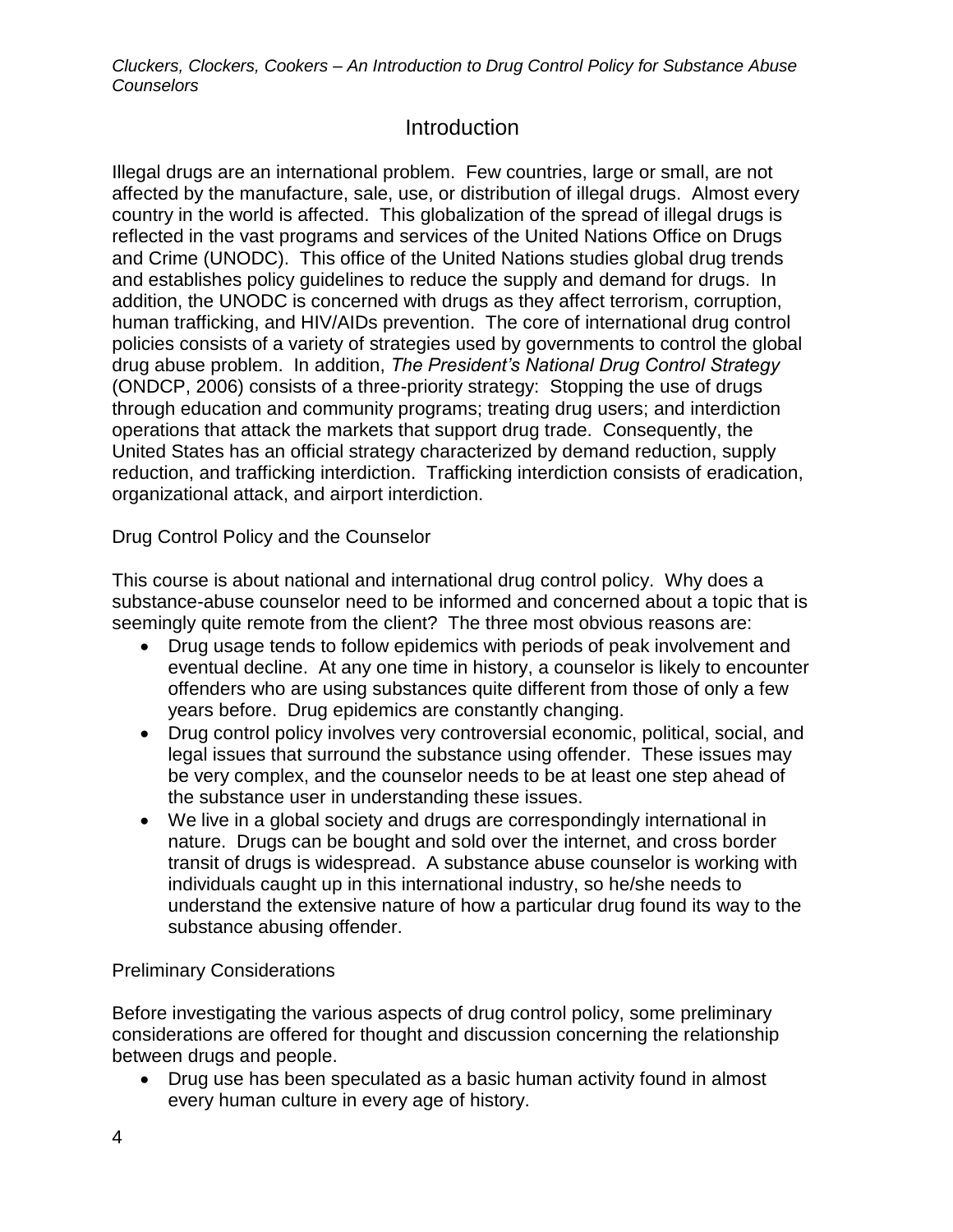- Drugs have two faces. One face is ugly, lethal, and dangerous. The other face is therapeutic, pleasurable, and creative.
- Until recently, traditional societies controlled drugs by tight social and cultural controls. Drugs, for these societies, were not seen as a problem.

### Economic Catalyst of the Drug Industry

The international drug trade is driven by money. This money is a catalyst for all aspects of the drug industry. Figure 1 presents a visual representation of the economic aspects of drug production, trafficking, sales, and consumption. Note the following in the figure:

- Drug production and manufacturing usually involve precursors. These precursors are the chemicals and ingredients required to manufacture the drug.
- Drug accessories have to be purchased to package the drugs. Typically, this involves wrapping tape, plastic wrapping, and containers.
- Drug trafficking requires anything from airplanes to high speed boats to specially designed or altered vans and automobiles.
- Money laundering requires a method to hide large amounts of cash. This is typically accomplished through a legitimate or phony business.
- Drug sales require freelance or organized sales organizations.
- Most of the cash returns to producers and dominate drug cartels that start the cycle over.
- The entire cycle requires many firearms, other weapons, and security devices, to protect the product from production to the consumer.

In addition, international drug trade is driven by economic market realities. Some of these realities are:

- As enforcement and criminal sanctions increase, the price of drugs increases. Drug enforcement increases the cost of drugs for the consumer, making drug production more profitable for the supplier, producer, and dealer.
- Despite the increase in drug enforcement, the supply of drugs has increased with expanded drug trafficking. Drug producers simply produce more drugs and alter or expand their markets.
- Drug enforcement tends to cause drug trafficking to move to weaker jurisdictions, so that production can continue at a high level of profit and a lower level of risk.
- Drug enforcement tends to force drug producers to create more sophisticated organizations to distribute drugs.
- Drug enforcement tends to increase the purity of a drug so that if the drug is not seized, it can be divided and diluted for greater distribution and profit. For a producer, it makes more sense, economically, to produce illegal whiskey than illegal beer or wine, because whiskey has greater alcohol content with a correspondingly higher economic value.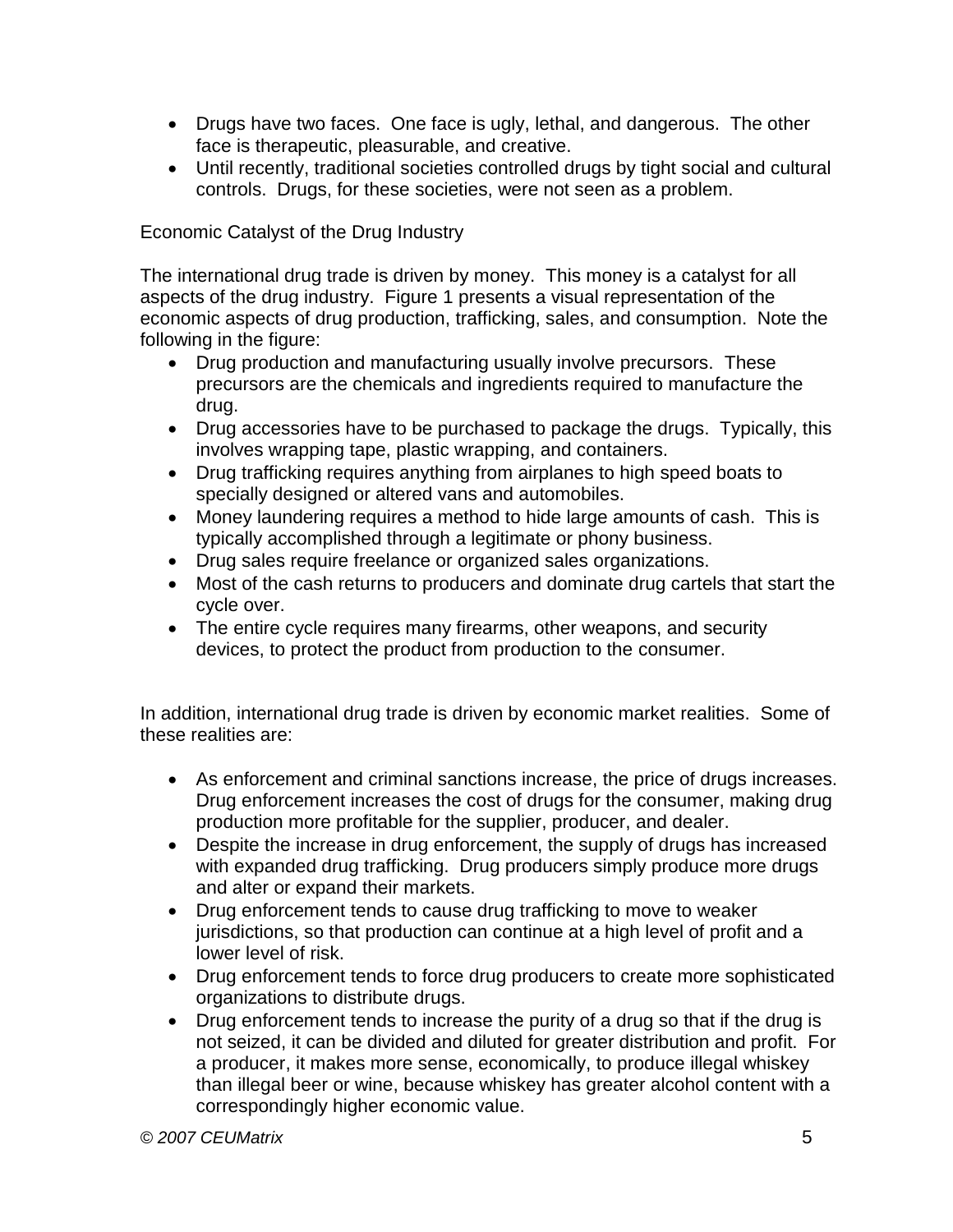- The money obtained by criminal entrepreneurs from drug trafficking is used to fund terrorist activities. *NARCO-Terrorism* is the international connection between drugs and terror. Illegitimate drug enterprises use drug money to fund:
	- A. Revolutionary groups
	- B. Resistance guerillas
	- C. Secret intelligence operations
	- D. Terrorist organizations

Terrorist groups exploit the advances in technology, finance, communications, and transportation for economic and political goals. Consequently, NARCO-Terrorism blurs the line between purely economic goals and political goals.

In the final analysis, international drug markets operate according to traditional supply and demand principles because they involve production, distribution, sale, and consumption of a product, even though the product is illegal.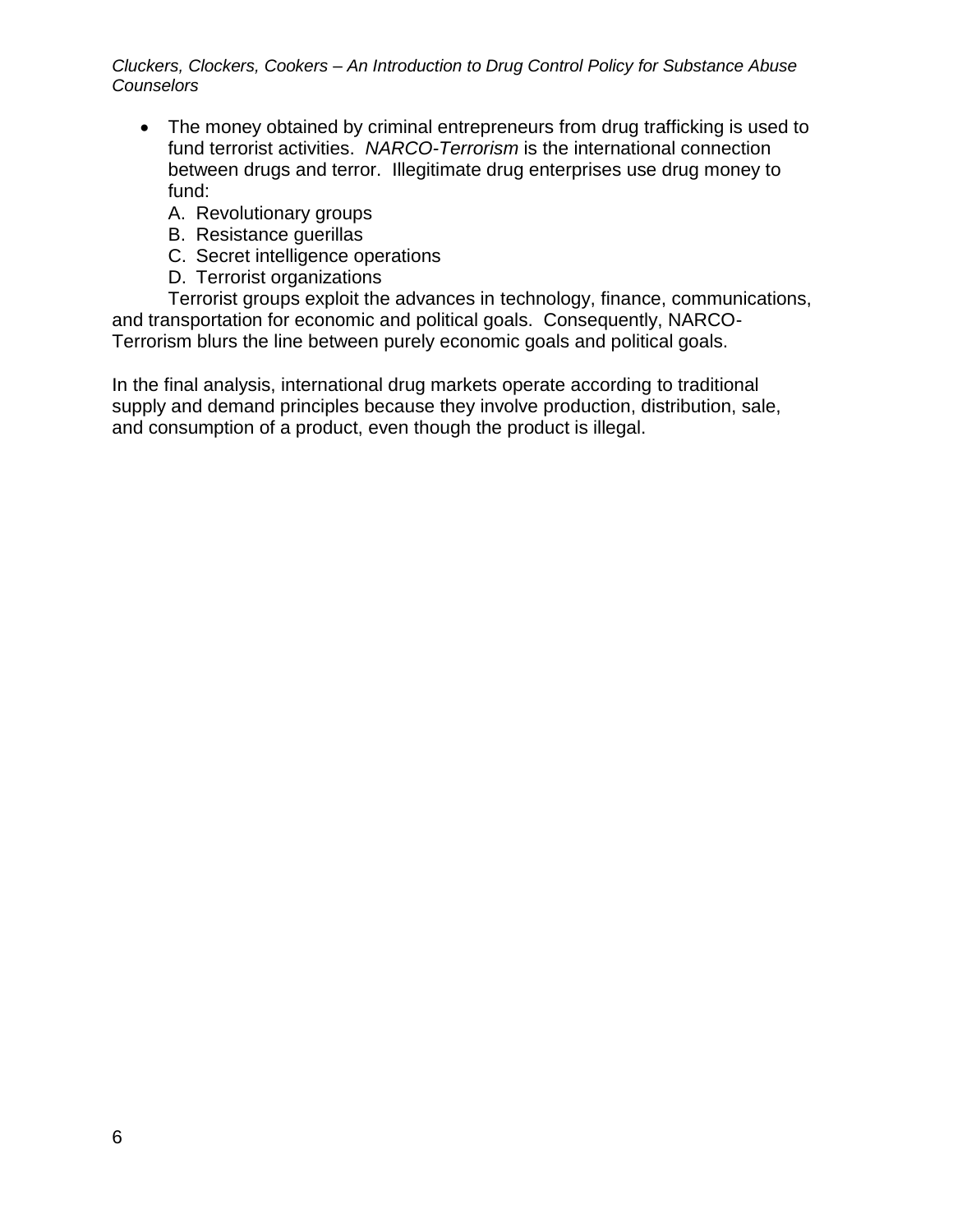**Figure 1** Economic Aspects of International Drug Production, Trafficking, Sale, and Consumption

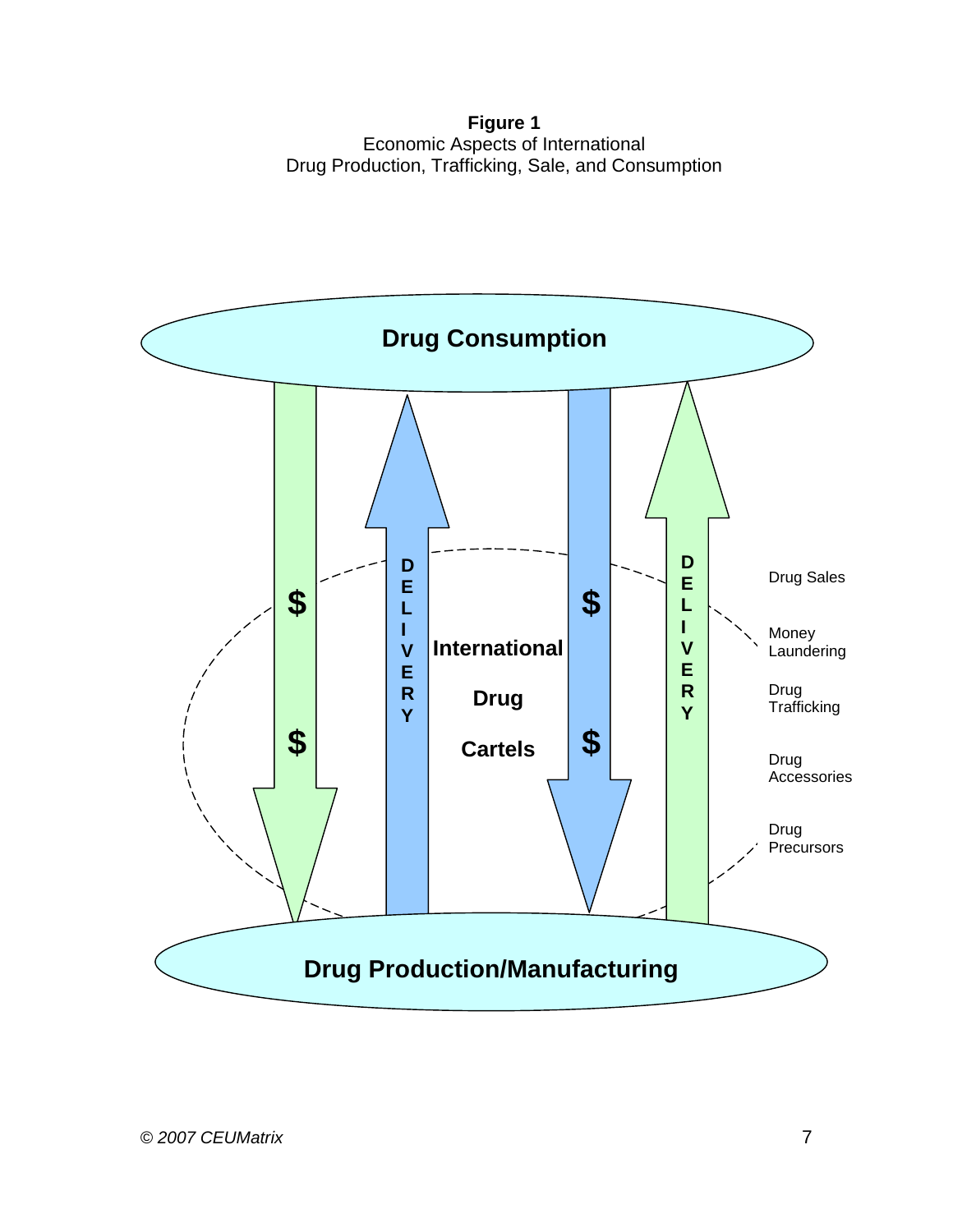

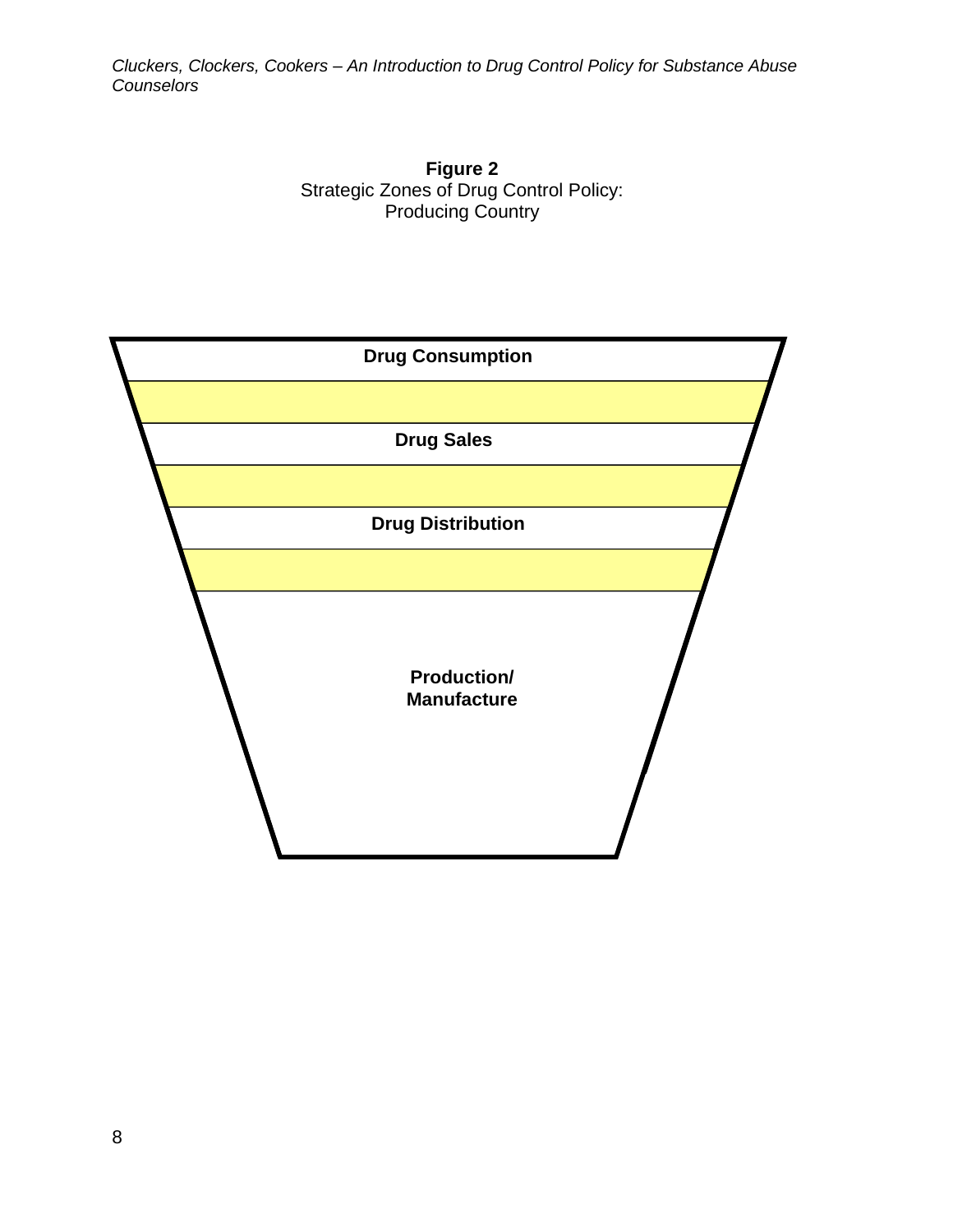**Figure 3** Strategic Zones of Drug Control Policy: Consuming Country

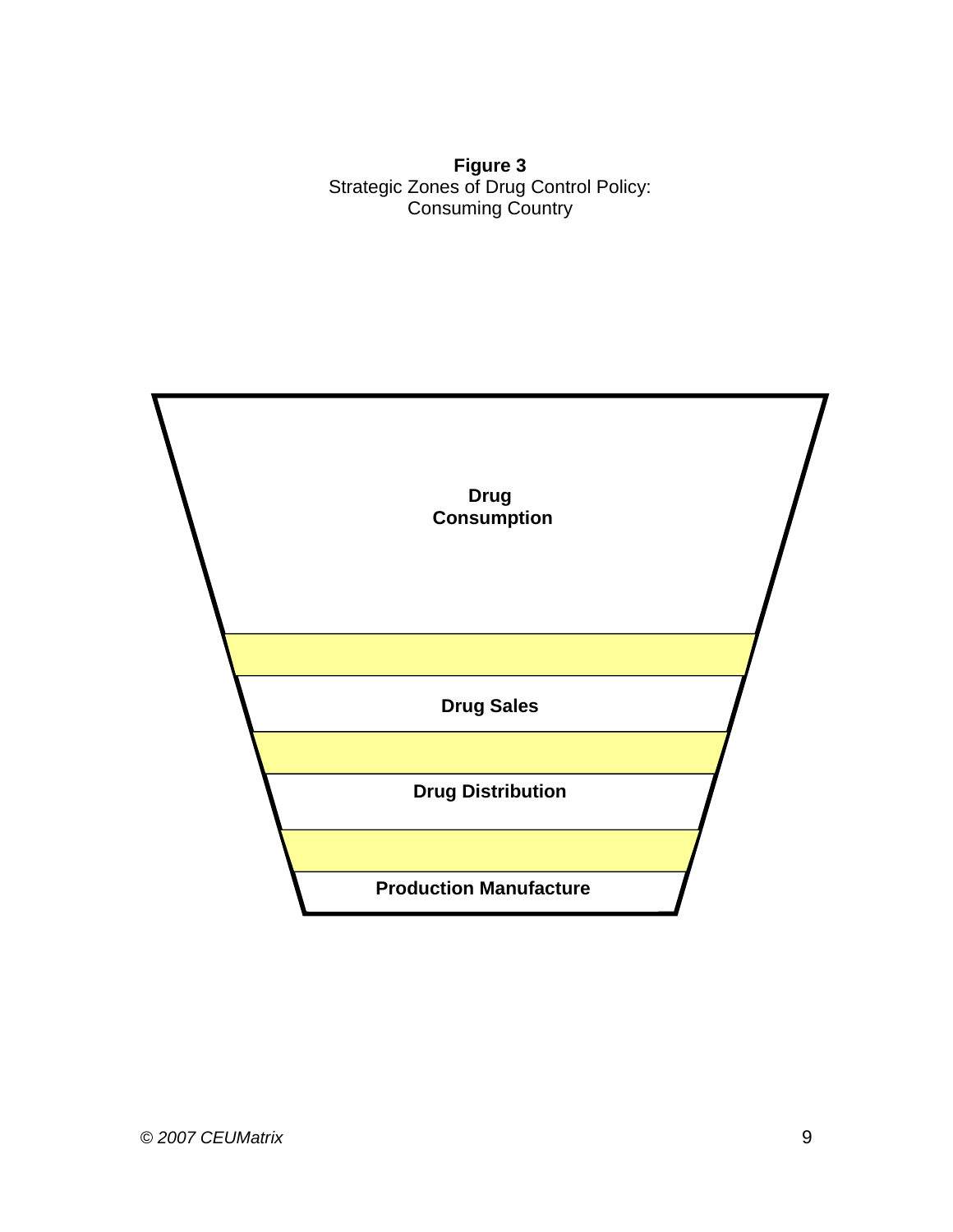

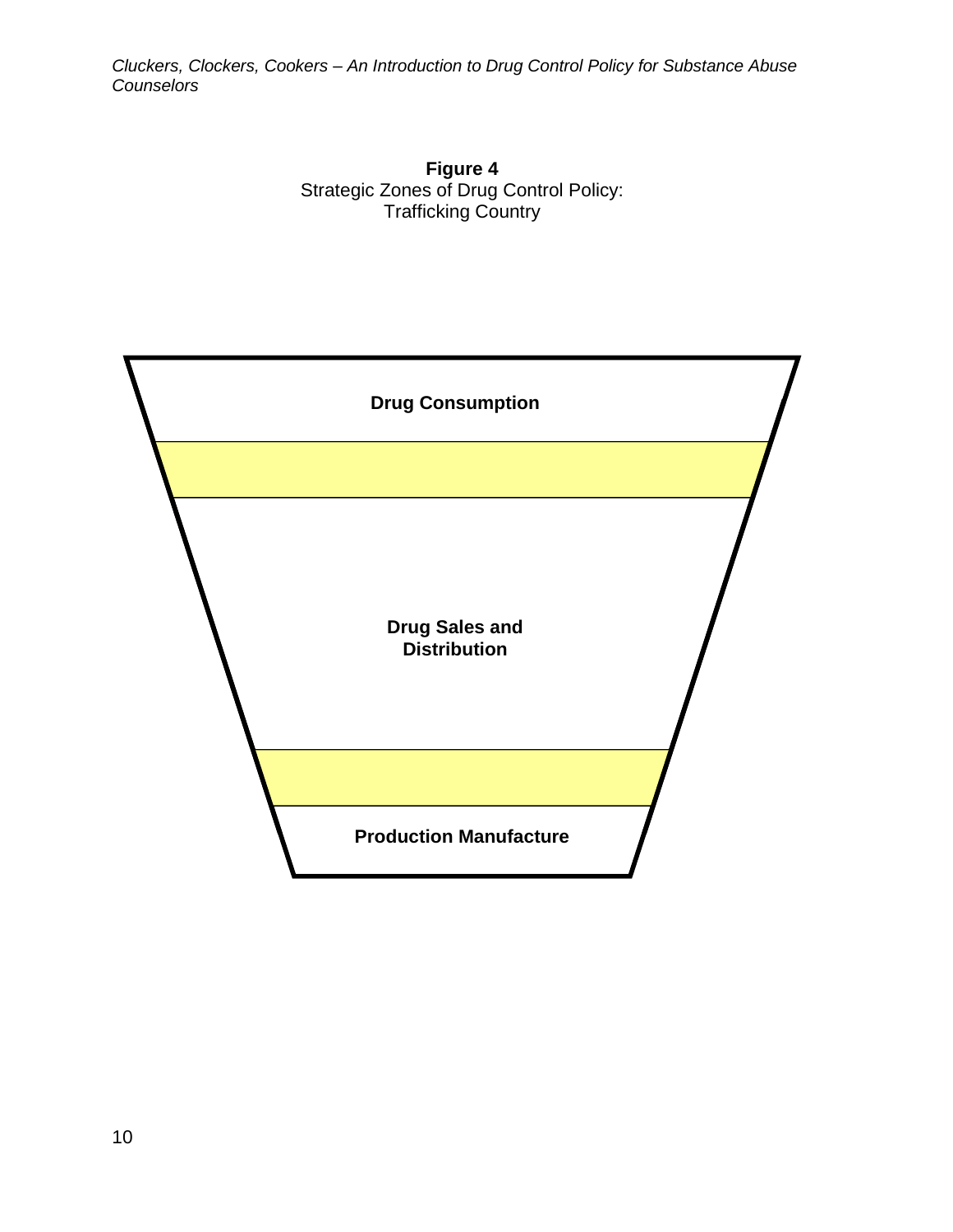Strategic Zones of the Drug Control Policy

Drug control policy typically is targeted at four zones in the drug industry: production, distribution, sales, and consumption.

Figure 2 presents a visual representation of control strategies for producing or manufacturing countries. The shaded areas represent overlap in the zones.

Figure 3 presents a visual representation of the zones for policy strategies for consuming countries. In this figure, most of the illegal drug activity is confined to using drugs.

Figure 4 presents a visual representation of the zones for policy strategies for countries that are primarily pass-through nations. The primary drug activities in these countries are sales and distribution.

Finally, figure 5 presents a visual representation of how these strategic zones may overlap for multiple drugs. In other words, a country may be engaged in the production or trafficking of several drugs, using the same chain of distribution for several drugs. In addition, a country may change the primary drug for production or distribution as drug control forces or profit levels may dictate. For example, meth is now being smuggled into the U.S. along with cocaine. This change in drug production or distribution can be one of the contributing factors to an increase or decline in drug epidemics.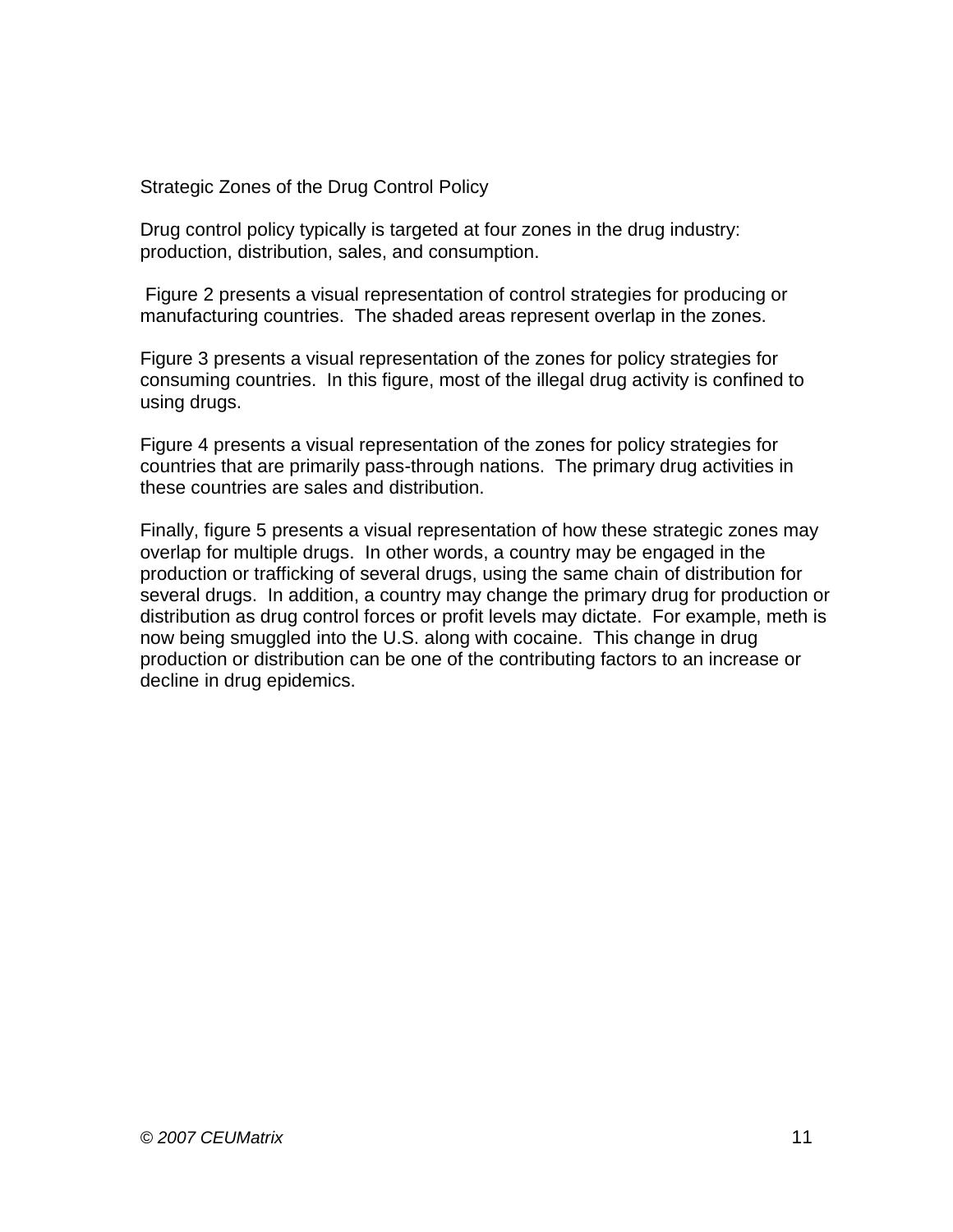

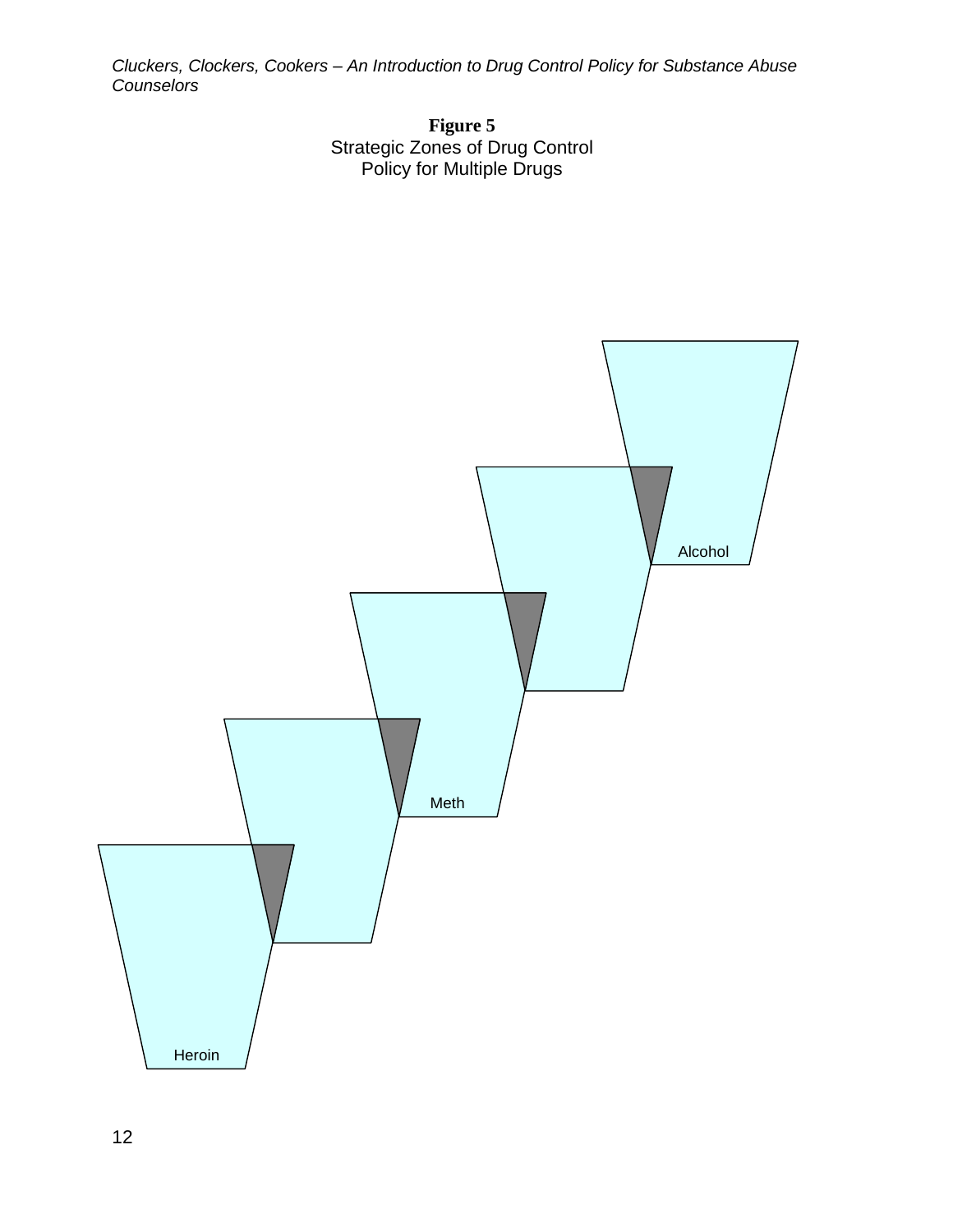#### Street Terms in the International Drug Trade

The ability to understand drug-related street terms is an invaluable tool for substance-abuse counselors. An understanding of these terms provides:

- An appreciation of the diversity and creativity of drug users in creating a language of their own.
- An increased ability to communicate with substance users and abusers.
- An appreciation of the language used to refer to a variety of drugs around the world.

#### Trafficking Terms

Bag Man—A person who transports money: A pusher.

Big Man—Drug supplier.

Blue de hue—Marijuana from Vietnam

Blue Sky Blond—High potency marijuana from Columbia.

Body Packer—A person who ingests wrapped packets of crack or cocaine for transport.

Box Labs—Small mobile, clandestine labs to produce meth.

Caballo—Spanish for Heroin.

Cabello—Spanish for Cocaine.

Calbo—Spanish for Heroin.

Candy Man—Drug supplier.

Cap Up—Transfer bulk form of drugs to capsules.

Carga—Spanish for Heroin.

Carne—Spanish for Heroin.

Chiba Chiba—High potency marijuana from Columbia.

Clocker—An entry level dealer who sells drugs 24 hours a day.

Clucker—Middle men who facilitate the connection between buyers and sellers.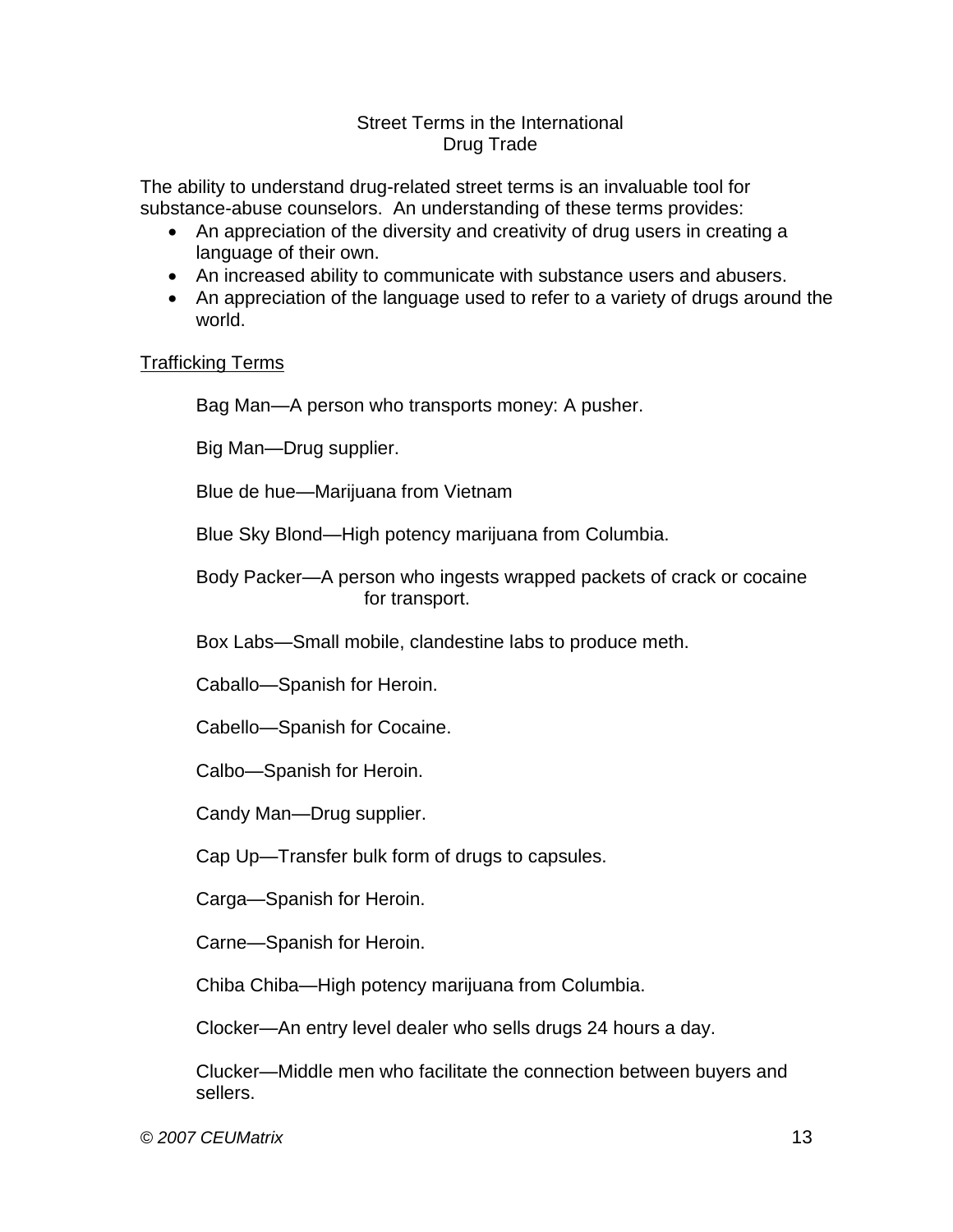Cooker—A person who manufactures meth.

Cruz—Opium from Veracruz, Mexico.

Giro house—A non-bank financial institution for businesses: Frequently used to launder drug proceeds.

Juggler—A teen-aged street dealer.

Mule—A carrier of drugs.

Paper Boy—A heroin peddler.

Runners—People who sell drugs for others: Adolescents who act as liaisons between sellers and buyers.

Steerer (tout)—A person who directs customers to spots for buying crack or where drugs are sold.

Swallower—A drug courier.

Travel Agent—LSD supplier.

Zoomer—An individual who sells fake crack and then flees.

#### Drug Terms-International

Acapulco Gold—Marijuana from Southwest Mexico.

AIP—Heroin from Afghanistan, Iran, or Pakistan.

BC Bud—Marijuana from British Columbia.

Bhang—Indian term for marijuana.

Black Gungi—Marijuana from India.

Dagga—Marijuana from South Africa.

Dimba—Marijuana from West Africa.

Ganja—Marijuana: Term from Jamaica.

Indian Hay—Marijuana from India.

Kabak—Turkish Marijuana.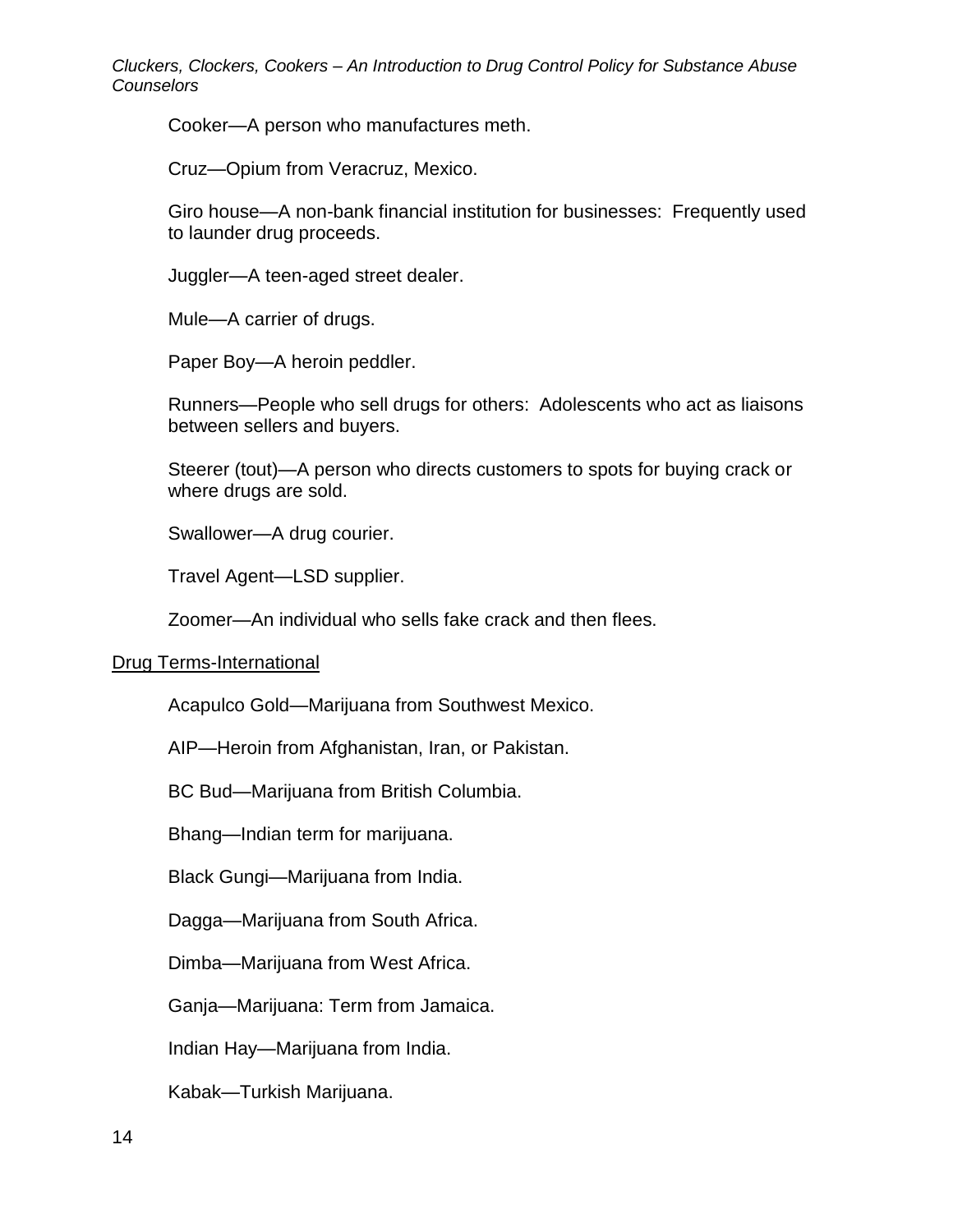Kaff—Very potent marijuana from Morocco, Lebanon, and other Arab/Middle Eastern countries.

Khyaf—Same as above.

Kief—Same as above.

Maui-Wowie—Marijuana from Hawaii.

Monte—Marijuana from South America.

Northern Lights—Marijuana from Canada.

Ruderalis—Cannabis from Russian.

Triple A—Marijuana from British Columbia.

Ya Ba—A pure and powerful form of methamphetamine from Thailand: "Crazy Drug."

Zacatecas Purple—Marijuana from Mexico.

### **Drug Control Strategies**

International drug policy tends to be driven by a variety of drug control strategies. The various strategies are identified in both the literature of international drug control and the documents of domestic and international drug control policy. Any one or group of strategies may be endorsed by a state, country, or region so that the importance of a particular strategy tends to drive drug control policy, which, in turn, leads to the allocation of resources to control illegal drugs. A brief description of some of the prominent strategies is presented herein; it should be noted they are not in any order of importance or priority.

### *Demand Reduction*

The drug control strategy of reducing the demand for illegal drugs is a widely proposed approach to the drug problem. Demand reduction typically involves programs to prevent drug use and abuse; and treatment programs for drug use, abuse, dependency, and addiction. The logic supporting the strategy of demand reduction is essentially the same as prohibition. The drug problem will not exist if there are no drug users. Consequently, drug prohibition, however effective, can be viewed as a demand reduction strategy for those individuals who view the illegality of the behavior as sufficient reason to refrain from engaging in illegal drug use.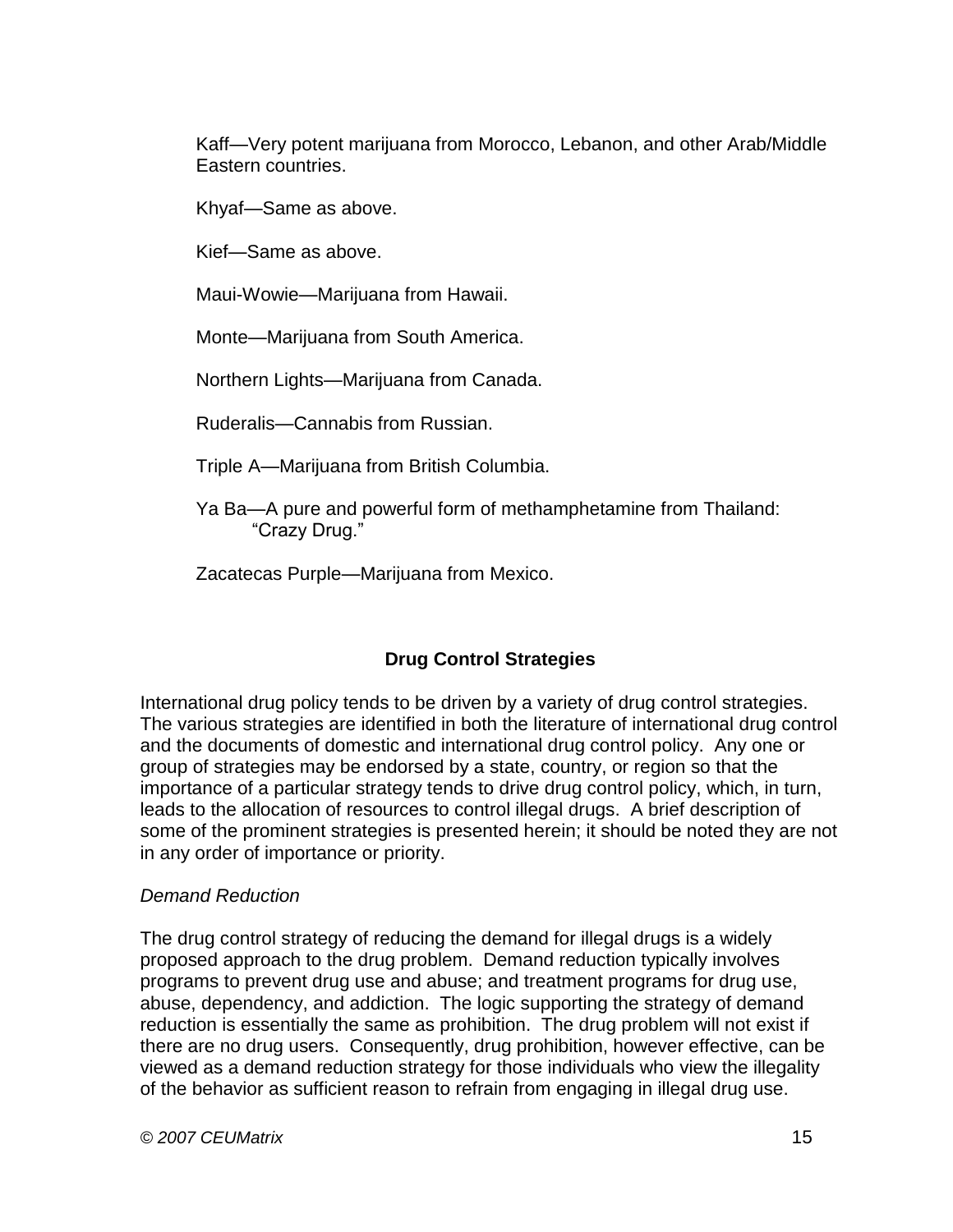Demand reduction is the United Nations' primary focus in the global task of countering the world drug problem.

#### *Harm Reduction*

The strategy of harm reduction is based on maximizing individuals and community health through participation rather than repression. It recognizes that the response to the drug problem may be more harmful than the drugs themselves. In harm reduction, drug use is viewed as neither right nor wrong. The focus instead is the harm related to the use of substances. Harm reduction strategies recognize the reality that we cannot eliminate drug use, but we can reduce the related dangers of drug use.

The most popular harm reduction programs are methadone maintenance, needle exchange programs, medically supervised injection sites, and HIV/AIDS information programs. Support for the strategy of harm reduction is sharply divided. The national and international "war on drugs" tends to focus on enforcement, criminal law, and a justice response the drug problem. Other sources support harm reduction. In any case, the strategy of harm reduction has been successful in some countries, unsuccessful in other countries, and not tried to any extent in other countries.

### *Trafficking Reduction*

The drug control strategy of reducing the trafficking, distribution, and selling of illegal drugs is known as trafficking reduction or distribution interdiction. This strategy focuses on reducing the distribution of drugs by transnational consortiums. The goal is:

- 1. Stop the acquisition of chemicals used to produce drugs.
- 2. Disrupt the transporting of drugs to wholesale distributors.
- 3. Stop the laundering of profits that are interacting with and blending into legitimate markets.
- 4. Destroy the international cartels that are responsible for trafficking and distribution of illegal drugs.

The trends in drug markets, including production and trafficking, are monitored by the United National Office on Drugs and Crime and *The Presidents National Drug Control Strategy.* 

Interdiction efforts directed at drug trafficking vary across the globe, although the international nature of drug trafficking prevents any country from combating the trade alone. Organizations such as the United Nations Office for Drug Control and Crime Prevention are working to maintain and assist international interdiction activities and encourage countries to join international drug control efforts. The US government has officially called for a "War Against Drugs;" and, consequently, the nation plays a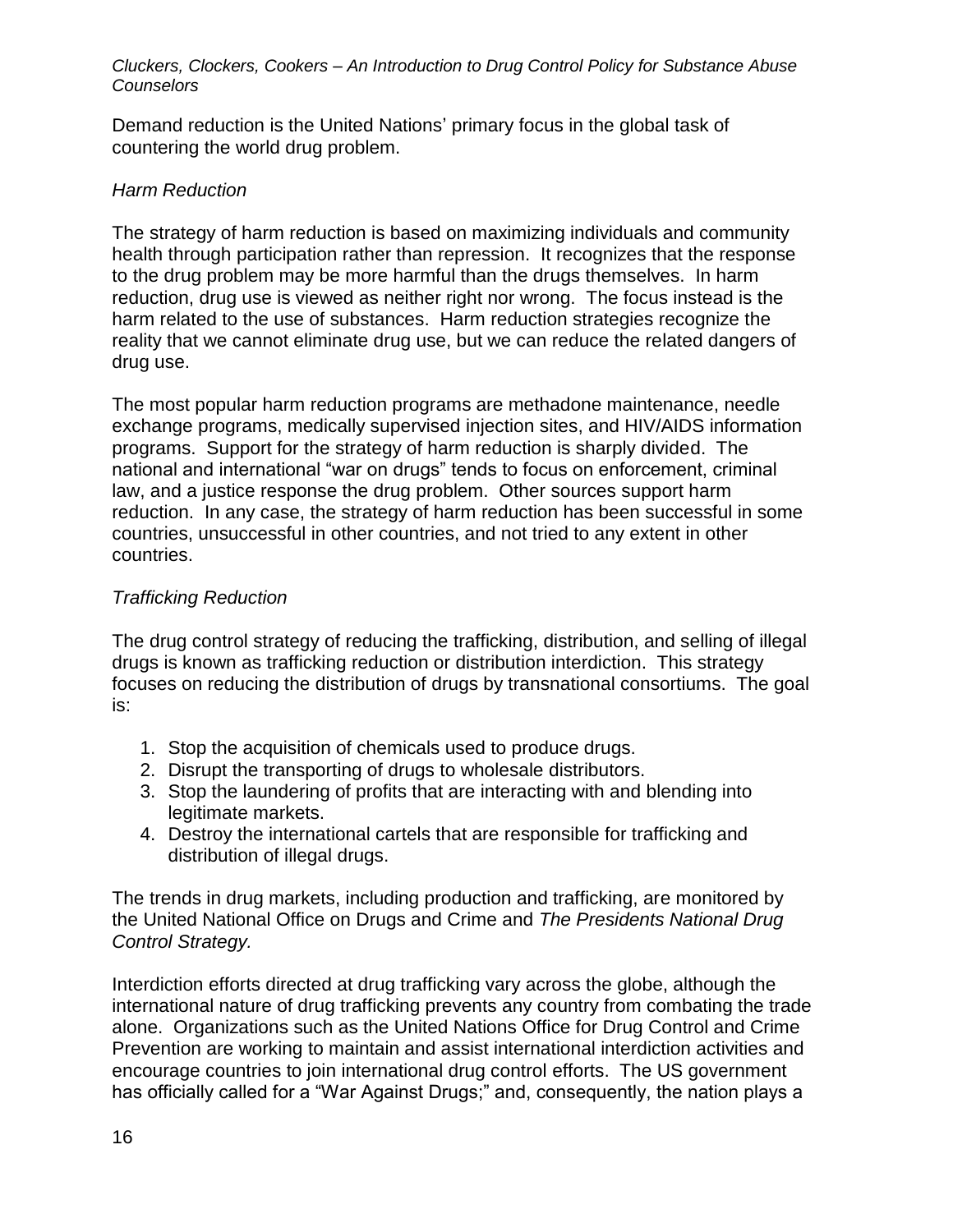leading role in the push for aggressive counter-drug tactics across the globe. Their activities focus on interdiction and eradication operations in drug transit zones and source countries, and also urge other countries to adopt 'drug war' policies.

Despite these efforts, it is estimated by the United Nations that only 10-15 percent of heroin and 30 percent of cocaine is intercepted worldwide. At least 70 percent of international drug shipments need to be intercepted to substantially reduce the industry. Reports suggest that there has been an increase in successful interceptions; however, the drug market continues to produce the same, or even higher, quantities of illicit drugs. Developed efforts of drug control authorities in some countries have merely moved drug trafficking operations to weaker jurisdictions and forced greater organizational sophistication. Economists call this the balloon effect since squeezing by law enforcement in one area only leads to a rise elsewhere.

This "balloon effect" is commonly seen in South and Central Asia, and Latin America, where the majority of illicit drugs is produced and trafficked and where international interdiction efforts are focused. Drug trafficking continues to expand, with networks including cross-border cooperation and international connections. This growth and increased organization results not only from an expanding consumer market, but from poverty. The war against drugs increases the cost of drugs, making drug production and sale more profitable and therefore more attractive – particularly to those living in poverty. Drug trafficking across the world exists as a \$400 billion (US) trade – drug traffickers earn gross profit margins of 300 percent.

In recent times some nations have shifted their drug policy focus away from law enforcement and interdiction towards harm-reduction based on the idea that reducing consumption will help to stem profitability and, therefore, the flow and production of controlled drugs. Harm reduction moves government resources currently devoted to punitive approaches and interdiction efforts towards a focus on drug education and affirmative alternatives to drug abuse and incarceration. This would reduce the use of drugs, and the reduction of drug trafficking (and therefore the need for interdiction) would follow.

Drug trafficking involves smuggling operations which are a small part of the underground or informal economy. Drug smuggling is a major component of this economy; but, when considered with all of the other smuggling operations, it is only one of many items being smuggled around the globe. Figure 6 presents a visual representation of the flood of international smuggling operations. This view of drug trafficking and distribution is a reminder that international drug distribution resembles a capitalist enterprise, especially in America.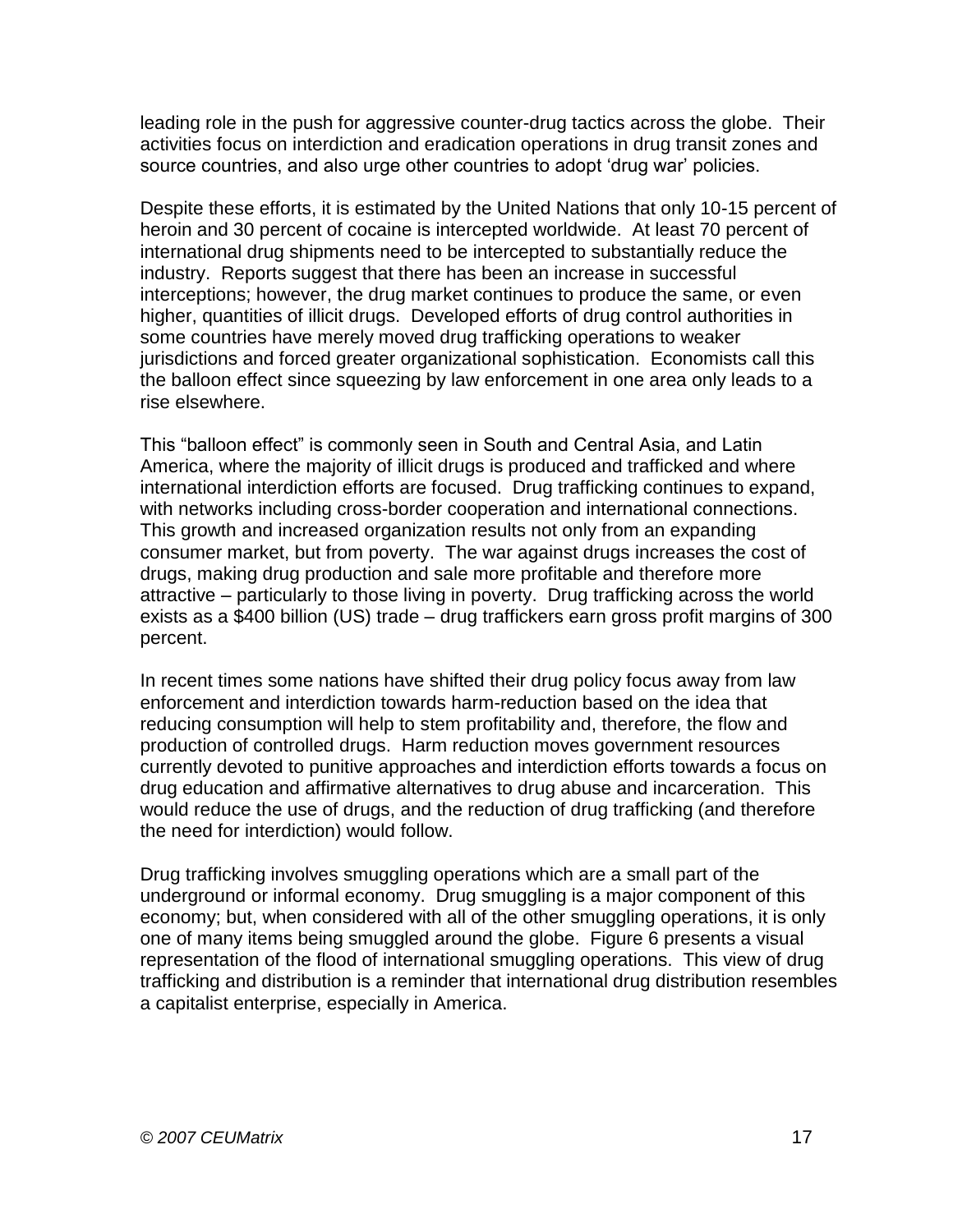### *Supply Reduction*

The drug control strategy of supply reduction is designed to reduce the availability of drugs so that drugs become expensive and difficult to obtain. Therefore, fewer people will use drugs. Supply reduction targets the production of illegal drugs by seizing equipment and money used to produce illegal drugs. In addition, cultivation, production, and trafficking are targeted. Efforts are made to encourage growers and producers to switch to profitable crops and other sources of income through:

- Alternative development projects
- Community development
- Natural resource management
- Income generating projects

Despite the vast amounts of money, equipment, and people dedicated to supply reduction, the effectiveness of supply reduction strategies by crop eradication, for example, has been seriously questioned. Consequently, the strategy of supply reduction continues to be debated on the issue of effectiveness.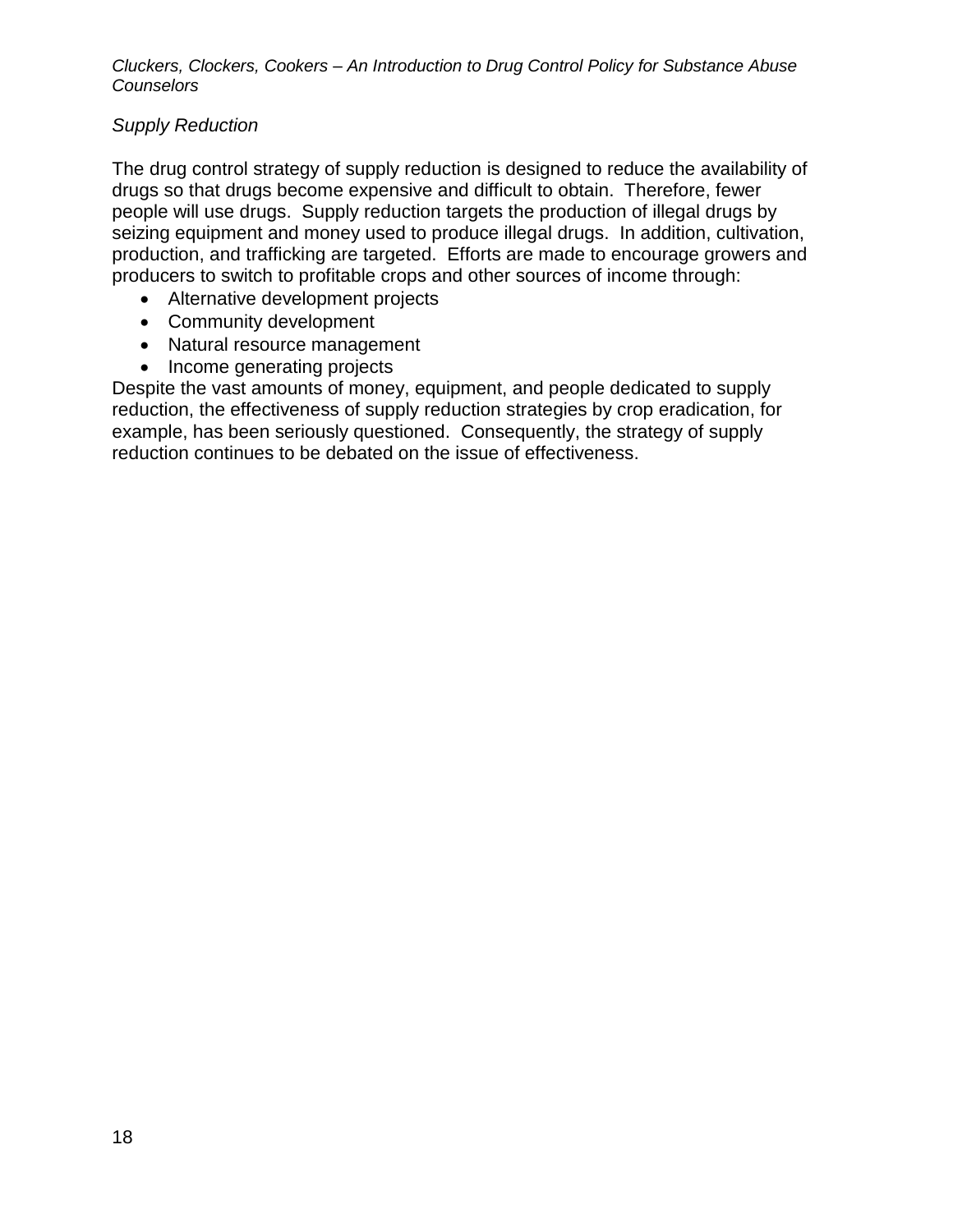

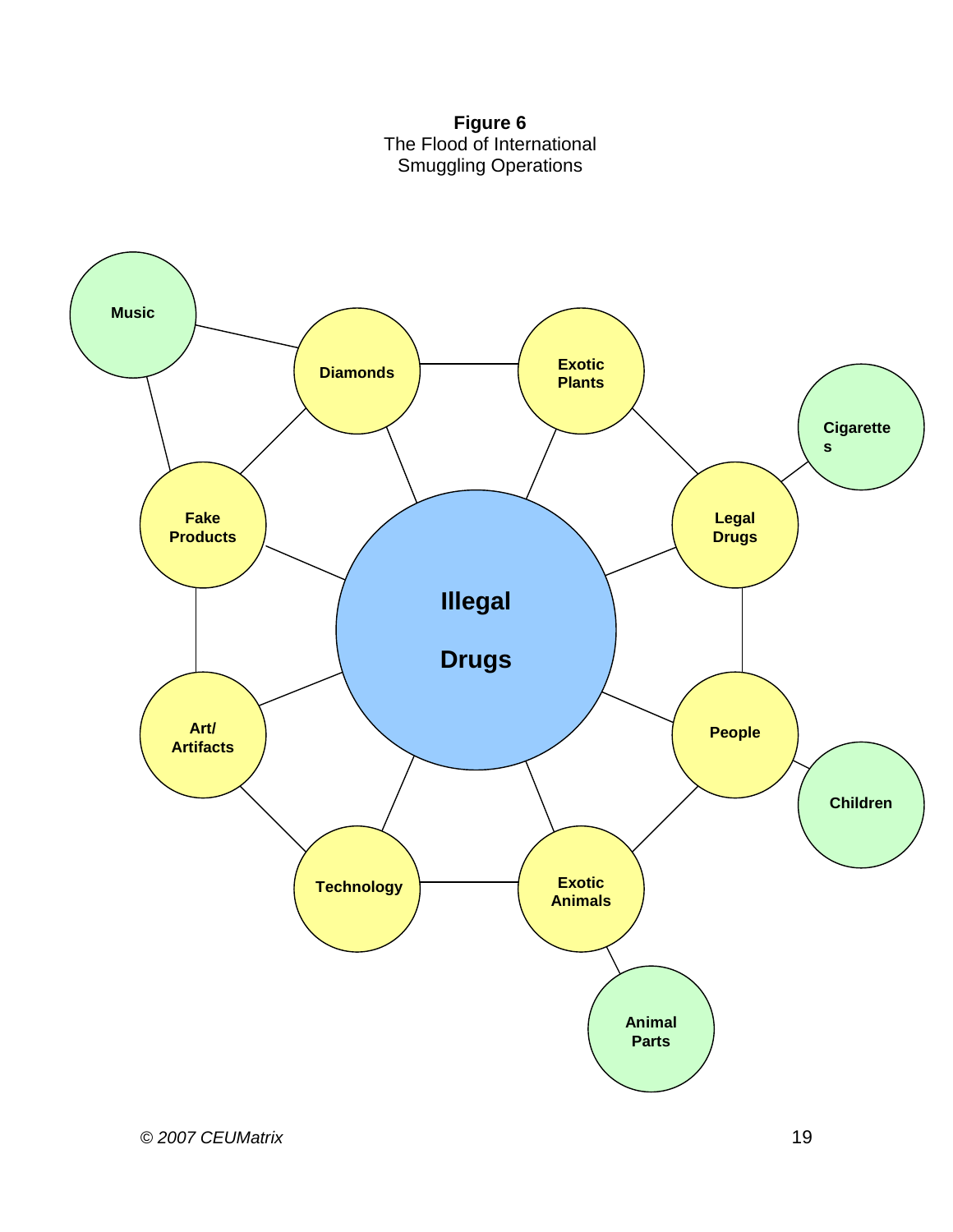### *Legalization*

The drug control strategy of legalization is a form of harm reduction. Very few countries have turned to complete legalization of drugs, and most of the debate over legalization focuses on reforming the laws against the use of cannabis. A radical legalization strategy would involve a government agency being assigned to control the production, distribution, and sale of drugs. It is argued that legalization would reduce the vast quantities of money involved in drug trade and the associated criminal activity. On the other hand, drug legalization has been discouraged by a number of people. Three immediate disadvantages of legalization are:

- Legalization will attract many drug users, particularly serious users, to the country that legalizes drugs.
- Legalization will create a new massive government agency to oversee the cultivation, production, quality control, import, and distribution of drugs, as alcohol is today in some countries.
- Legalization will place an immediate strain on a nation's healthcare system as more people need health assistance because of drug abuse.

Several advantages of legalization are:

- Criminal costs would be substantially reduced.
- Prices of illegal drugs would fall so the profit would decrease, as well as the corruption in the criminal justice system.
- The crimes committed to obtain drugs and fund drug use would decline.
- The money spent on prosecution and incarceration of drug users could be spent on drug education and treatment.

Alcohol is a legal drug in many countries, and the prohibition of alcohol has historically been a serious failure. Most countries are not ready to legalize other drugs, particularly the most dangerous varieties. Whether other drugs follow the lessons learned from the prohibition of alcohol, remains to be seen.

### *Decriminalization*

The drug control strategy of decriminalization is another form of harm reduction that falls short of legalization of drugs. It involves defining the drug problem as a public health problem rather than a moral failure handled by the courts and the criminal justice system. This strategy would, theoretically, reduce corruption, imprisonment, and the cost of law enforcement. Nevertheless, most drugs would continue to be illegal, but drug users would be handled through education and treatment. In essence, decriminalization simply refers to removal of the criminal penalties associated with the possession of illegal drugs. The manufacture, distribution, and sale of illegal drugs would still carry criminal penalties. Several European countries have moved in the direction of decriminalization.

Decriminalization has many of the advantages and disadvantages of legalization. One important disadvantage of decriminalization is the clinical designation of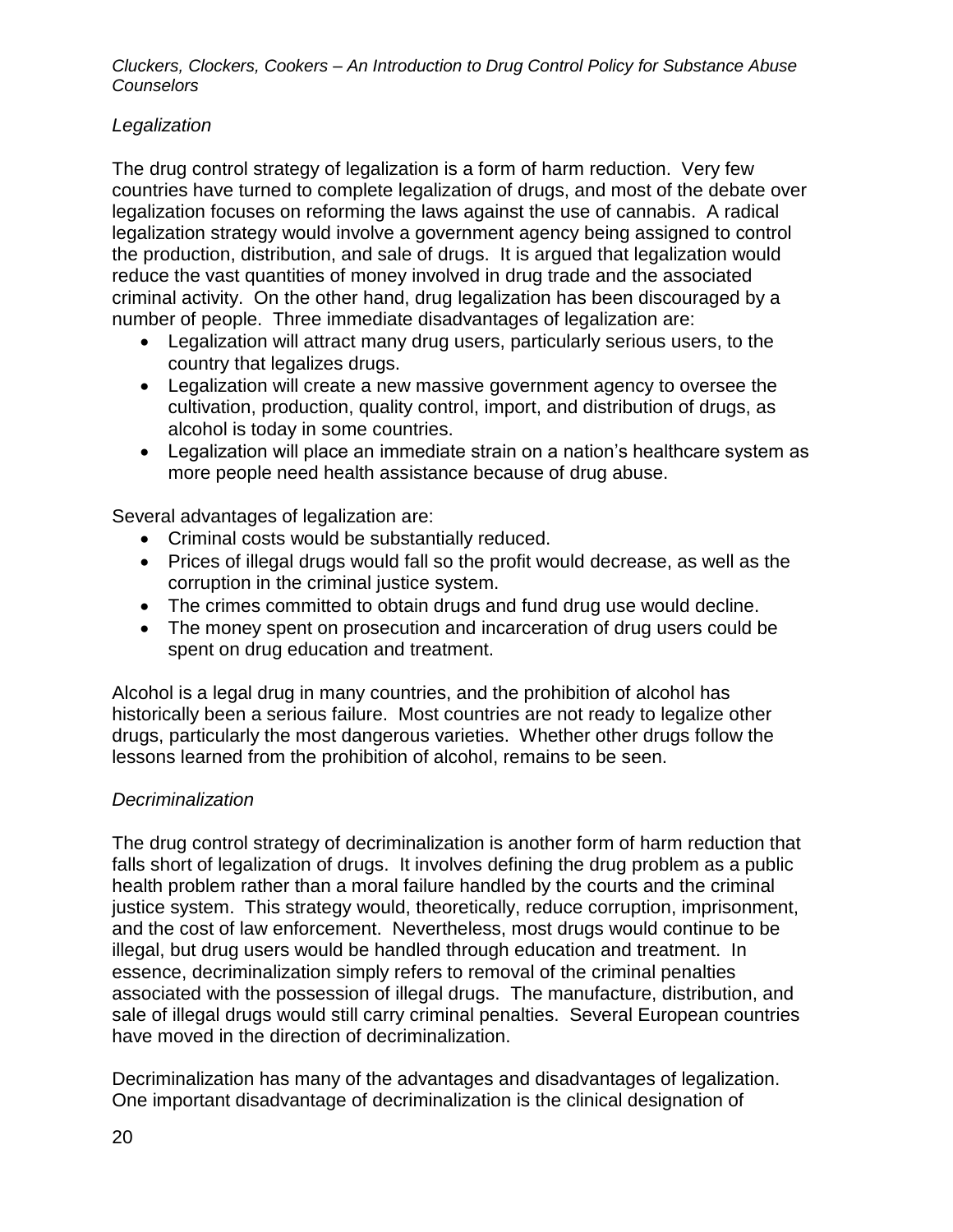addicted or substance abusing offenders. Clinically, most substance abusing offenders are treated as having a dual diagnosis of both "criminal" and "addicted." If only the addiction is addressed, then the result is an offender still possessing strong criminal tendencies. Consequently, once drug abusers have been previously processed by the criminal justice system, then the individuals with strong criminal tendencies will be thrust into a public health care system. Many people feel this could be a health care disaster and potentially dangerous to health care workers. The critical question is the degree to which the present population of substance abusing offenders is "addicted criminals" versus "criminal addicts."

### *Control Focus*

The final drug policy strategy concerns the degree of control nationally or internationally that is exerted to control illegal drugs. The issue in this strategy is whether drug control should be emphasized at the national level or international level, sometimes referred to as cross-national. Obviously, the issue does not have to be an either-or proposition, but the strategic differences are quite profound. For example, at the international level, we presently have no effective system to indicate the quantities of drugs that are being produced or consumed. In addition, some countries use the pretext of national sovereignty to avoid meeting the responsibilities and needed cooperation with other countries. Likewise, the permeability of borders makes cross-national and national drug policies difficult to enforce. There are few easy solutions to the problems of international drug policies. It is suggested that cross-national enforcement should focus on the cartels, the trafficking networks, wholesale distributors, and money laundering activities. Nevertheless, there is not optimism about the prospects of these efforts being successful. Finally, new information technologies have globalized the drug problem by creating e-markets that blur national boundaries. Illicit drugs can be purchased online as a form of ecommerce.

### *IDPI*

The *International Drug Policy Inventory* appears at the end of this course for the student to explore his/her beliefs about the various strategies of drug control. A scoring key accompanies the inventory.

The IDPI was developed because of the lack of research on policy analysis and the seemingly irrational construction of drug policy.

The IDPI consists of forty-seven items or statements about international drug policy that were rationally determined after being extracted from the literature of drug policy. Responses to the inventory are indicated on an "agree-undecided-disagree" format and scored 2-1-0 respectively. Several items are reverse scored (0-1-2). A total score is not obtained on the instrument.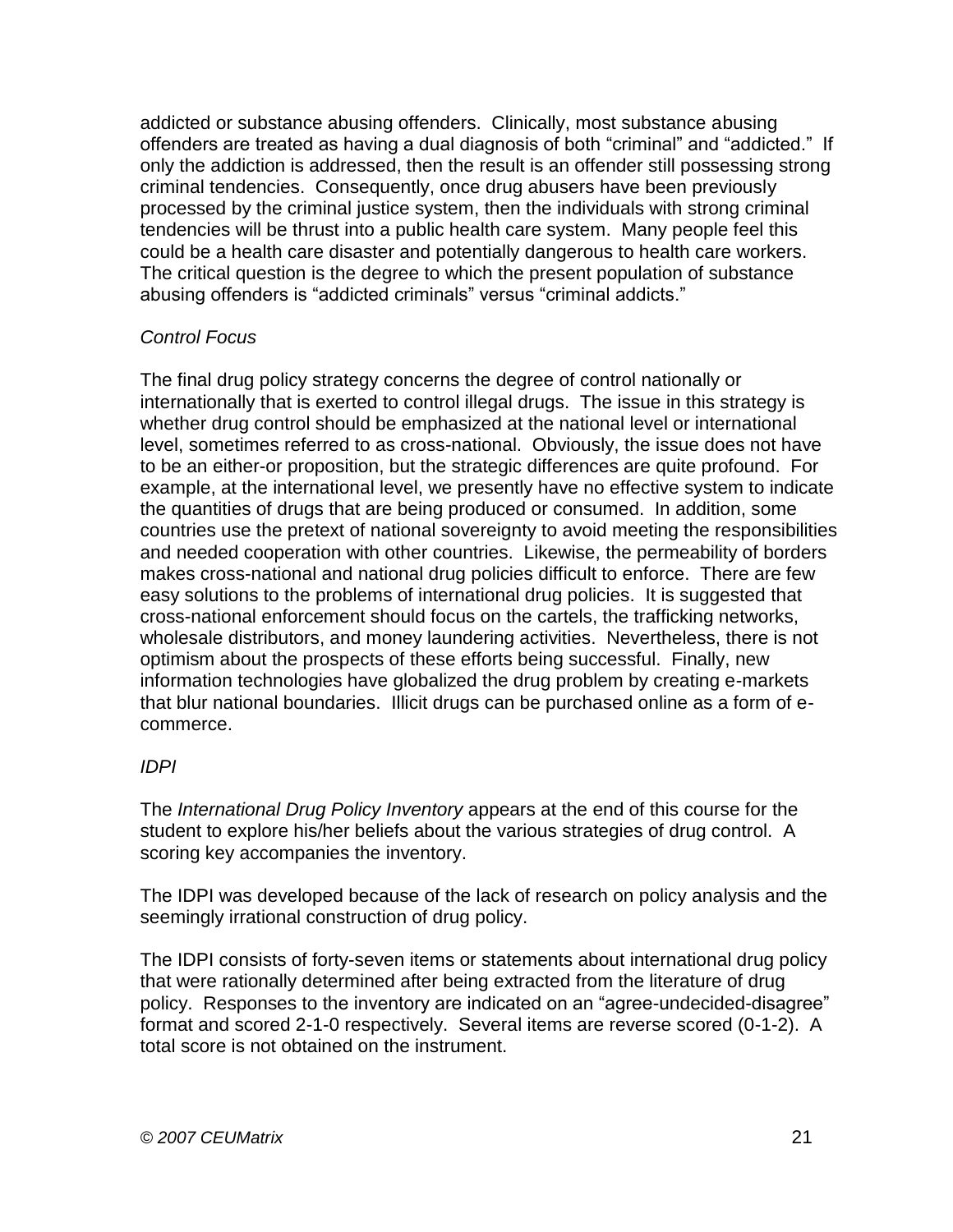In fact, the IDPI consists of seven sub-scales across which the 47 items are distributed. The sub-scales are: *Demand Reduction* (DR), 6 items; *Supply*  Reduction (SRJ), 8 items; *Legalization* (LG), 6 items, *Decriminalization* (DC), 6 items; *Distribution Interdiction* (DI), 9 items; *Control Focus* (CF), 6 items; and *Harm Reduction* (HR), 6 items.

Except for the possible normative data created by this study and the face validity of the instrument, no other validity information is available for the IDPI. The internal reliability of the instrument was provided concurrently with this study. The reliability coefficient (Alpha) for the scale (N=57; 47 items) was .69. The internal reliability coefficients for the subscales were: DR=.42, SR=.79, LG=.81, DC=.82, DI=.81, CF=.52, and HR=.58. All of these coefficients appear to fall in acceptable ranges for continued use of the IDPI as a reliable inventory.

### World Drug Policy Source Countries and Transit Zones

Drug policies and the threat of drugs worldwide vary from country to country and region to region. The following section of this course provides an introduction to these countries and regions.

#### **Southeast Asia**

Burma accounted for approximately 12 percent of the total illicit opium cultivation in the world in 2004. However, only one percent of these opiates made it to the retail market in the United States in 2004.

The primary drug threat to the United States from South East Asia is the production of heroin and opium from "the Golden Triangle," comprised of Burma, Laos, and Thailand.

Burma is the second largest producer of illicit opium and opium poppy. However, according to the latest Domestic Monitoring Program report published by the Drug Enforcement Administration, only one percent of the heroin in the retail market of the United States originates in Southeast Asia.

Thailand has ceased to be a major source country for opium poppy or heroin.

Laos, in conjunction with the United Nations Office on Drugs and Crime, announced that it was opium poppy free in 2006.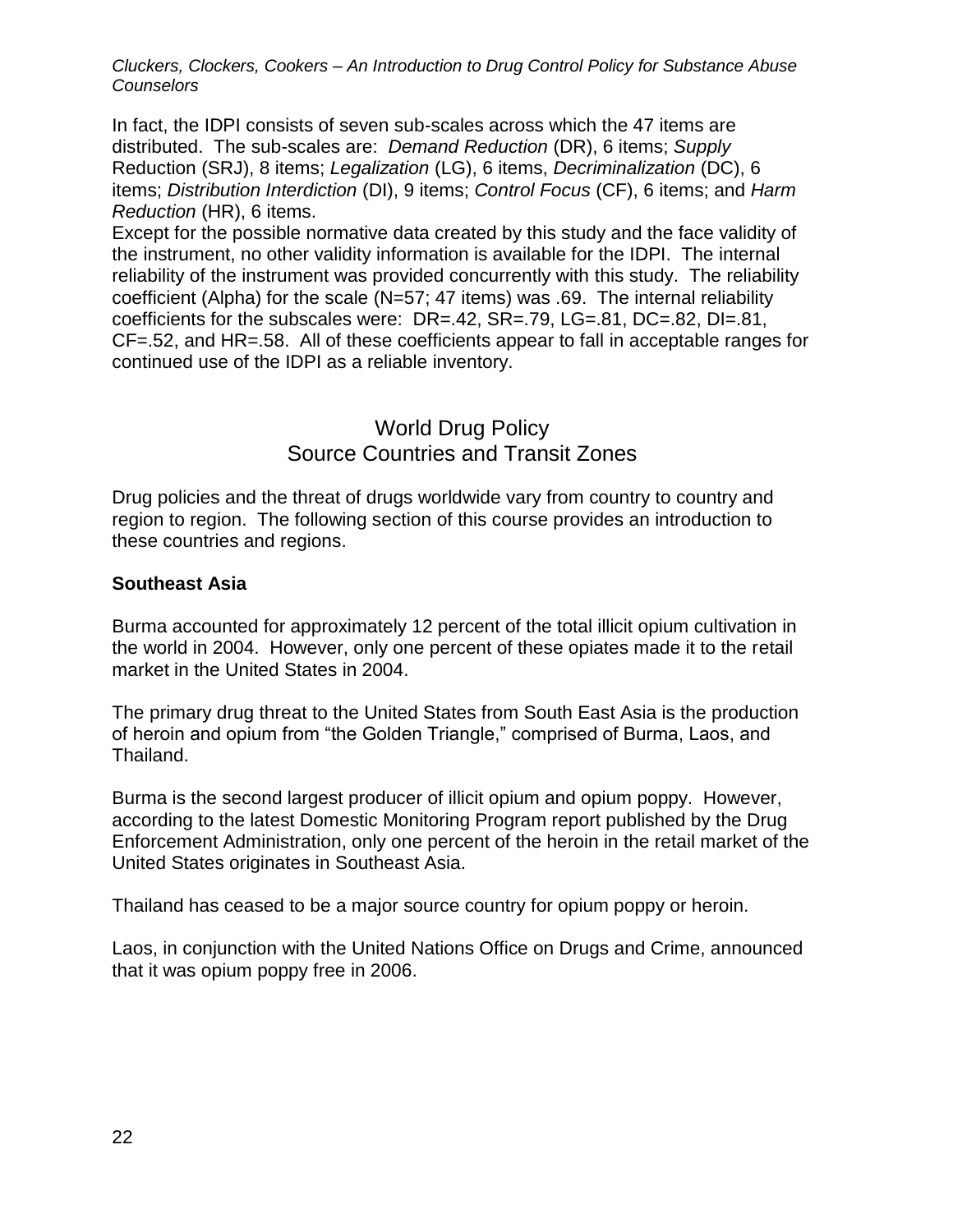#### **Peru**

Of the estimated 38,000 hectares of coca cultivation in Peru in 2005, 4,000 hectares were located in areas that had not been surveyed before.

Peru had been the largest producer of cocaine until coordinated interdiction and eradication operations reduced its position to a distant second to Colombia. Coca cultivation increased to 38,000 hectares (ha) in 2005, the highest level in the last eight years. Systematic attacks by Sendero Luminoso (SL) terrorists and violent coca growers against government counter-drug forces limited the pace of eradication until new security techniques were implemented. Those techniques enabled eradicators to recover their previous rate of eradication and destroy 8,966 ha in 2005, accomplishing Peru's international commitment. Eradication forces entered the Upper Huallaga Valley, a traditional coca growing area, for the first time in years, causing a decrease in its cultivation and signaling that all areas of illicit cultivation are subject to eradication. Peru's average cocaine production potential over the past 5 years is 160 metric tons, about a third of the production potential at the height of Peru's coca production. Peruvian traffickers smuggle the majority of their product to Europe and South America.

The Peruvian coastline offers 23 maritime ports of which 5 are considered major. They are particularly prized by traffickers for the relative ease in smuggling sizable quantities of cocaine in legitimate cargo. Large cocaine shipments to Mexico could also indicate an increased Mexican drug trafficker presence and a corresponding increase in lab efficiency and sophistication of the trafficker transportation network.

The Peruvian Government has responded to these challenges by aggressively attacking narcotrafficking in all its forms. Counter narcotics forces have launched retaliatory strikes on narcoterrorists; and, with US support, Peru has expanded government presence in the coca growing areas. Recently established police academies have produced nearly 1000 police officers to provide security for the eradication forces and surrounding localities. These additional police helped Peru achieve a record year in seizures with over 15 MTs of cocaine, 1,424 MTs of coca leaf, and 648 MTs of precursor chemicals (required to produce cocaine), and more than 500 base labs destroyed.

### **Europe**

MDMA (Ecstasy) is the primary drug threat from Europe, although Ecstasy use among U.S. teens has fallen dramatically since 2002.

Europe is a major source of synthetic drugs such as MDMA (Ecstasy) and the precursor chemicals required to produce them. In recent years, however, tremendous progress has been made in reducing the threat that European drugs pose to the United States. In the past 2 years, total U.S. seizures of MDMA have declined from 11 million tablets to less than 3 million tablets, indicating a significant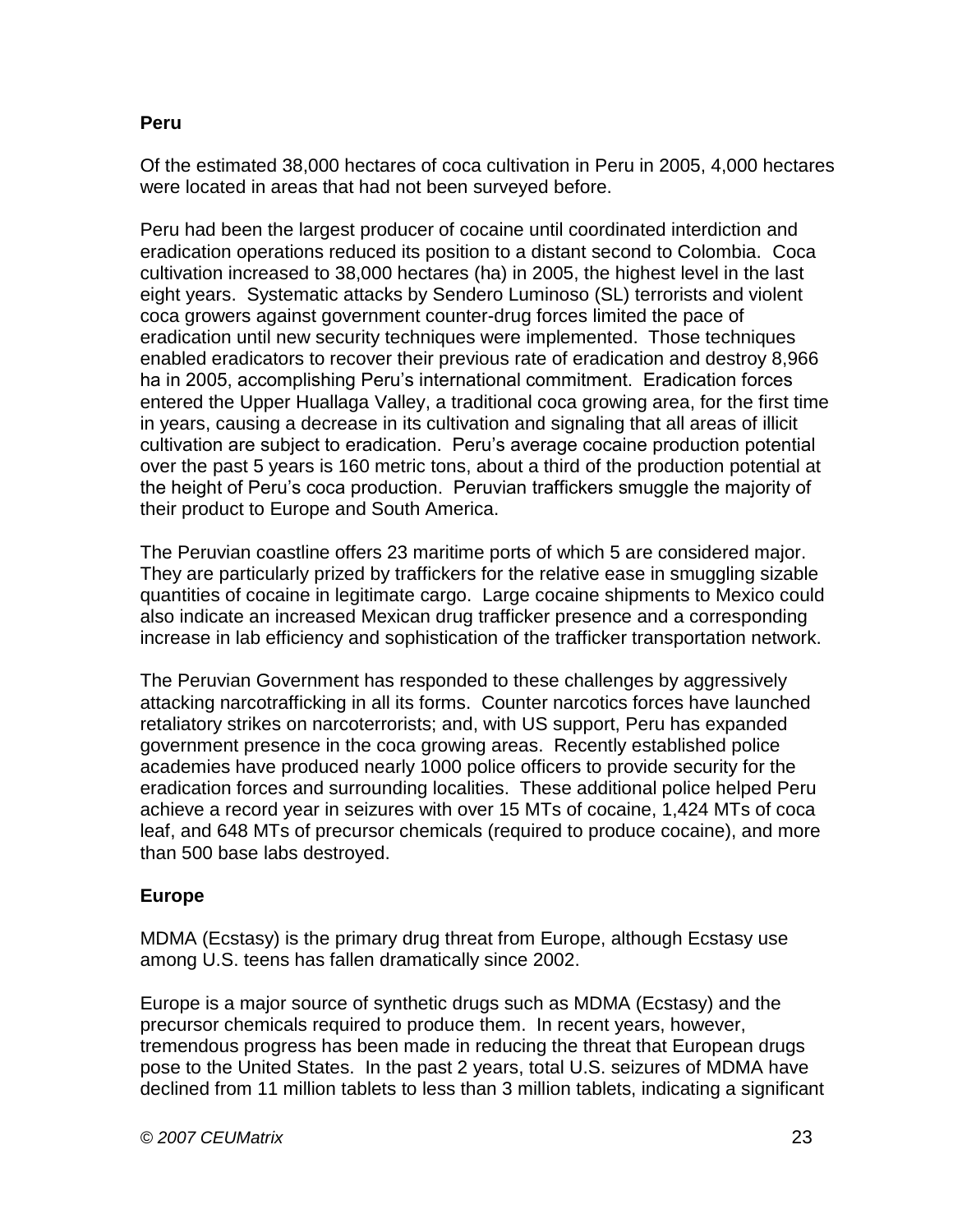reduction in flow. Ecstasy use among U.S. has dropped by two-thirds since 2002. Much of this success can be attributed to increased counter narcotics cooperation between the United States and the Netherlands.

The U.S. also works closely with the European Union and its organizations to share drug policy information and counter drug trafficking. The U.S. cooperates bilaterally with EU countries such as the United Kingdom, The Netherlands, Brussels, Spain, and Italy.

In general, domestic drug policy in Western European nations continues to focus on the social welfare aspect of drug use, with a reduced focus on law enforcement. Alternative policies that have gained advocates in Western Europe include harm reduction programs, such as needle exchanges, and even decriminalization and legalization. Recently, however, some of these countries have begun to increase their law enforcement response to the drug trade. For example, in 2005, the Netherlands mobilized the National Crime Squad (NR), which in July managed to significantly disrupt one of Europe's largest ecstasy production organizations.

#### **Columbia**

Aerial eradication efforts caused a 68 percent decline in Colombian opium poppy cultivation between 2001 and 2004.

Columbia is the source of over 90 percent of the cocaine entering the United States and significant source of the heroin on American streets. In 2005, the U.S. Government sought to gain a more accurate and comprehensive picture of the drug situation in Colombia by conducting a survey of coca cultivation that covered a geographic area 81 percent in the same areas that were imaged in 2004. However, the increased survey area resulted in the discovery of additional coca that had never before been detected. This additional coca resulted in an overall increase in the U.S. Government's estimate of coca cultivation: 144,000 hectares, as opposed to 114,000 hectares in 2004. The U.S. is working with the Government of Colombia to eradicate this coca and reduce the amount of cocaine reaching American streets.

This task is complicated by the internal conflict that exists within Colombia. Terrorist groups such as the FARC, the AUC, and the ELN battle for control of drug-producing areas and use the profits from the drug trade to undermine Colombian democracy and rule of law. Columbian President Alvaro Uribe has countered this narco-terrorist threat by allowing willing groups to demobilize and by attacking those that do not, both directly and by targeting their economic base in the drug trade.

Despite the threat posed by illegal armed groups, Colombia had a record year in 2005 for eradication, interdiction, and extradition. The country's public security forces prevented hundreds of tons of illicit drugs from reaching the world market through interdiction and eradication of coca and poppy crops. Colombia's police and military forces captured or shared in the capture of over 200 metric tons of cocaine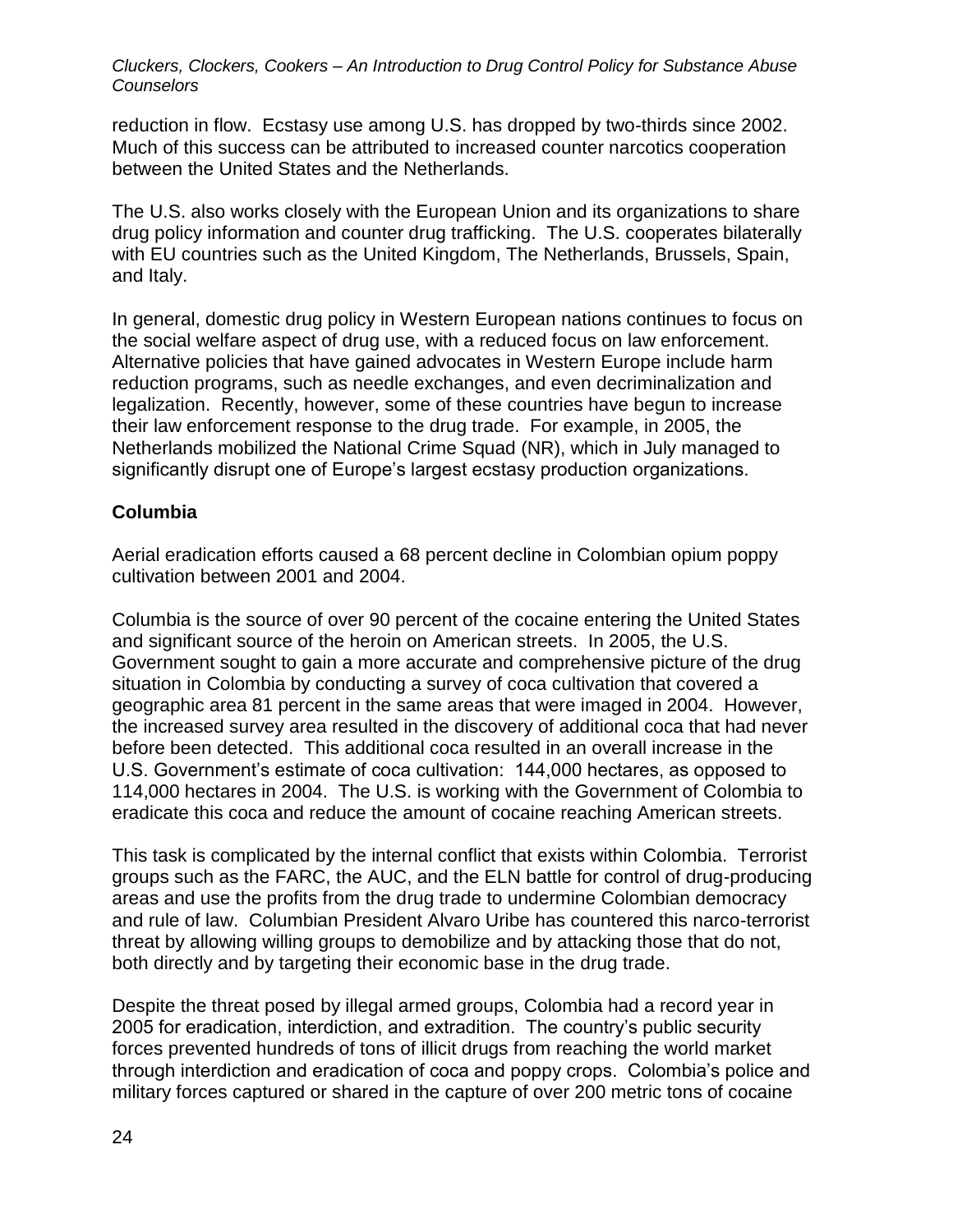and cocaine base. Colombia also continued its campaign to bring criminals to justice, extraditing several major traffickers to force trial in the U.S. Columbia's efforts, augmented by U.S. assistance, are beginning to show concrete results on American streets as retail cocaine and heroin purities decline and prices for these drugs rise.

### **Afghanistan**

Afghanistan accounts for 87% of global opium production, according to the U.N. Source.

General political and economic circumstances in Afghanistan have improved, but the narcotics situation remains serious, despite positive actions by both the government and international donors. Due to the profound destruction brought about by more that 20 years of conflict, the lack of many viable alternative crops to opium, and the limited enforcement capacity of the central government, Afghanistan is now the largest illicit opium-producing country in the world.

In 2004, 206, 700 hectares of opium were under cultivation in Afghanistan. U.S. Government estimates place cultivation in 2005 at 107,700 hectares, a 48% decrease from 2004 levels. Reductions in cultivation in 19 of 26 poppy-growing provinces contributed to this dramatic decrease. Unfortunately, proportionate declines in potential opium production did not occur. Due to favorable growing conditions, potential opium production declined by only 10% from 2004 to 2005.

While Afghan opium cultivation is not a major source of the heroin on American streets, it is important that the U.S. assists the Afghan Government in its fight against the illegal narcotics trade. The illegal drug economy contributes to an environment of corruption and instability that can foster insurgent and terrorist organizations that threaten the democratically elected Afghan Government. The U.S. counter narcotics strategy in Afghanistan pursues the following objectives: 1) build Afghan institutional capacity to sustain the battle against narcotics; (2) assist Afghan authorities to arrest, prosecute, and punish drug traffickers and corrupt Afghan officials; (3) increase the risk and provide economic alternatives to the illegal narcotics trade; and (4) support Afghan Government efforts to make the narcotics trade culturally unacceptable.

### **The Caribbean**

The Caribbean Corridor accounted for approximately eight percent of the total documented flow of cocaine departing South America in 2004. The 2005 flow estimate, although under development, is anticipated to be very similar to 2004.

The primary drug threat to the United States from the Caribbean is the transshipment of cocaine from South America. The Caribbean also plays a prominent role in drug-related money laundering. Many Caribbean countries have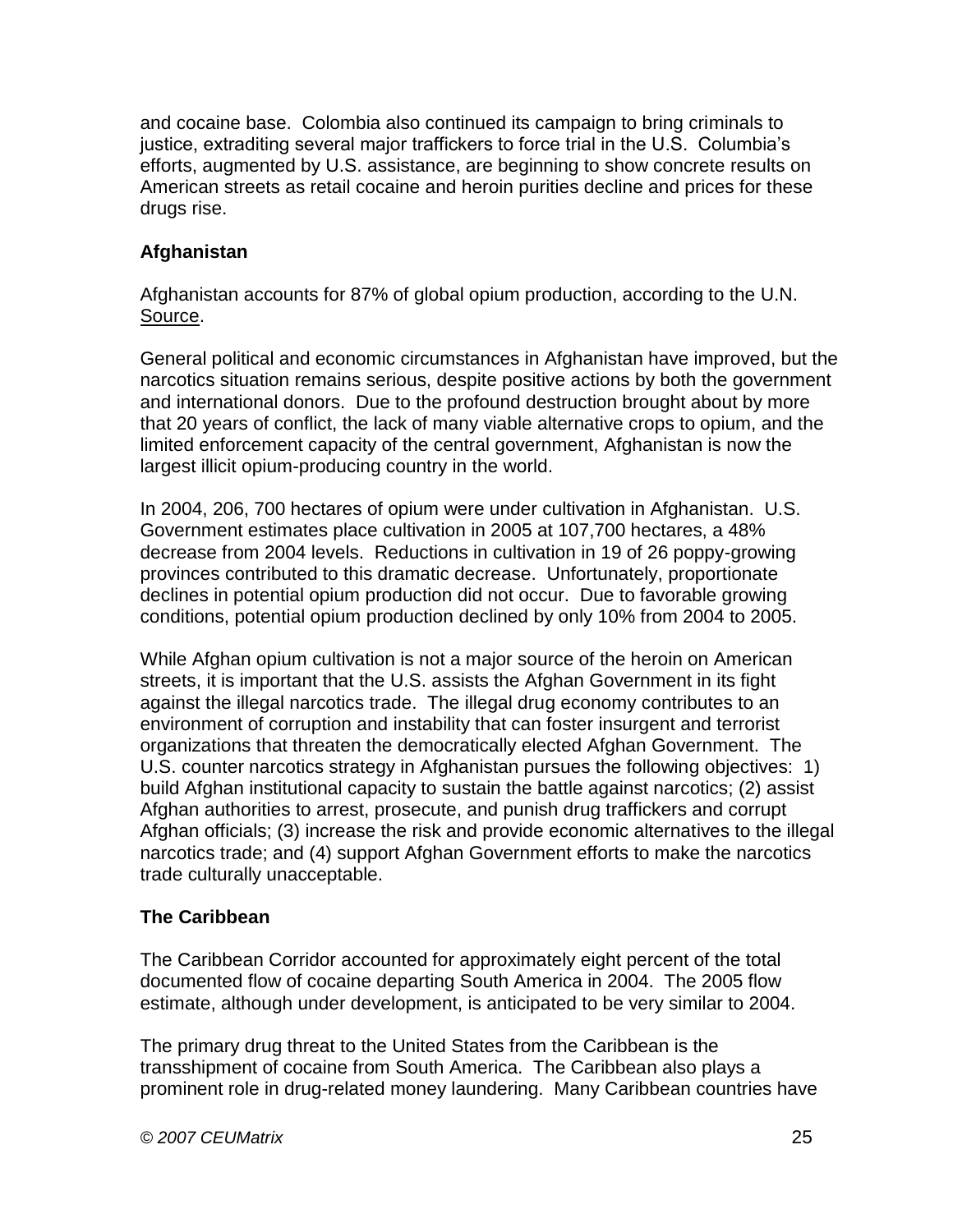well-developed offshore banking systems and bank secrecy laws that facilitate money laundering.

Since 2004, intense international law enforcement activity against drug trafficking organizations operating in the Caribbean has resulted in the arrest and incarceration of more than 50 key traffickers in Colombia, Panama, Jamaica, Canada, and The Bahamas. These law enforcement actions have directly contributed to a significant decline in the quantity of narcotics documented moving through the central Caribbean, particularly through Jamaica.

#### **Mexico**

The U.S. Government estimates that Mexican traffickers receive more than \$13.8 billion in revenue from illicit-drug sales to the United States; 61 percent of that revenue, or \$8.5 billion, is directly tied to marijuana export sales.

Most of the illicit drugs that enter the United States are smuggled across the US-Mexico border. Mexico produces the most heroin and foreign-sourced marijuana in the Western Hemisphere and is the primary transit route for US-bound cocaine. Mexican drug trafficking organizations are also increasingly involved in the production of methamphetamine consumed in the United States. Responding to this challenge requires intense effort by both the United States and Mexico.

Throughout the presidency of Vicente fox, Mexico has demonstrated its commitment to countering the drug threat. The Mexican Army and the Attorney General's Office conduct extensive eradication operations, consistently killing at least 80 percent of the opium poppy and marijuana crop each year. Mexico's action against marijuana is particularly significant, considering that marijuana has become the primary revenue source for Mexican drug trafficking organizations, eclipsing the potential revenue from cocaine, heroin, and methamphetamine combined.

Mexico has also improved the investigative and analytic capabilities of its premier Federal law enforcement institutions. The Federal Investigative Agency (AFI) and the National Center of Analysis, Planning, and Intelligence Against Organized Crime (CENAPI) of the Attorney General's Office have increased their capabilities, resulting in the capture of several major drug trafficking figures.

Mexican authorities seized over 30 metric tons of cocaine hydrochloride (HCI) during 2005. Marijuana interdiction continued at an impressive pace, with authorities confiscating 330 kilograms of heroin, 280 kilograms of opium gum, and 887 kilograms of methamphetamine.

### **Canada**

Past-year cannabis use among Canadians has doubled over the last decade.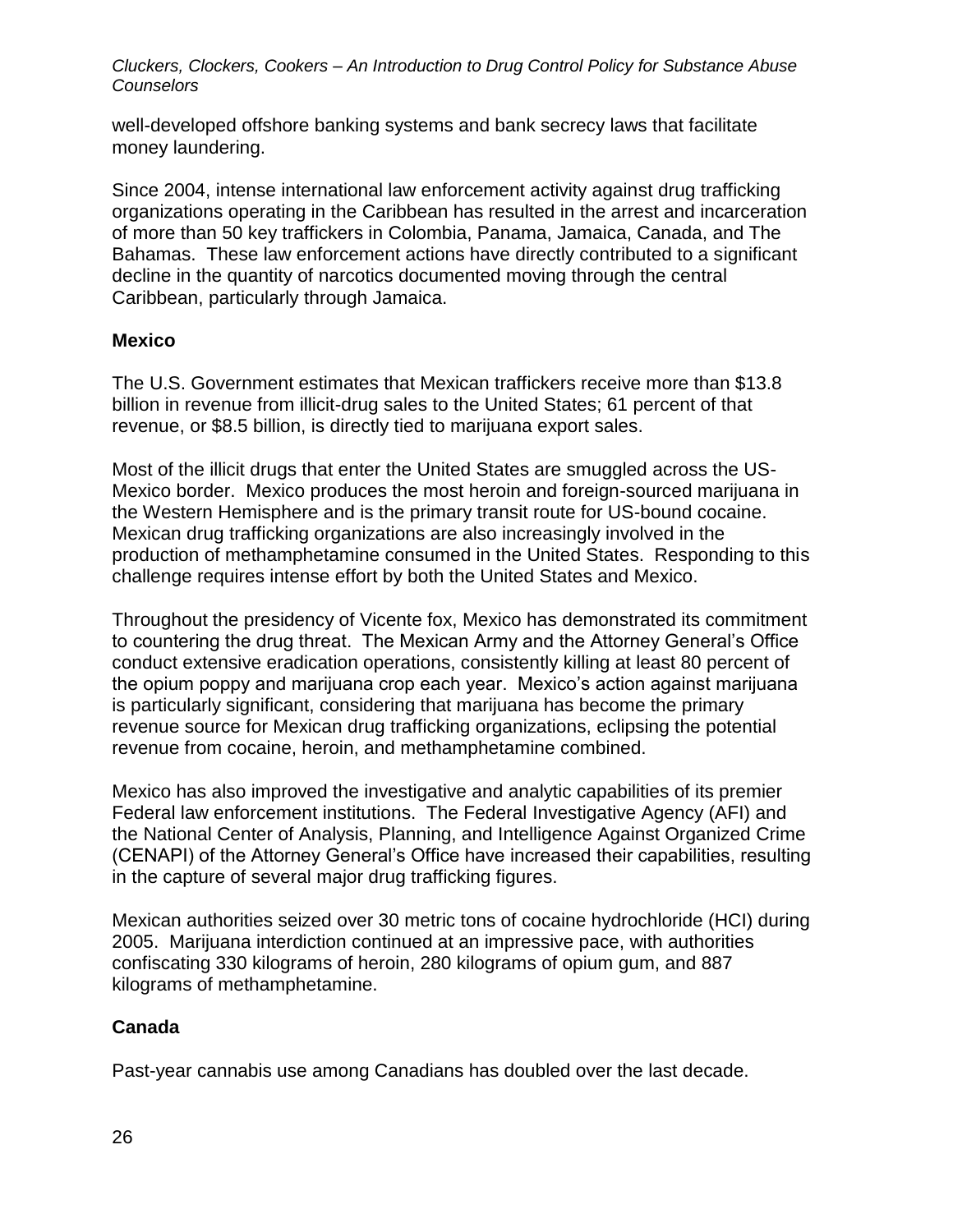Canada is both a consumer and producer of illegal drugs, especially high-potency marijuana and synthetics. Health Canada, the Canadian health ministry, coordinates the government's counter narcotics strategy, although other federal departments, municipal and provincial/territorial governments are fully involved in addressing control of illicit drugs. Internationally, Canadian law enforcement coordinates closely with U.S. counterparts to stem the flow of narcotics into North America and to combat transnational organized crime.

Cannabis cultivation, because of its profitability and relatively low risk, is a thriving industry in Canada. The RCMP has estimated that annual marijuana production in Canada ranges from 1,070 to 2,676 metric tons. Much of this production is in the form of high-potency indoor-grown marijuana destined for export to the United States. The increasing sophistication of Canadian trafficking operations was demonstrated in the summer of 2005, when the first-ever drug smuggling tunnel was discovered on the Washington State-British Columbia border. The increase in marijuana production and trafficking in recent years has been mirrored by increases in drug consumption in Canada, as revealed by the 2004 Canadian Addiction Survey (CAS).

Synthetic drugs have also become an increasing concern in Canada. Regulations instituted in early 2003 helped to reduce the diversion of Canadian pseudoephedrine to the production of methamphetamine in the U.S. "superlabs." Despite this encouraging progress, more must be done to counter the Canadian synthetic drug threat. Methamphetamine has become an increasingly serious domestic drug problem in Canada, and the government has begun to respond through tougher sentencing and by restricting the sale of over-the-counter pseudoephedrine products in some provinces. The production of MDMA (Ecstasy) in Canada and its trafficking to the United States appears to be on the rise, as are seizures of the precursor chemical ephedrine at the U.S. –Canada border.

Fortunately, the United States and Canada can build on an already robust counter drug law enforcement relationship to address these significant drug threats. U.S. and Canadian agencies cooperate extensively through Integrated Border Enforcement Teams (IBETs), regular meetings of the Cross-Border Crime Forum, and cooperative arrangements between the Royal Canadian Mounted Police (RCMP) and U.S. agencies such as the Coast Guard, DEA, and ICE.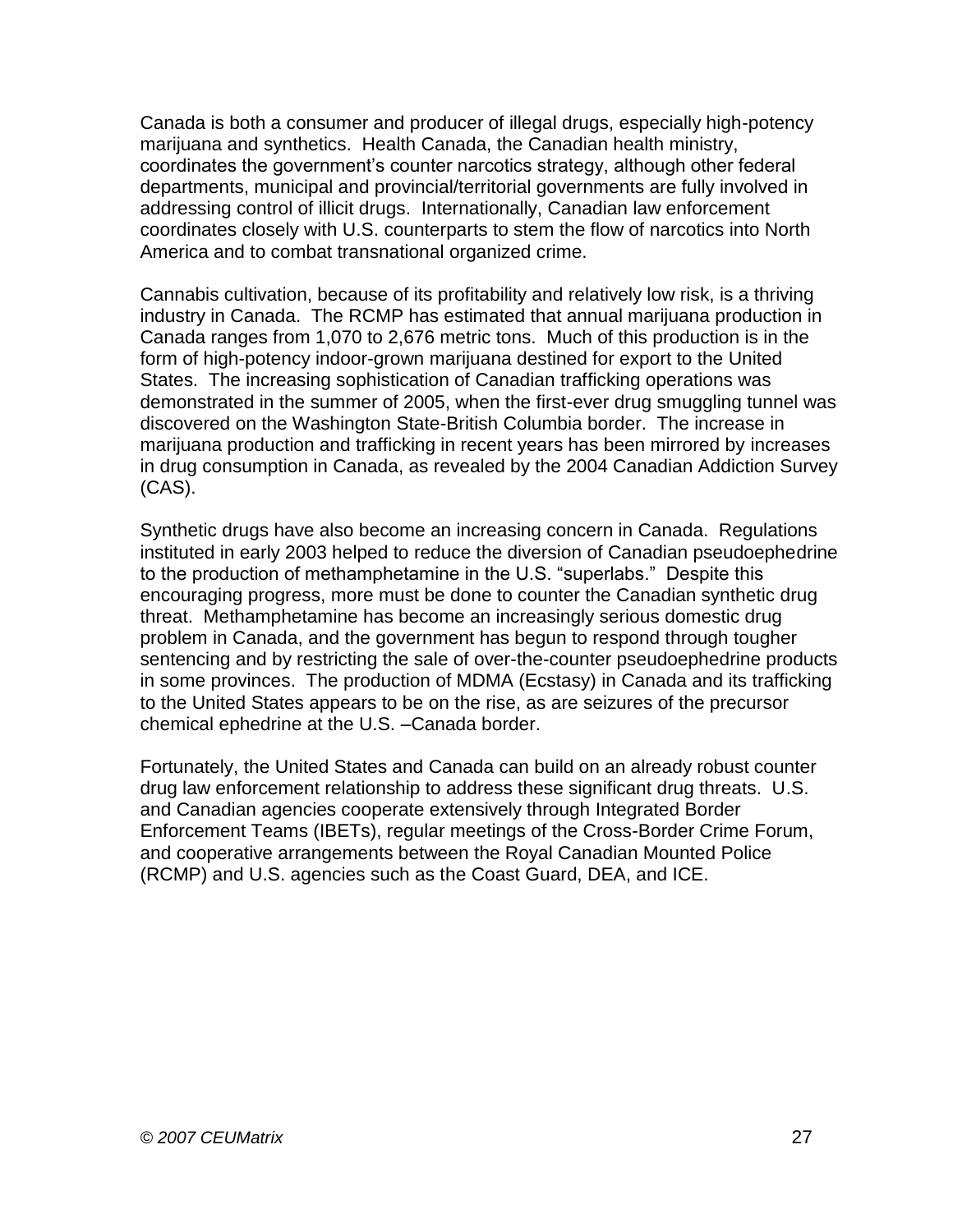## Money Laundering and Financial Crimes

Common Abbreviations

| AML              | Anti-Money Laundering                                                           |
|------------------|---------------------------------------------------------------------------------|
| <b>APG</b>       | Asia/Pacific Group on Money Laundering                                          |
| <b>ARS</b>       | <b>Alternative Remittance System</b>                                            |
| <b>CFATF</b>     | <b>Caribbean Financial Action Task Force</b>                                    |
| <b>CTF</b>       | <b>Counter-Terrorist Financing</b>                                              |
| <b>CTR</b>       | <b>Currency Transaction Report</b>                                              |
| <b>DEA</b>       | <b>Drug Enforcement Administration</b>                                          |
| <b>DHS</b>       | Department of Homeland Security                                                 |
| <b>DOJ</b>       | Department of Justice                                                           |
| <b>DOS</b>       | Department of State                                                             |
| EAG              | Eurasian Group to Combat Money Laundering                                       |
|                  | and Terrorist Financing                                                         |
| <b>ESAAMLG</b>   | Eastern and Southern Africa Anti-Money                                          |
|                  | <b>Laundering Group</b>                                                         |
| EU               | <b>European Union</b>                                                           |
| <b>FATF</b>      | <b>Financial Action Task Force</b>                                              |
| <b>FBI</b>       | Federal Bureau of Investigation                                                 |
| <b>FinCEN</b>    | <b>Financial Crimes Enforcement Network</b>                                     |
| <b>FIU</b>       | <b>Financial Intelligence Unit</b>                                              |
| <b>GAFISUD</b>   | <b>Financial Action Task Force Against Money</b><br>Laundering In South America |
| <b>GIABA</b>     | <b>Inter-Governmental Action Group Against</b>                                  |
|                  | <b>Money Laundering</b>                                                         |
| <b>IBC</b>       | <b>International Business Company</b>                                           |
| IFI              | International Financial Institution                                             |
| <b>IMF</b>       | <b>International Monetary Fund</b>                                              |
| <b>INCSR</b>     | <b>International Narcotics Control Strategy Report</b>                          |
| <b>INL</b>       | Bureau of International Narcotics and Law                                       |
|                  | <b>Enforcement Affairs</b>                                                      |
| <b>IRS</b>       | <b>Internal Revenue Service</b>                                                 |
| <b>IRS-CID</b>   | Internal Revenue Service, Criminal                                              |
|                  | <b>Investigative Division</b>                                                   |
| <b>MENAFATF</b>  | Middle Fastern and Northern African Financial                                   |
|                  | <b>Action Task Force</b>                                                        |
| <b>MLAT</b>      | <b>Mutual Legal Assistance Treaty</b>                                           |
| <b>MOU</b>       | Memorandum of Understanding                                                     |
| <b>NCCT</b>      | Non-Cooperative Countries or Territories                                        |
| <b>OAS</b>       | <b>Organization of American States</b>                                          |
| <b>OAS/CICAD</b> | <b>OAS Inter-American Drug Abuse Control</b>                                    |
|                  | Commission                                                                      |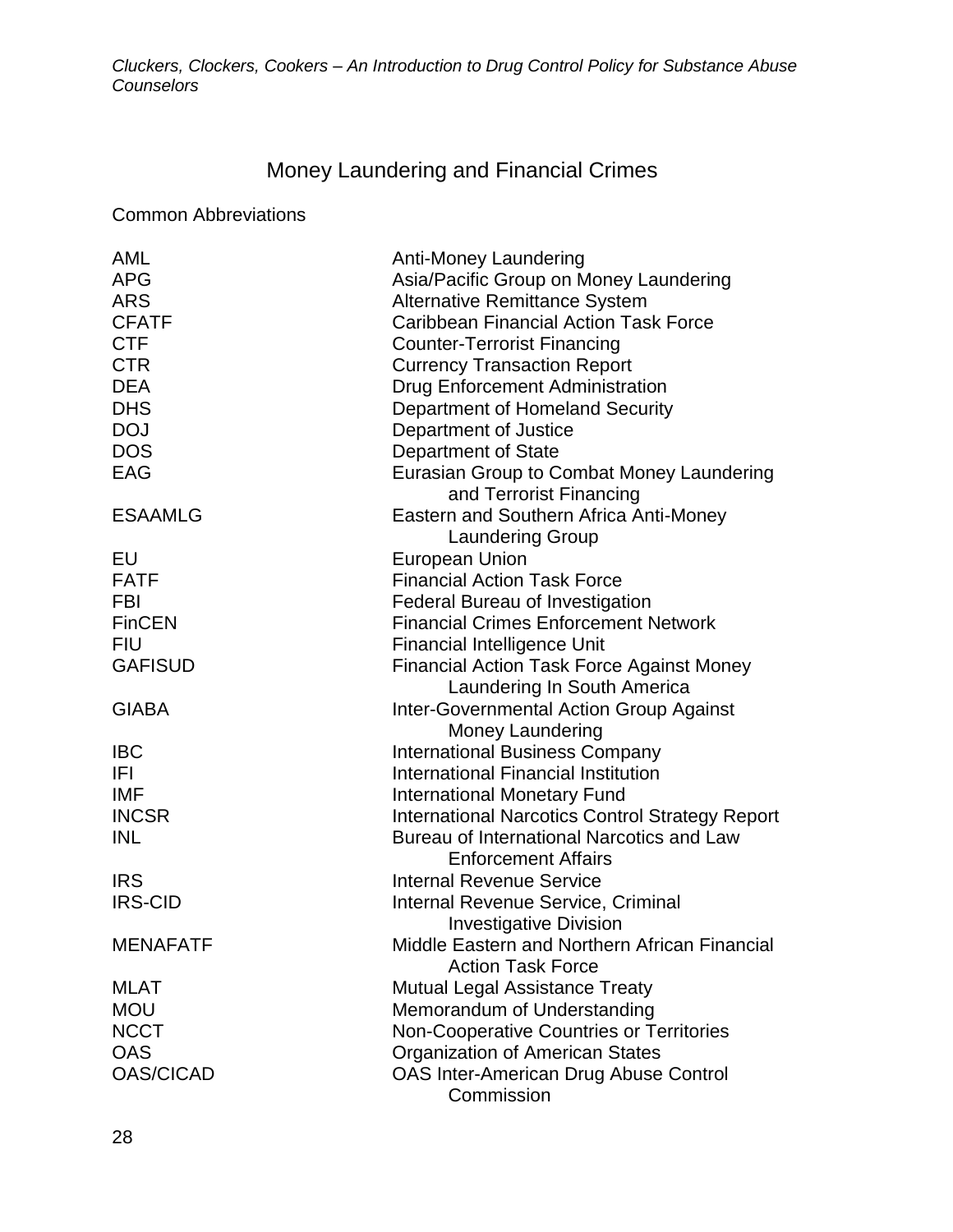| <b>OFC</b>                | <b>Offshore Financial Center</b>               |
|---------------------------|------------------------------------------------|
| <b>PIF</b>                | <b>Pacific Islands Forum</b>                   |
| <b>SAR</b>                | <b>Suspicious Activity Report</b>              |
| <b>STR</b>                | <b>Suspicious Transaction Report</b>           |
| <b>UN Drug Convention</b> | 1988 United Nations Convention Against Illicit |
|                           | Traffic in Narcotic Drugs and                  |
|                           | <b>Psychotropic Substances</b>                 |
| <b>UNGPML</b>             | United Nations Global Programme against        |
|                           | Money Laundering                               |
| <b>UNODC</b>              | United Nations Office for Drug Control and     |
|                           | <b>Crime Prevention</b>                        |
| <b>UNSCR</b>              | United Nations Security Council Resolution     |
| <b>USAID</b>              | Agency for International Development           |
| <b>USG</b>                | <b>United States Government</b>                |

#### **Introduction**

The January 2007 seizure of a staggering \$80 million worth of drug trafficking cash and gold in one law enforcement operation in Colombia points to much of what remains dangerous about the global drug and crime trades as well as improving international efforts to combat them. In an age where much of the world's antimoney laundering effort has understandably become focused on countering the terrorist financing threat, this seizure underscores the enormity of funds and profits wrapped up in transnational crime and the potential power that crime syndicates have with this money to inflict substantial political, economic, and social damage on governments and societies around the world. This \$80 million seems to be the product of an extraordinarily complex international criminal enterprise. Now that the money and gold are in the hands of the Government of Colombia, it also shows how vulnerable crime syndicates are becoming to global anti-money laundering measures, improved international cooperation, and better law enforcement operations. This success is due in significant part to years of training, technical assistance, and experience.

This case—like any criminal money laundering or terrorist financing seizure—should not, however, stop with the confiscation. Indeed, the confiscation itself should provide valuable intelligence and clues for identifying the individuals most responsible for this trade and enhancing the wherewithal of authorities to find, prosecute, convict, and incarcerate them. Establishing international anti-money laundering and counterterrorist financing norms and standards do much to impede these crimes, but making the masterminds of these operations pay with their freedom is a powerful deterrent for stopping them. The seizure of the money also takes away the primary motivation of these criminal groups—greed.

The Colombian National Police, in this instance, are believed to have made the largest cash seizure ever from a narcotics case. The seizure consisted of U.S.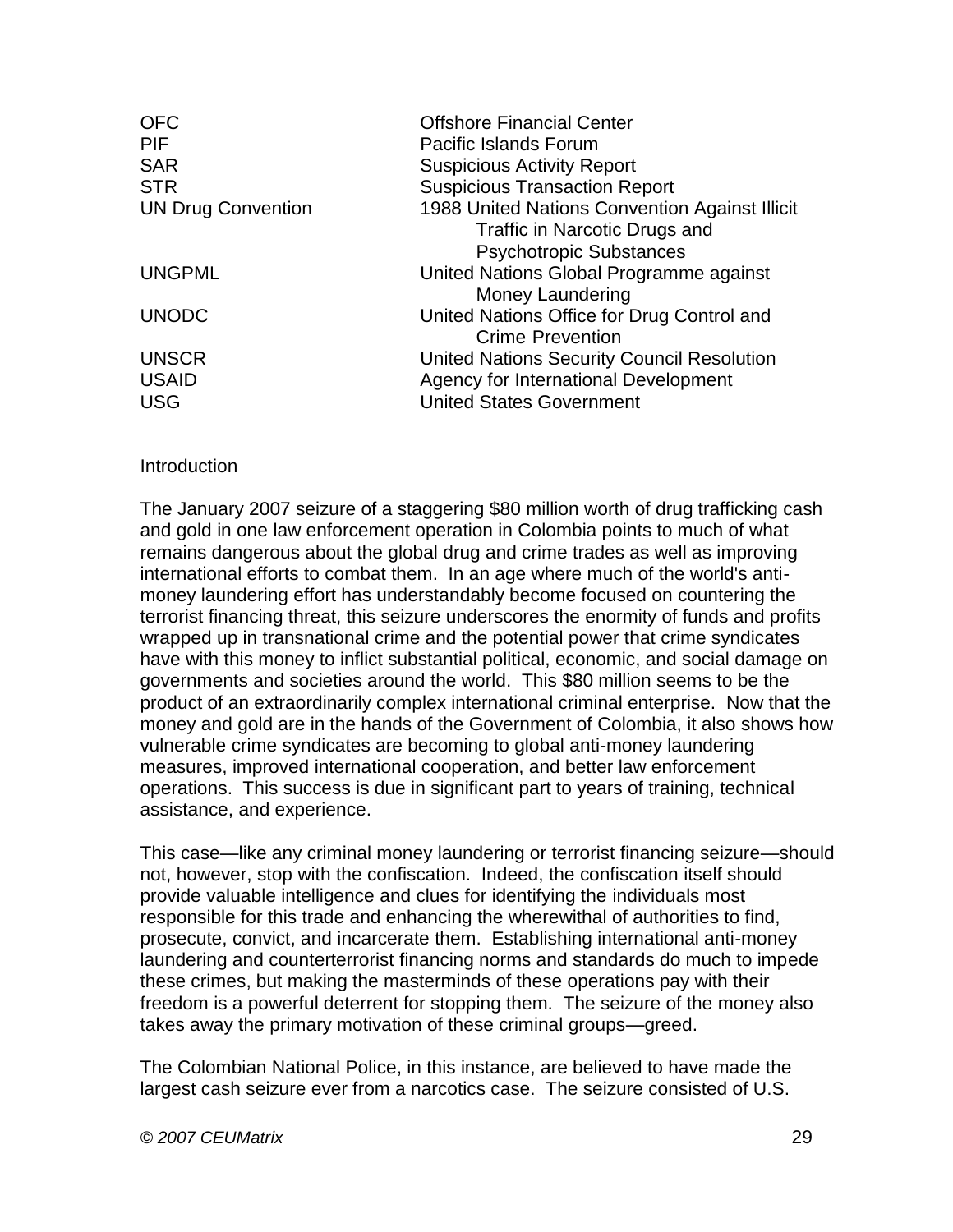currency, euros, and gold. The money belonged to one criminal organization and was seized at five different locations during one enforcement operation. The Colombian National Police carried out the raids with intelligence and some operational planning assistance from the U.S. Drug Enforcement Administration. Reportedly, no suspects were apprehended at the time of the raids, but several were known ahead of time, and several more have been identified as a result of intelligence gleaned from the seizure.

An \$80 million seizure attracts serious attention. In the hands of the Colombian traffickers, it represents the proceeds of criminal operations on a massive scale. It could reflect the wholesale proceeds of exporting more than five metric tons of cocaine to the United States or Europe. This much money in the hands of Asian or Latin America traffickers could also represent the profits from smuggling approximately 1,600 Chinese into the United States or 32,000 illegal aliens from Mexico or Central America across our southwestern border. The circulation of massive amounts of drug money on this scale can create huge, adverse distortions in a weak or small economy.

There is no social or economic "Robin Hood" effect when criminals are in possession of such sums. Their investments tend to be conspicuous, not productive. Moreover, dirty money crowds out legitimate economic activity, creates unfair competition for legitimate businesses, erodes good business practices and ethics, and interferes with the development of sound economic policies. It is almost a bottomless reservoir for corruption that can impede enforcement efforts from front line police officers, to swaying legislators, judges, regulators, or senior executives charged with writing, enforcing, and upholding laws in a rule of law society. \$80 million dollars in the hands of terrorists could have funded countless attacks in the United States and around the world. The 9/11 Commission reported that al-Qaida likely spent some \$400,000-\$500,000 to carry out its 2001 attacks on the United States. While the Colombian seizure is a record amount, it may not be uncharacteristic of similarly large amounts of crime profits lying about in criminal safe havens in the Middle East, Africa, South or Southeast Asia, or Europe.

Dollars, euros, and gold—the three instruments seized in this raid—constitute the face of modern day crime transactions and further highlight the complexity of the money laundering challenge. It suggests large-scale criminal proceeds in the U.S. and European markets, as well as nearly anywhere else in the world. In this respect, the seizure epitomizes the transnational nature of the trade and the dark side of globalization, where national boundaries are no barrier to criminal enterprises, and where most instruments to blur these boundaries—such as rapid and far reaching cyber communications or internationally-recognized currencies—work as much to the benefit of crime syndicates, by easing associations and transfers and providing rapid movement, as they do for legitimate enterprises. The seized gold is especially telling. Historically, the largest value money laundering investigations have involved gold. Gold is both a commodity and a de facto bearer instrument. The form of gold can be readily altered. There is a large cultural demand for gold in Colombian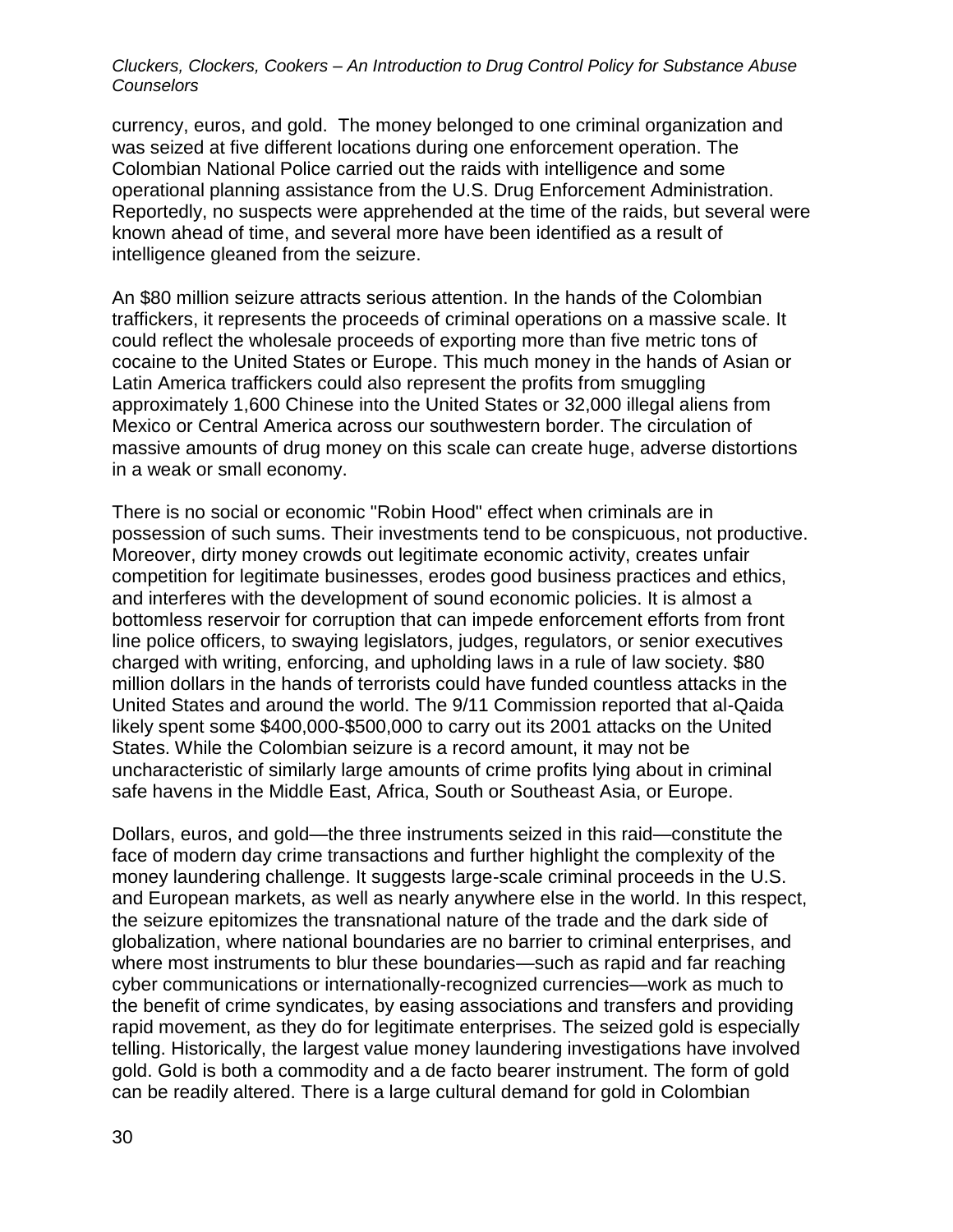society and elsewhere around the world. Moreover, gold is immune from traditional financial transparency reporting requirements.

The seizure also underscores a likely growing worldwide reluctance of syndicates to place their money in banks where it is increasingly likely to be detected-owing to the steadily improving scrutiny and tracking abilities of the formal financial system. Authorities discovered the dollars, euros, and gold in private residences and businesses, buried in the ground, stashed in private safes, or hidden elsewhere. For any law-abiding entity, this would be an extraordinarily risky way to safeguard and account for such sums. But this example shows how formal financial institutions have become such a significant threat to the operations of crime syndicates and terrorist financiers—that they are willing to take high risks to avoid them.

Since the G-7 created the Financial Action Task Force (FATF) nearly two decades ago in 1989, the international community has been working determinedly to develop the procedures and practices necessary to expose criminal proceeds and take them out of the hands of the syndicates. Since its original seven-country membership (the U.S., Canada, the UK, France, Germany, Italy, and Japan), FATF has grown to include 31 countries and two multilateral organizations (the European Commission and the Gulf Cooperation Council). Its "40 recommendations" to guard against money laundering and nine additional "special recommendations" on terrorist financing contain several provisions aimed specifically at identifying "suspicious transactions," the true owner of such transactions or abnormally large deposits, and tracking them through the system of banks and nonbank financial institutions—such as brokerage houses, money exchangers, or money service businesses. The provisions include "whistle-blower" type protection for tellers, bankers, and others who are on the front lines of receiving and detecting such deposits to help guard against corruption, intimidation, or retaliation.

FATF "recommendations" carry significant international clout. Both the 2001 UN Convention against Transnational Organized Crime and the 2005 UN Convention against Corruption contain extensive anti-money laundering provisions that are drawn from the FATF recommendations. In addition, recent UN Security Council Resolutions, which member states must abide by, have incorporated the FATF recommendations by direct reference. For instance, in July 2005, UN Security Resolution 1617 "strongly urges all Member States to implement the comprehensive international standards enacted in the FATF Forty recommendations and the Nine Special Recommendations on terrorist financing." This resolution further reinforces the commitment of the 169 members of FATF and the nine FATF—style regional bodies (FSRBs) to criminalize the financing of terrorism and enumerates actions that all UN Member States are legally bound to undertake by virtue of being a party to the UN International Convention for the Suppression of the Financing of Terrorism. It is against this background of growing international acceptance of these norms and standards, and hard work and investment by financial institutions and their compliance officers, that criminals and terrorist financiers, much like these Colombian traffickers, increasingly realize the growing risks they run of having their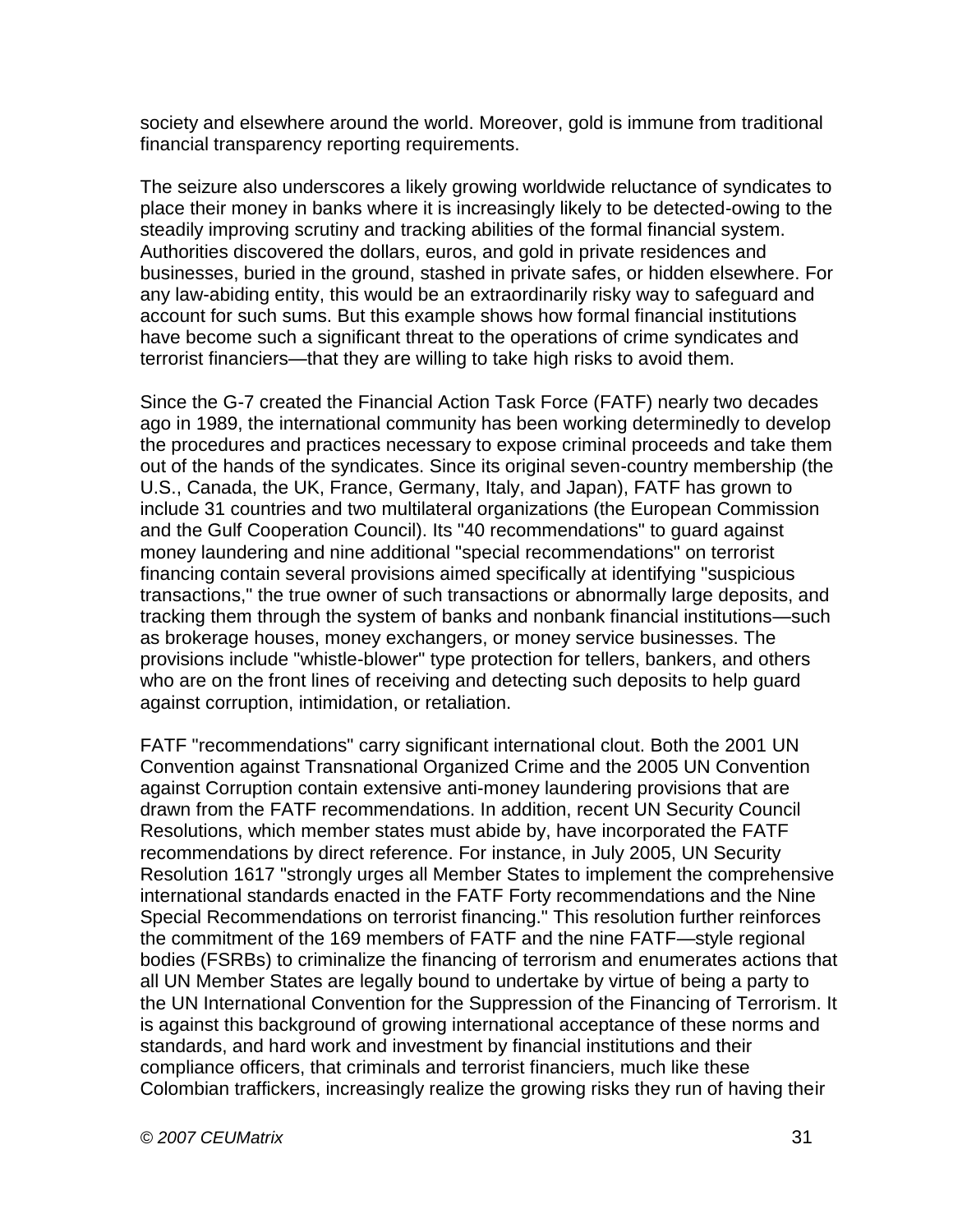large or suspicious transactions recorded by banks, shared with the police, and their criminal activities exposed.

A willingness to codify the FATF recommendations into laws and regulations means little if a country is unable, through lack of resources or skill, or unwilling, through lack of political commitment, to implement them. FATF has backed or imposed a wide-ranging set of measures to assist and motivate countries to adopt the "40+9" recommendations. This has included conducting mutual evaluations among its own members to assess their compliance with the recommendations and to suggest actions that remedy identified shortfalls. FATF, with bilateral assistance from the U.S. and other donors, has fostered the creation of FATF--style regional bodies around the world so jurisdictions that do not belong to FATF can join and form regionally-tailored organizations to accomplish FATF's objectives. Currently, 138 countries and territories belong to nine such organizations around the world. FATF- and the cooperating donors--have sponsored seminars and provided training and technical experts to help start and sustain these FSRBs. They too have a major responsibility to conduct mutual evaluations among their members.

FATF has also acted in a united, multilateral front to deal with the most incorrigible states, and those whose weak anti-money laundering regimes or lack of international cooperation pose the most serious risk to anti-money laundering efforts. FATF works internally to identify those countries and will approach them to elicit improvements and better cooperation. If quiet diplomacy fails, FATF can--and has in 23 cases-- "named and shamed" noncooperating jurisdictions to focus international attention on them. When FATF identifies problematic countries, it expects its members to respond by invoking any number of counter measures. They range from issuing advisories that warn their financial institutions about the risks associated with dealing with such jurisdictions, to more drastic measures, such as those taken under Section 311 of the USA PATRIOT Act, to prohibit financial transactions with banks in these countries--or even with the countries themselves.

Many countries come into compliance with global norms and standards and avoid the risk of counter measures by passing the laws and writing the regulations called for in the FATF recommendations. The laws and regulations, however, need credible enforcement to be dissuasive and effective. This is a tough assignment for many countries, often requiring them to seek and/or accept training and technical assistance from foreign donors. U.S.-provided assistance in this regard can be valuable as the performance by the Colombian National Police in this \$80 million seizure attests. The U.S. has provided substantial anti-money laundering assistance to Colombia over the years, making our program there a model for what we are achieving in strategic countries elsewhere. With regard to the \$80 million seizure, the Colombian National Police, who have directly benefited from U.S. assistance, performed with initiative and professionalism. Indeed, aspects of the Colombia program are so strong that today Colombian anti-money laundering experts and officials are sought to provide advice, training, and assistance elsewhere in the region.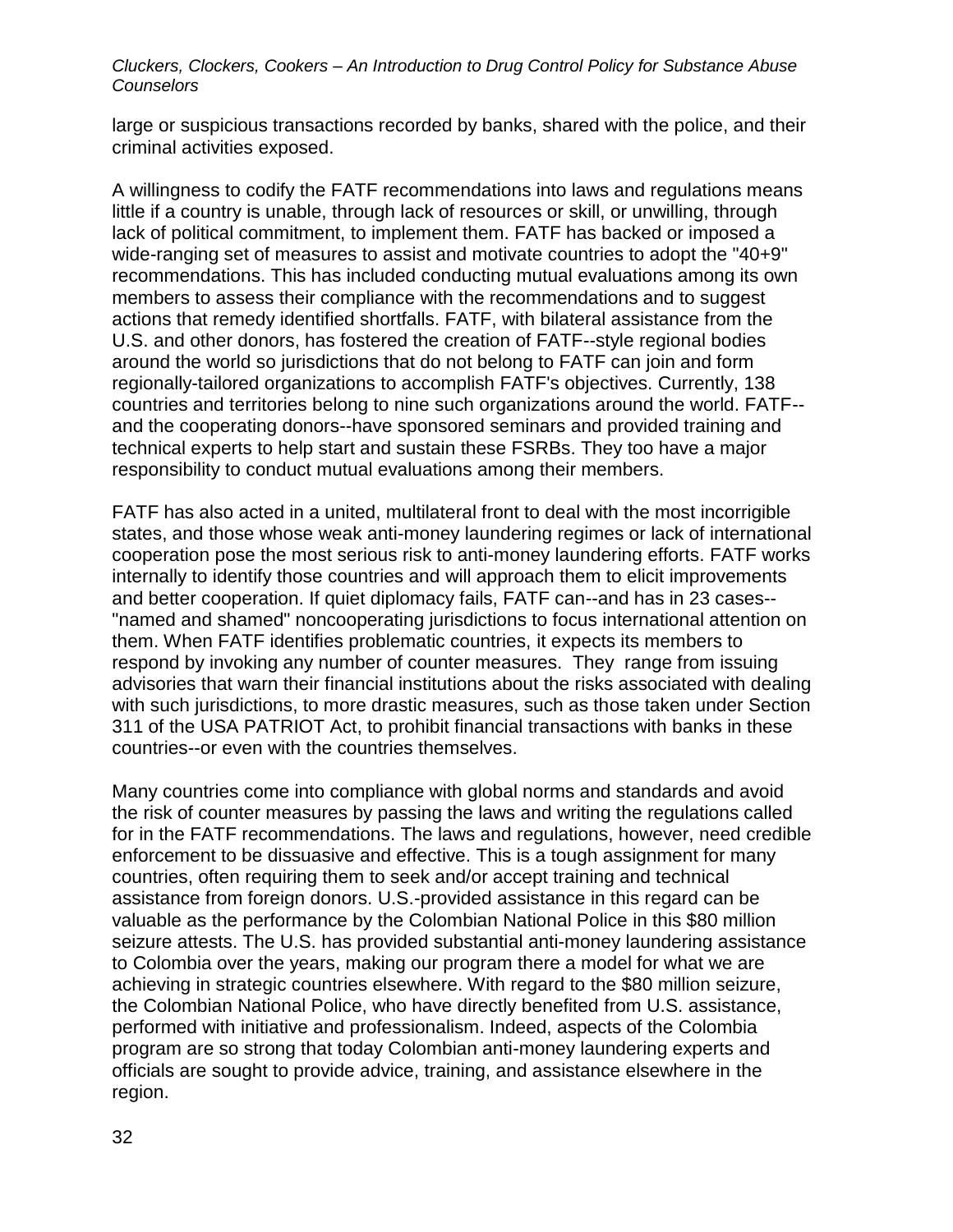The State Department's anti-money laundering/counterterrorist financing training and technical assistance goal is to strengthen regional anti-money laundering organizations and build comprehensive anti-money laundering regimes, with no weak links, in strategic countries. We seek to maximize the institution-building benefits of our assistance by delivering it in both sequential and parallel steps. The steps, while tailored to each country's unique needs as determined by needs and threat assessments, include help in the following areas:

Drafting and enacting comprehensive anti-money laundering and terrorist financing laws that have measures to enable states to freeze and seize assets as well as comply with the FATF's "40+9" recommendations on money laundering and terrorist financing;

Establishing a regulatory regime to oversee the financial sector, including guarding against corruption and intimidation.

Training law enforcement agencies, prosecutors, and judges so that they have the skills to successfully investigate and prosecute financial crimes. Creating and equipping financial intelligence units (FIUs) so that they can collect, analyze, and disseminate suspicious transactions reports and other forms of financial intelligence to both help develop cases domestically and share information internationally through FIUs in other countries as part of transnational investigations.

The crowning achievements in money laundering cases, however, reach beyond the asset seizures and forfeitures. Authorities can, and must, glean from pre-and postraid intelligence strong evidence to indict the financial and operational masterminds and foot soldiers behind these operations. The international community is underachieving on this front. Despite nearly unanimous compliance with the FATF recommendation to criminalize money laundering, and acceptance of various UN conventions and Security Council resolutions that make this mandatory, few criminals are being prosecuted or convicted for money laundering. The United Arab Emirates, where the threats of money laundering and terrorist finance are particularly acute, is one example of many strategic countries that are on the right track, but still need to get over this hurdle. The UAE has worked hard, particularly since 9/11, to establish anti-money laundering and counterterrorist finance regimes and counter measures that adhere to current world standards, yet it is still working to achieve its first money laundering or terrorist financing conviction. The UAE is not alone in this regard as a review of this year's INCSR country reports reveals a similar, unfortunate lack of implementation and enforcement around the world, including even in a number of the most advanced and developed economies on six continents.

The Colombia seizure highlights other key anti-money laundering challenges ahead: the use of cash couriers and trade based money laundering. The cash courier threat is also linked with the misuse of charities to finance terrorism. FATF, for instance,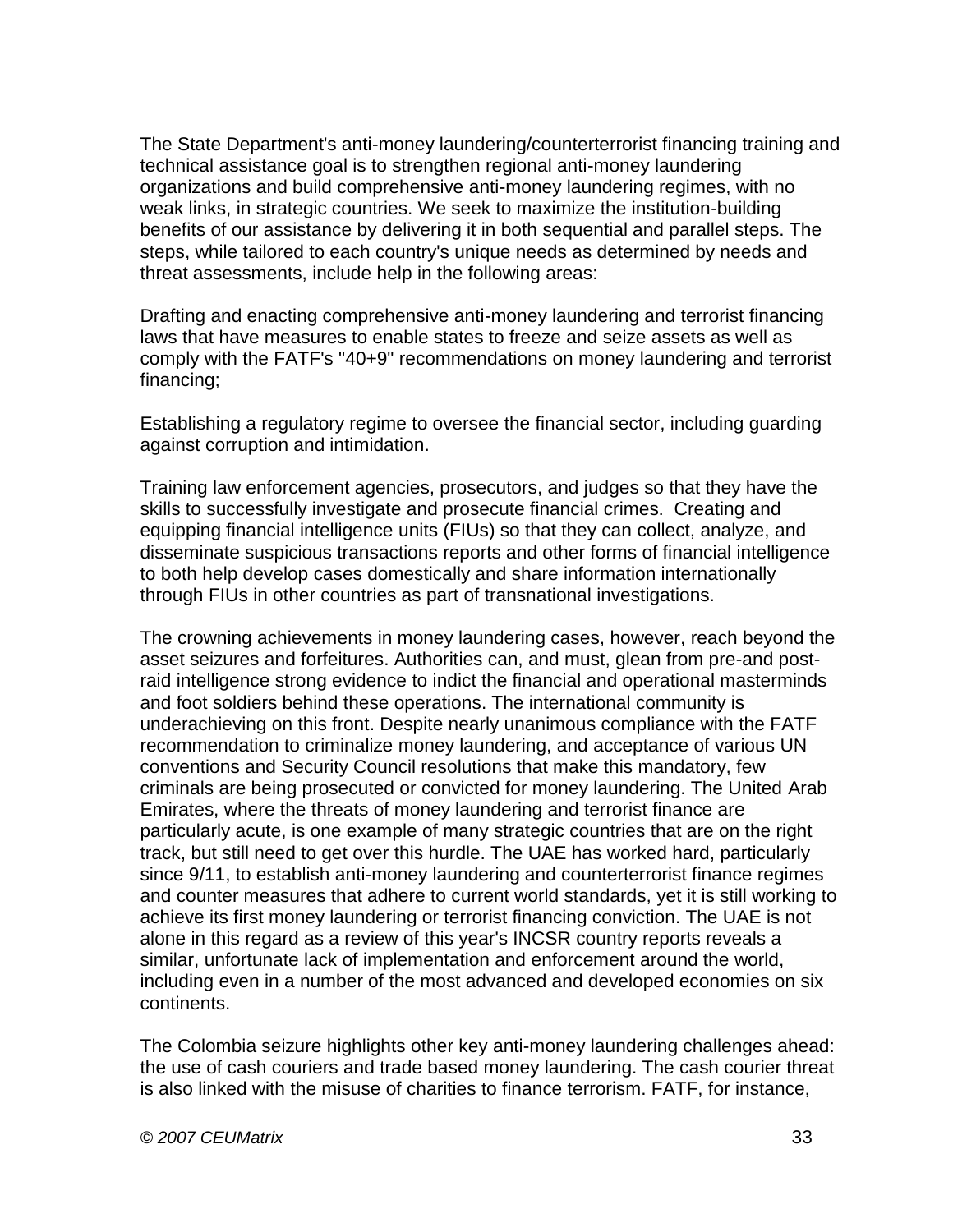has issued special recommendations and published associated interpretive notes and best practices to address the misuse of charities for terrorist financing. Some charities have been designated under various UN Security Council Resolutions for their roles in financing terrorism resulting in having their assets frozen and/or financial transactions with them prohibited. As this terrorist financing avenue has become more constricted and risky, terrorists have had to rely increasingly on cash couriers for their funds. FATF has a special recommendation, interpretive notes, and best practices papers to help countries address this threat also. Meanwhile, the United States has developed a course focused specifically on cash couriers, including how to find and stop them at borders, and inserted it as a feature in our anti-money laundering/counterterrorist training and technical assistance program.

The Department of State, in collaboration with the Departments of Homeland Security (DHS) and Treasury, began making combating trade-based money laundering a key part of its anti-money laundering effort several years ago. Since then, others have picked up on this urgency, including FATF which last year issued a special paper on trade-based money laundering. Trade is the common denominator in many entrenched underground or alternative remittance systems such as hawala, the black market peso exchange, the misuse of the international gold and gem trades, and other value transfer systems. To help address these vulnerabilities, the State Department's Bureau of International Narcotics and Law Enforcement Affairs (INL) began providing funding to the Department of Homeland Security in 2005 to establish prototype Trade Transparency Units (TTUs) in the Triborder Area countries of Argentina, Paraguay, and Brazil.

TTUs examine anomalies in trade data that could be indicative of customs fraud and trade-based money laundering. As a result of the 2005 INL/DHS initiative, DHS Immigration and Customs Enforcement (ICE) agents teamed with Brazilian authorities in 2006 to target a scheme involving the under-valuation of U.S. exports to Brazil to evade more than \$200 million in Brazilian customs duties over the past five years. The scheme involved tax evasion, document fraud, public corruption and other illegal activities in Brazil and the United States. In an excellent example of the long reach of law enforcement, more than 128 arrest warrants and numerous search warrants were simultaneously served in 238 locations in Brazil.

The State Department is working with DHS to expand the TTU concept to Southeast Asia An international TTU network may eventually develop that will promote tradetransparency, combat customs fraud, and be the back door to entrenched informal underground value transfer systems.

Despite the increased awareness and significant progress that has been made on several fronts, much remains to be done in the global effort to combat money laundering. It will remain important to sustain and strengthen these gains because focusing on money laundering is one of the most valuable tools law enforcement has to combat international crime. A focus on money laundering can accomplish what many other law enforcement tools cannot: it can be applied equally effectively to a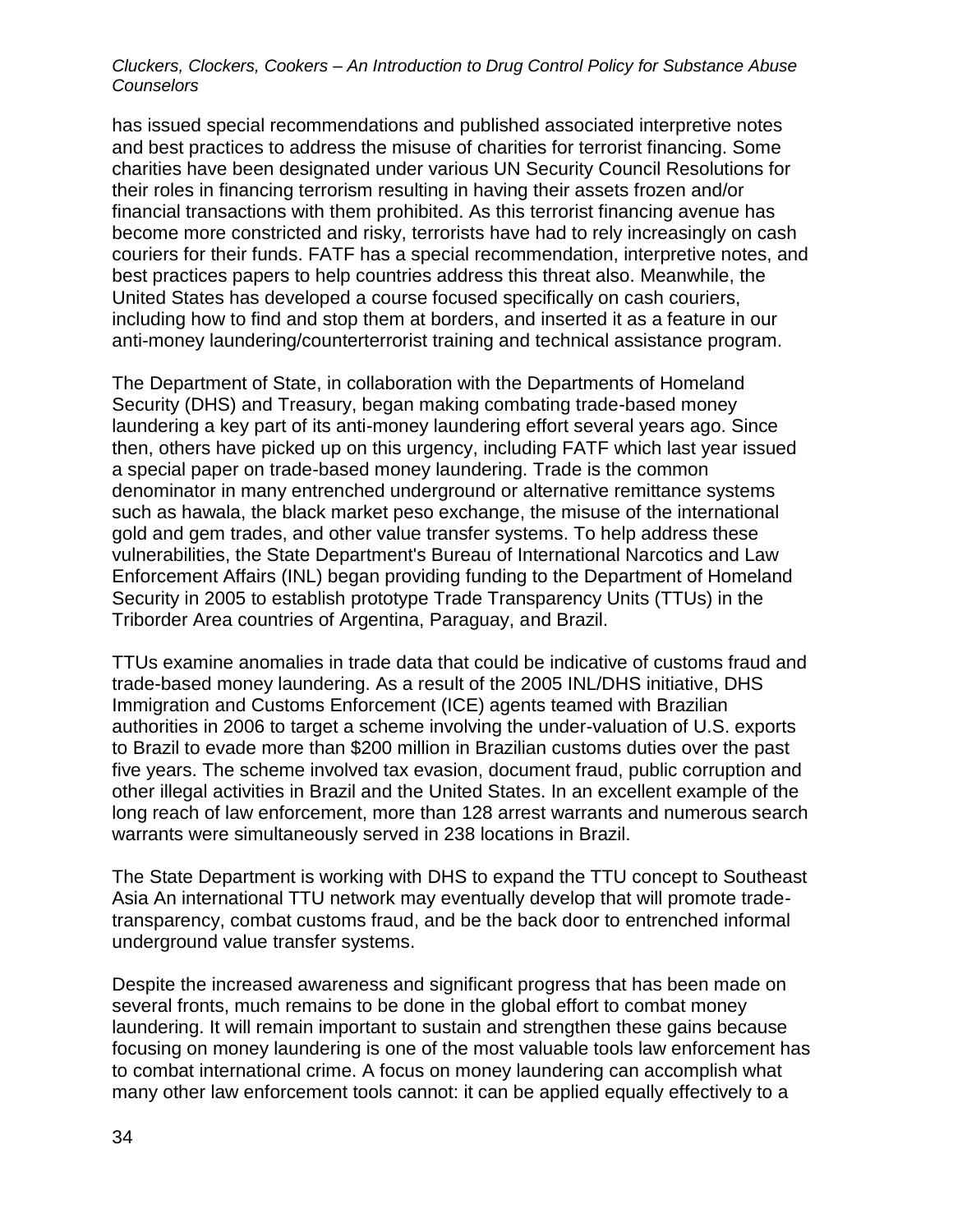wide variety of crimes, to any crime that must be financed or is committed for profit. Once in place, anti-money laundering measures can be used without any special tailoring to attack such threats as narcotics trafficking, alien smuggling, intellectual property theft, corruption, terrorism, and more.

Money laundering investigations also take advantage of one of the most important vulnerabilities of sophisticated criminal or terrorist organizations: their risk of exposure. Terrorism and much of organized crime thrive because they take place in the shadows of open society. As long as criminality remains in the underground of aliases, coded messages, false documents, bearer instruments, and clandestine operations, it is often undetectable to even seasoned investigators. When criminal activity breaches this underground, it often provides leads and evidence authorities can use to unravel these cases. The challenge of coping with especially large amounts of money inevitably generates pressure on criminal organizations to take placement, layering, and integration actions involving record keeping, meetings, or other events that eventually surface and expose them for identification and tracking. Full exploitation of these vital breakthroughs can lead investigators, armed with incriminating financial intelligence and evidence, to the financiers and managers of these organizations-to the heart of the syndicates. This is happening in Colombia, as the \$80 million seizure demonstrates. But getting to this desirable outcome in many countries around the world still requires a great deal of training, equipping, and political will.

### Money Laundering/Asset Forfeiture

During 2006, the Justice Department's OPDAT and AFMLS continued to provide training to foreign prosecutors, judges and law enforcement, and assistance in drafting anti-money laundering statutes compliant with international standards. The assistance provided by OPDAT and AFMLS enhances the ability of participating countries to prevent, detect, investigate, and prosecute money laundering, and to make appropriate and effective use of asset forfeiture. The content of individual technical assistance varies depending on the specific needs of the participants, but topics addressed in 2006 included developments in money laundering legislation and investigations, complying with international standards for anti-money laundering/counterterrorist financing regimes, illustrations of the methods and techniques to effectively investigate and prosecute money laundering, inter-agency cooperation and communication, criminal and civil forfeiture systems, the importance of international cooperation, and the role of prosecutors.

AFMLS provides technical assistance directly in connection with legislative drafting on all matters involving money laundering, asset forfeiture and the financing of terrorism. During 2006, AFMLS provided such assistance to 16 countries and actively participated in the drafting of the forfeiture provisions for the OAS/CICAD Model Regulations. AFMLS continues to participate in the UN Working Group to draft a model nonconviction based asset forfeiture law and the G-8 working groups on corruption and asset sharing and the CARIN Group on asset recovery.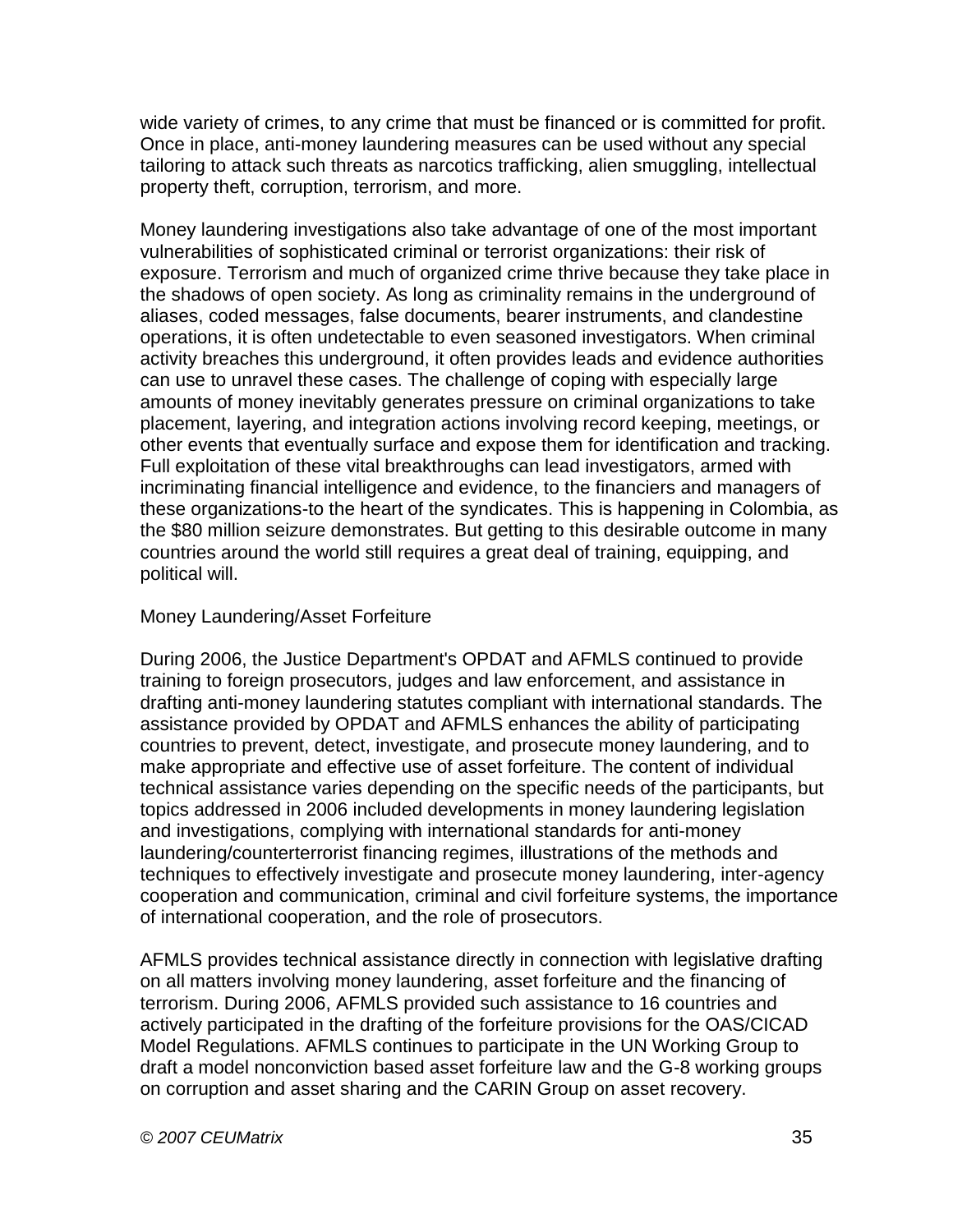AFMLS provided training to government officials concerned with money laundering and asset forfeiture issues in Azerbaijan, Andorra; Bangladesh, Brazil; Bulgaria; Estonia; Kosovo, Macedonia, Peru, the Republic of Korea, Sri Lanka, and Turkey. These officials attended in-depth sessions on money laundering and international asset forfeiture. Additionally, in 2006, AFMLS provided technical assistance to Afghanistan, Albania, Bangladesh, Brazil, Bulgaria, Pakistan, Indonesia, Iraq, Kenya, Kosovo, Malawi; Sri Lanka, the Republic of Korea, Tanzania, Thailand, and Turkey.

In an effort to improve international cooperation, AFMLS, in conjunction with the Italian Ministry of Justice, co-hosted a conference in Rome, Italy, April 4-6, 2006, on International Forfeiture Cooperation for prosecutors and investigators to discuss "What Works? What doesn't and Why?" Practitioners and other experienced government officials from Austria, Brazil, Canada, Denmark, Estonia, France, Guernsey, Hong Kong, Isle of Man, Ireland, Israel, Luxembourg, the Netherlands, South Africa, Sweden, United Kingdom and the United States participated. This conference brought practitioners and international experts, including representatives from Egmont, Eurojust and the private sector, together to share experiences and ideas to provide practical tools to further international cooperation in forfeiture.

With the assistance of Department of State funding, in 2006 OPDAT provided training to government officials on money laundering and financial crime related issues in more than eleven countries, including Romania, Slovenia, Nigeria, South Africa, Suriname, Malawi, Azerbaijan, and Albania. OPDAT RLAs in these countries organized in-country seminars on money laundering, asset forfeiture, terrorist financing and financial crime investigations and prosecutions.

In February 2006, OPDAT conducted a three-day conference on financial crimes, asset forfeiture and money laundering in Abuja, Nigeria, for approximately 50 Nigerian prosecutors and police. Topics included money laundering, asset forfeiture, financial investigations, prosecuting complex financial cases, and offshore banking and electronic funds transfer systems.

In February and March 2006, OPDAT organized a series of three anti-money laundering/counter terrorist financing workshops conducted by AFMLS in Ankara, Antalya, and Istanbul, Turkey, for approximately 100 Turkish prosecutors and investigators. The workshops focused on providing an interactive platform for participants to examine the tools (legislative, investigative, prosecutorial) available in financial crime cases.

In April 2006, OPDAT RLA to Bosnia and Herzegovina organized two financial crimes training seminars in Sarajevo, Bosnia and Herzegovina. Each of the two-day sessions included an in depth examination of current issues regarding financial and transnational crimes. The seminars explored various investigative techniques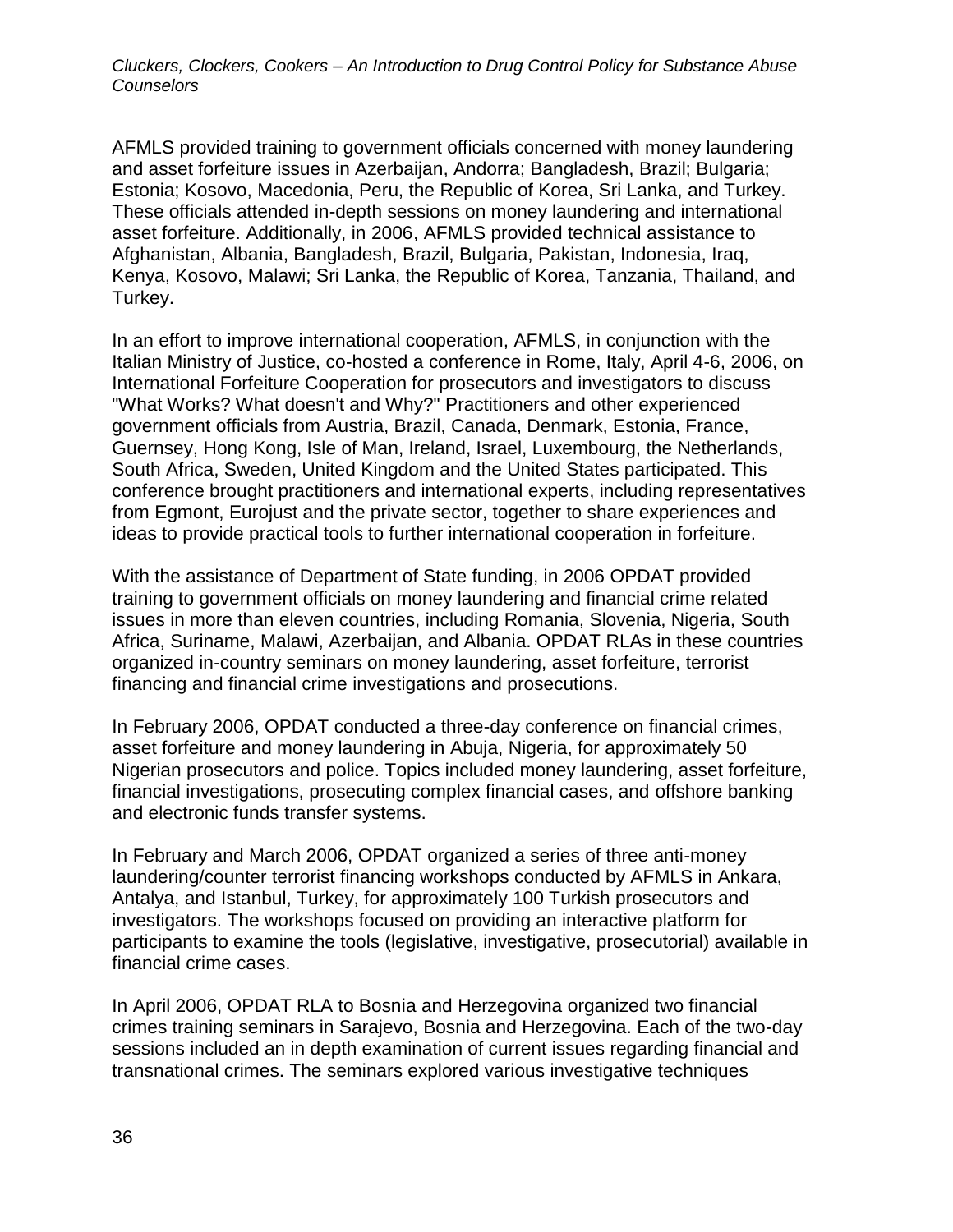(money laundering detection, asset forfeiture) and the roles of different agencies (prosecutors, finance police, financial intelligence units, and bank regulators).

In May 2006, OPDAT conducted an intensive three-day workshop in Paramaribo, Suriname, on best practices for financial investigations and prosecutions. The OPDAT training team, consisting of a U.S. federal prosecutor and an FBI special agent, presented the course to an audience of Surinamese prosecutors, investigators, and a legislative expert.

In July 2006, OPDAT deployed its new RLA to Azerbaijan. The RLA placed renewed emphasis on establishing a legal framework in Azerbaijan to investigate and prosecute money laundering, terrorist financing and financial crimes, including pushing for the passage of the draft AML/CFT law and the creation of a financial intelligence unit (FIU). Passage of a comprehensive AML/CFT (Anti-Money Laundering/Counter-Financing Terrorism) law and the development of an FIU that complies with international standards are significant USG priorities for Azerbaijan. OPDAT and AFMLS have provided detailed technical assistance on the draft AML/CFT law for the last year, but the draft appeared stalled. In late 2006, the RLA identified several specific obstacles to passage of this law and strategies to overcome them, with the goal of seeing the AML/CFT law passed by the end of the first quarter of 2007. These steps included engaging the government of Azerbaijan (GOAJ) at multiple levels, and creating opportunities to substantively assist the GOAJ in areas that were holding up the passage of the law. In furtherance of this strategy, the RLA took a delegation of Azerbaijani officials to an anti-money laundering conference sponsored by the SECI Center held in Moldova in September 2006. This conference impressed the Azerbaijani delegation with the progress being made by many other countries in the region and stressed the need to move forward with their own legislation in a timely manner. The RLA also coordinated with the President's Office and the Council of Europe to organize a comprehensive conference on the creation of a FIU in Azerbaijan--an issue that is significantly delaying the passage of the AML/CFT. In October 2006, the OPDAT RLA, in collaboration with AFMLS, organized the aforementioned FIU conference in Baku, Azerbaijan, for an audience of over 50 participants from a dozen different ministries and agencies, including the National Bank, the Prosecutors Office and the President's Office.

In July 2006, OPDAT RLA to South Africa coordinated a training session with participation by AFMLS for all the members of the South African Asset Forfeiture Unit (AFU). In August 2006, the RLA also arranged for three financial investigators from the AFU to attend a U.S.-based financial investigation training in New York City provided by AFMLS. All reports point to the fact that the training was substantive and very relevant to the work of an AFU investigator. These three talented investigators are now positioned as resources on financial investigation techniques for the rest of the AFU investigators and the core financial investigation competency of the AFU has increased. Of particular note during this period was the OPDAT conference on organized crime (August 28-September 1) that was attended by the National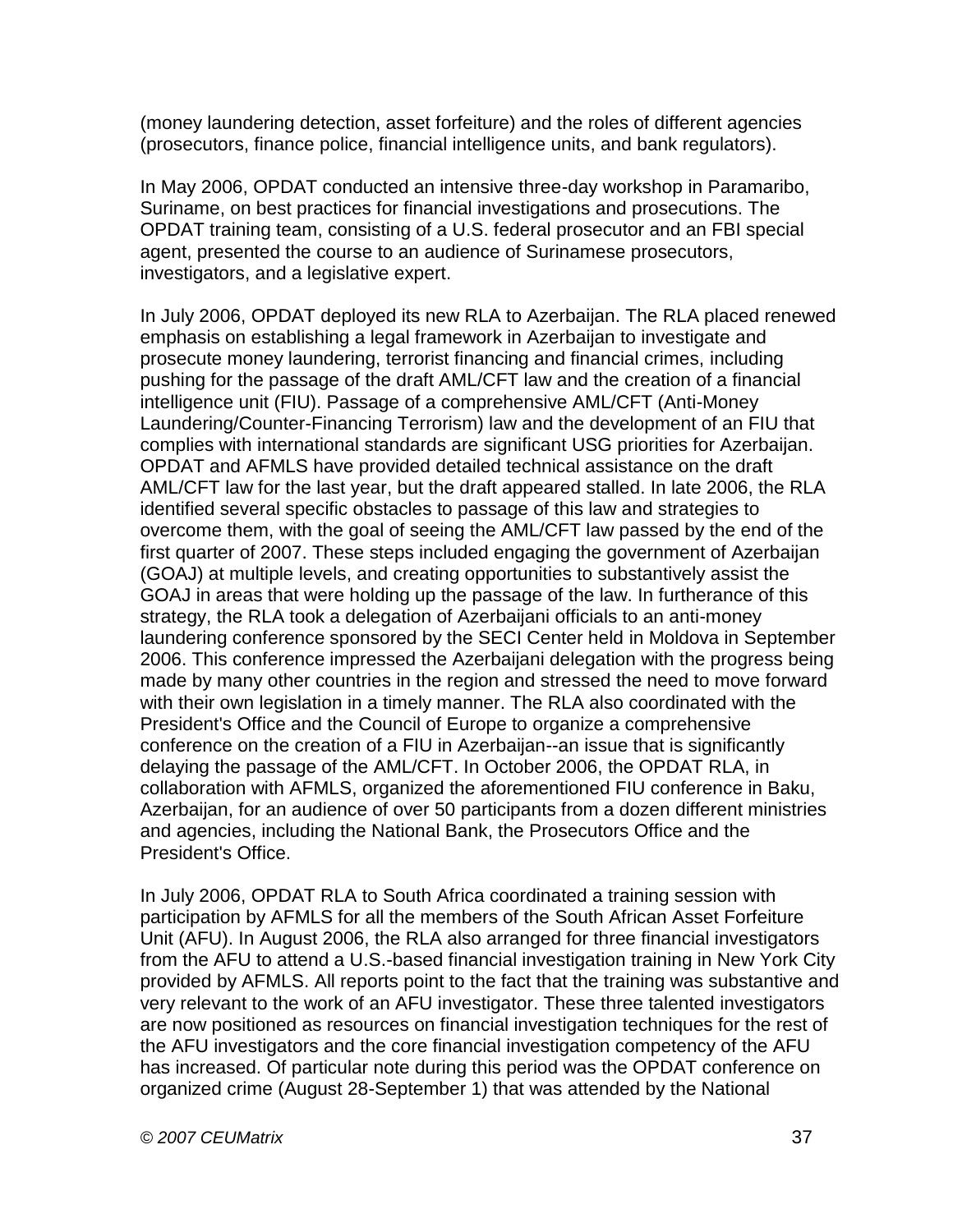Prosecution Service and the Scorpions. For the first time and at the direction of the OPDAT RLA, attorneys from the AFU helped plan the conference and participated in the program. As a result, the conference educated South African prosecutors on the importance of prosecution components (National Prosecution Service and the Scorpions) calling upon the expertise and involvement of the AFU in the early stages of important investigations. This will help meet the AFU goal of increasing the amount of illicit proceeds that are recovered by the AFU in conjunction with significant criminal prosecutions. According to the Chief of the Pretoria Division of the AFU, the OPDAT program finally made the AFU a full law enforcement partner.

As part of Plan Colombia, in 2006, OPDAT continued to provide assistance to enhance the capability of Colombia's National Asset Forfeiture and Money Laundering Task Force to investigate and prosecute money laundering and other complex financial crimes, and to execute the forfeiture of profits from illegal narcotics trafficking and other crimes. These efforts are complemented by a comprehensive long-range program to assist the country's judges, prosecutors and investigators in making the transition from the inquisitorial to the accusatory system.

In October-November 2006, OPDAT in cooperation with the Federal Bureau of Investigation organized a week-long anti-money laundering U.S.-based study tour in Washington, DC, for a 15-person, senior-level Malaysian delegation headed by the Solicitor General of Malaysia and the Inspector General of the Royal Malaysia Police. The delegation consisted of officials from the Attorney General's Chambers, Royal Malaysia Police, Anti-Corruption Agency, Central Bank of Malaysia, Ministry of Finance, as well as representatives from other law enforcement and legal agencies. The program focused on the legal aspects surrounding money laundering investigations and prosecutions, as well as asset forfeiture and the management and disposal of forfeited properties.

#### Organized Crime

During 2006, OPDAT organized a number of programs for foreign officials on transnational or organized crime, which included such topics as corruption, money laundering, implementing complex financial investigations and special investigative techniques within a task force environment, international standards, legislation, mutual legal assistance, and effective investigation techniques.

OPDAT RLAs continued to support Bosnia's Organized Crime Anti-Human Trafficking Strike Force and the Strike Force's working relationship with officials in Albania, Bulgaria, Kosovo, Macedonia, Montenegro, and Serbia-through mentoring and training programs on investigating and developing organized crime case strategies.

In February 2006, OPDAT RLA to Albania organized training for 40 prosecutors on the organized crime amendments to the Albanian Criminal Procedure Code. This training was part of a series of trainings for all 250 prosecutors in the nation,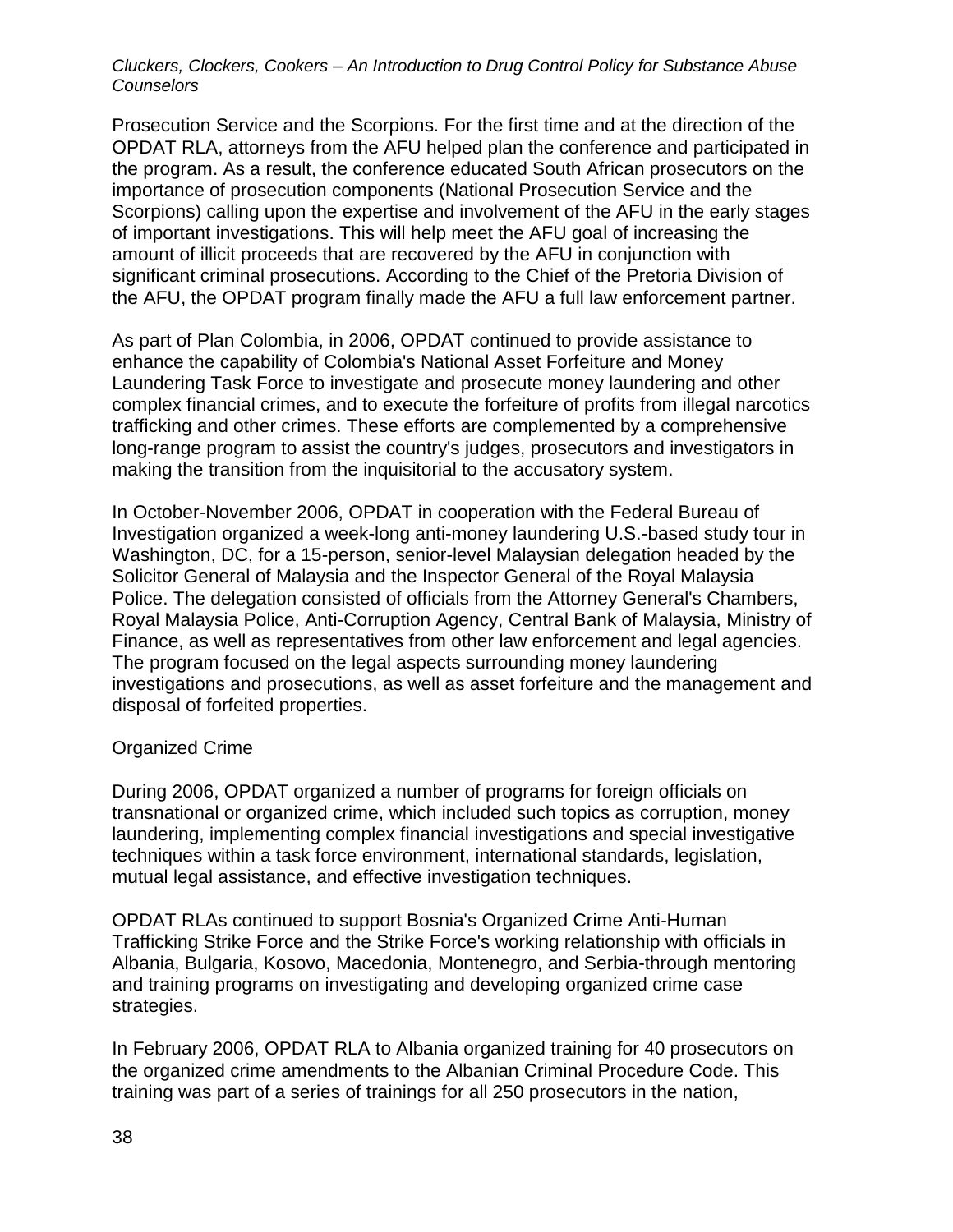addressing the host of new anti-organized crime laws and Code amendments that were enacted in 2004.

Also in February 2006, OPDAT conducted a three-day conference on investigating and prosecuting terrorism and other organized crimes in Manila, Philippines. The program focused on familiarizing 22 Filipino judges, prosecutors, and investigators with methods of combating transnational organized crime and terrorism offenses, including effective investigative and prosecutorial techniques.

In March 2006, an OPDAT RLA to Macedonia organized a two-week U.S.-based study tour program on combating organized crime for a ten-member delegation from Macedonia, which consisted of seven prosecutors and three judges. The program focused on familiarizing the Macedonians with collecting evidence and building organized crime cases, especially in cases relating to trafficking in persons, corruption, narcotics, financial crime and money laundering, as well as related asset forfeiture.

In June 2006, OPDAT conducted a week-long program on combating prosecuting organized crime in Hanoi, Vietnam, for an audience of 35 Vietnamese judges, prosecutors and investigators. The program focused on the methods of combating transnational organized crime, including effective investigative and prosecutorial techniques.

In July 2006, OPDAT's RLA to Serbia organized a three-day seminar for 30 Serbian prosecutors and police officials focused on the task force approach to combating organized crime and corruption.

In September 2006, OPDAT deployed an Intermittent Legal Advisor (ILA) to Pretoria, South Africa, for a three-month assignment that focuses on assisting the South African prosecution authority in its efforts to combat organized crime. The same ILA has already completed several previous three to six-month tours of duty in South Africa. Throughout these tours of duty, the ILA developed and began implementing several iterations of a training program for prosecutors on combating organized crime and racketeering. The ILA has already trained nearly 500 prosecutors at several sessions all over the country. In addition, the ILA is meeting with prosecutors and investigators throughout the country and conducting case audits. During this process the potential use of the South African racketeering statute is discussed. The statute is the South African equivalent of the U.S. RICO statute that has been so effective in combating organized crime in the U.S. As a result of these consultations the prosecutorial use of the racketeering statute in charging crimes has increased dramatically. Much of this increase can be attributed directly to the ILA's work in South Africa.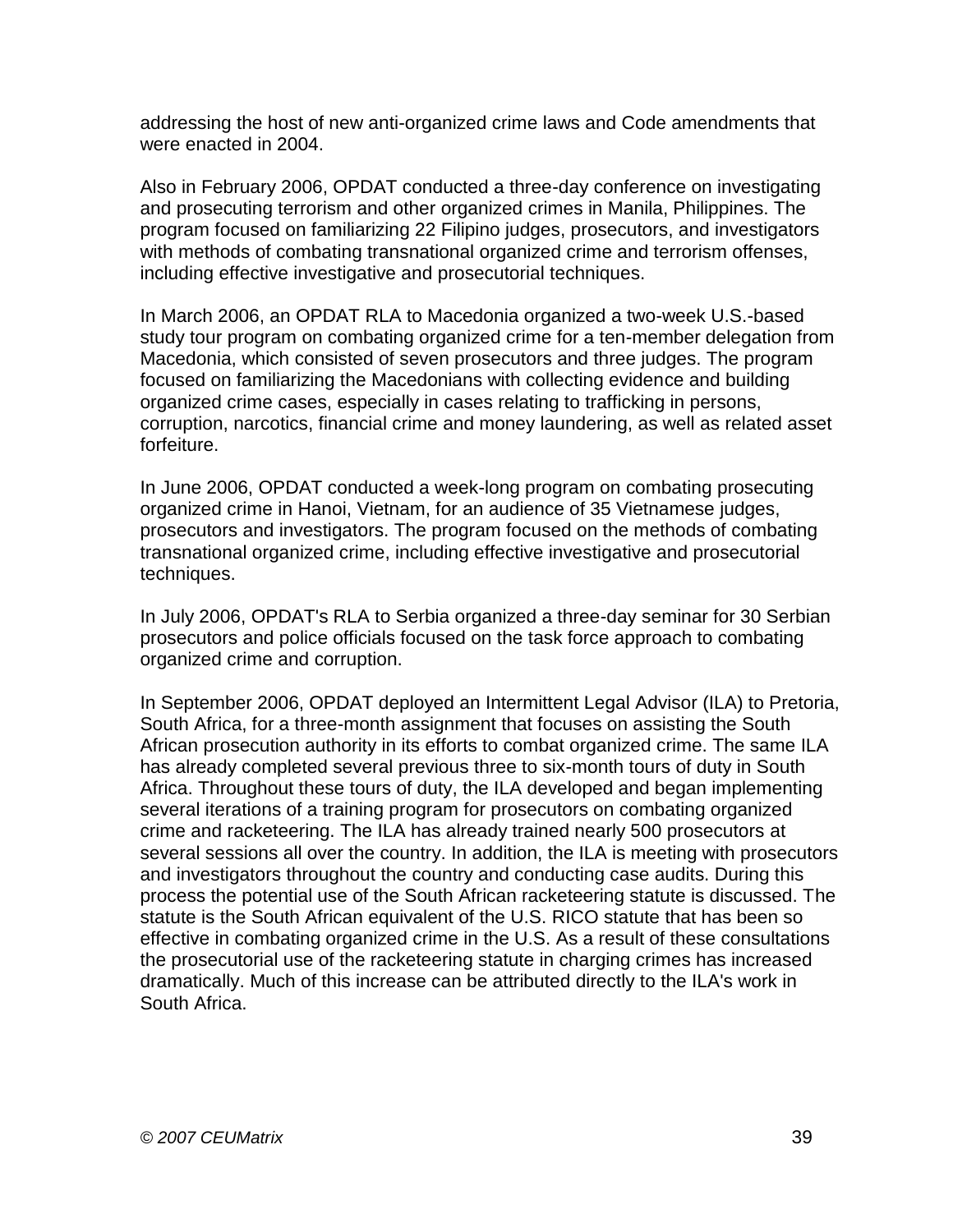# Fraud/Anticorruption

In 2005, OPDAT placed two RLAs overseas in Indonesia and Nicaragua to provide technical assistance on a long-term basis specifically on corruption cases. In 2006, both RLAs continued to provide technical assistance on anticorruption matters for prosecutors and investigators to improve their investigative and prosecutorial abilities to combat public corruption. In Nicaragua, OPDAT RLA supported the creation of a vetted Anti-Corruption and Money Laundering Unit ("Task Force") that consists of members of the Nicaraguan National Police and the Attorney General's Office who are tasked with investigating money laundering and other corruptionrelated crimes. The RLA is helping train the Nicaraguan anticorruption specialists, making the Task Force a cornerstone in the U.S.-Nicaragua cooperation in the fight against corruption. The RLA is providing technical assistance and training to the Task Force and serves as a conduit of information between the unit and U.S. law enforcement agencies.

In May 2006, OPDAT in collaboration with AFMLS and the General Secretariat of the Organization of American States (OAS), held a seminar on the recovery of the proceeds of the acts of corruption in Miami, Florida. The workshop was in line with the G-8 and Summit of the Americas commitments to deny safe haven and assets to those who are corrupt and to those who corrupt them.

Also in May 2006, the OPDAT RLA to Indonesia organized a one-day workshop on investigating and prosecuting corruption cases in Bogor, Indonesia. The assembled 59 participants included police investigators, prosecutors, and auditors from the state auditing agency. The one-day workshop focused on familiarizing the participants with investigative and prosecutorial strategies for public corruption cases, which are not commonly used in Indonesia.

In May-June 2006, the OPDAT RLA to Bosnia and Herzegovina sponsored a threeday seminar on tax fraud cases for prosecutors and tax administrators in Sarajevo, Bosnia & Herzegovina. The 60 participants in the program included prosecutors and tax administrators from the various districts and regions of the country. The seminar taught the participants the basics of investigating and prosecuting tax fraud cases. In addition, it promoted cooperation and communication between the two groups.

# Terrorism/Terrorist Financing

Since 2001 OPDAT, the DOJ's Counterterrorism Section (CTS), and AFMLS have intensified their efforts to assist countries in developing their legal infrastructure to combat terrorism and terrorist financing. OPDAT, CTS, and AFMLS, with the assistance of other Department of Justice (DOJ) components, play a central role in providing technical assistance to foreign counterparts both to attack the financial underpinnings of terrorism and to build legal infrastructures to combat it. In this effort, OPDAT, CTS, and AFMLS work as integral parts of the U.S. Interagency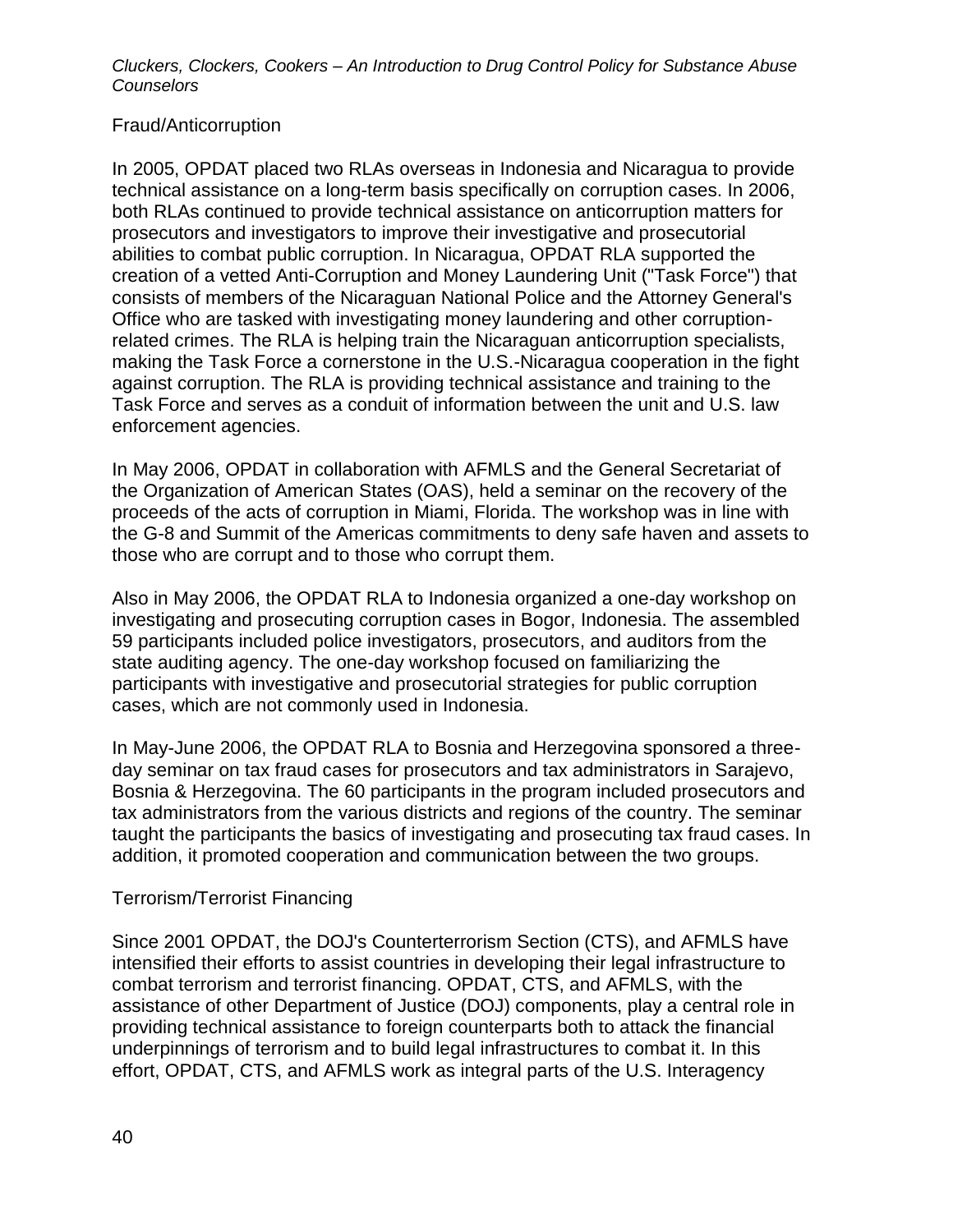Terrorist Financing Working Group (TFWG) in partnership with the Departments of State, Treasury, Homeland Security's ICE, and several other DOJ components.

OPDAT currently has seven RLAs assigned overseas who are supported by the interagency Terrorist Financing Working Group (TFWG), co-chaired by State INL and S/CT. The RLAs are located in Bangladesh, Indonesia, Kenya, Pakistan, Paraguay, Turkey, and the United Arab Emirates. Working in countries where governments are vulnerable to or may even be complicit in terrorist financing, these RLAs focus on money laundering and financial crimes and developing counterterrorism legislation that criminalizes terrorist acts, terrorist financing, and the provision of material support or resources to terrorist organizations. The RLAs also develop technical assistance programs for prosecutors, judges and, in collaboration with DOJ's International Criminal Investigative Training Assistance Program (ICITAP), police investigators, to assist in the implementation of new anti-money laundering and counterterrorist financing procedures.

In August 2003, OPDAT dispatched its first counterterrorism RLA to Asuncion, Paraguay, part of the Tri-Border area (with Brazil and Argentina) where the rather porous borders facilitate money laundering and bulk cash smuggling. The second counterterrorism RLA arrived in Nairobi, Kenya, in December 2004, to assist with terrorism legislation, training in complex financial crimes and, in general, to bolster the capacity of the prosecutor's office. Both RLAs have conducted significant legislative reform and/or training programs during their tenure. The Paraguay RLA in 2006 continued his focus on needed reforms to the Paraguayan Criminal Procedure Code, providing counsel and technical assistance to the legislative commission assigned with the task of reform.

In January 2006, OPDAT organized a trial advocacy course in Nairobi, Kenya, following the successful trial advocacy training provided by the OPDAT RLA in August 2005. In addition to U.S. prosecutors, U.S. judges and FBI agents, presenters included two prosecutorial trainers from the U.K. Crown Prosecution Service who provided a British perspective on Kenyan legal practice. After the first OPDAT RLA to Kenya departed Nairobi in November 2005, OPDAT sent out its second RLA to Kenya in May 2006. During his first few months in country, the RLA met with all the regional offices of the Department of Public Prosecutions, setting the stage for a country-wide prosecutorial training program. The RLA also monitored the progress of the pending Kenyan counterterrorism legislation, offering DOJ expertise in guiding the development of the counterterrorism strategy for Kenya and the region as needed.

In July 2006, OPDAT sent a new counterterrorism RLA to the United Arab Emirates (UAE) to work on financial crimes, terrorist financing, and money laundering issues. The RLA immediately engaged local officials responsible for money laundering and terror finance issues. The RLA held meetings with the Anti-Money Laundering and Financial Crimes Unit (AMLFCU) of the Dubai Police Department, Criminal Investigation Division, to discuss future training and collaboration. OPDAT expanded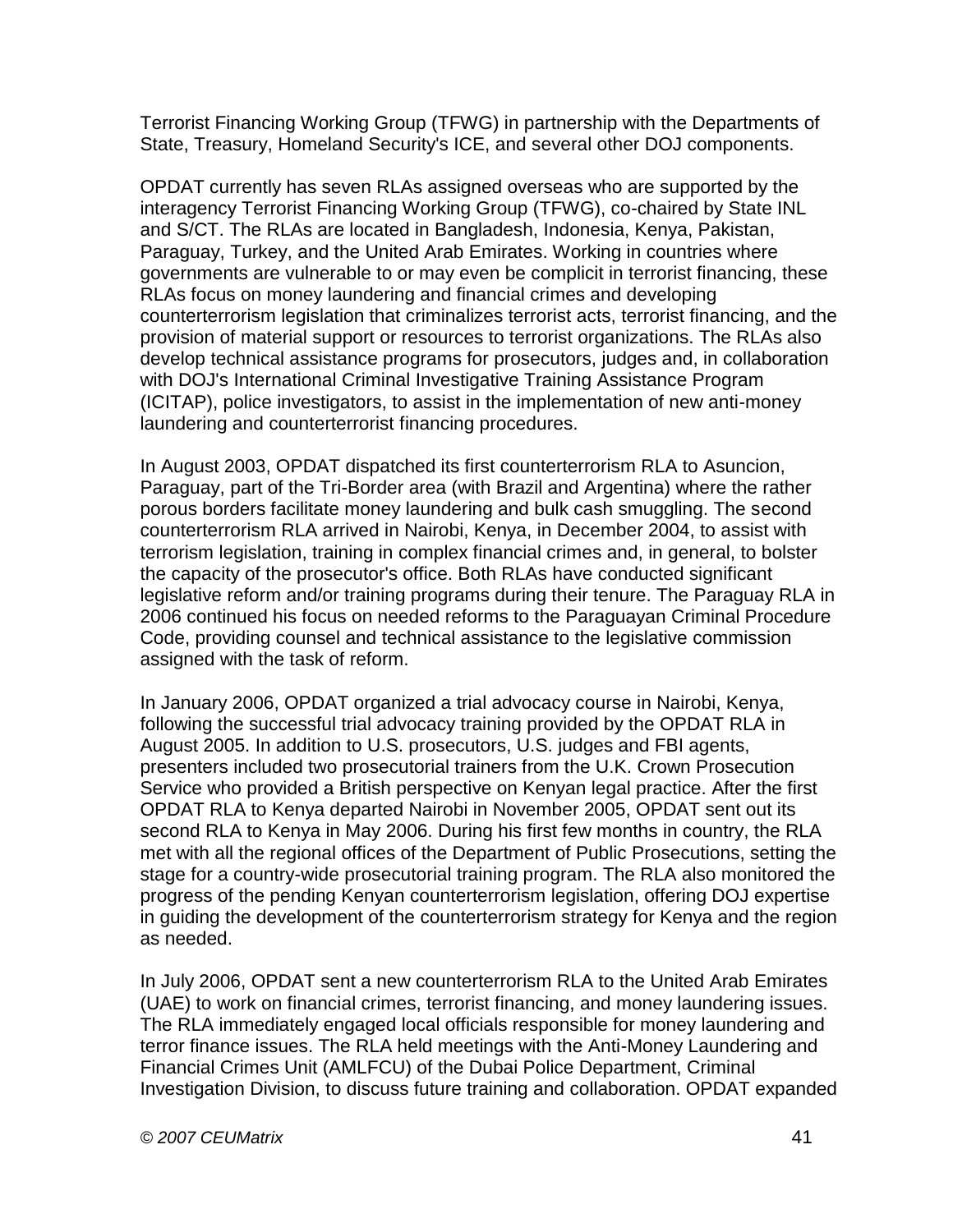the UAE RLA portfolio to include assistance to other states in the Gulf Region in combating money laundering and terrorist financing. In September 2006, the RLA traveled to Kuwait and Jordan to meet with the key players in the Anti-Money Laundering/Terrorist Financing (AML/TF) field in the Kuwaiti and Jordanian governments. In November 2006, the RLA again traveled to Kuwait to discuss the possibility of providing training that would strengthen the Kuwaiti FIU and the capacity of Kuwaiti prosecutors and judges to combat financial crimes. As a result, the RLA is currently in the process of planning AML/CTF trainings in both Kuwait and Jordan, set to take place in early 2007.

In December 2006, OPDAT's RLA to the UAE also engaged with Saudi Arabian officials. The RLA was a member of the U.S. delegation to the U.S.-Saudi Arabia Strategic Dialogue Working Group sessions that took place December 3-5, 2006, in Riyadh. These consultations were focused on a bilateral exchange of ideas regarding possible future technical assistance programs involving the Saudi justice sector. The results were positive and future programs in Saudi Arabia on money laundering/counter terrorism financing (including perhaps charities regulation) are anticipated.

In March 2005, OPDAT placed its first RLA in South Asia at Embassy Dhaka with the goal of assisting the Government of Bangladesh in strengthening its anti-money laundering/terrorist financing regime, and improving the capability of Bangladeshi law enforcement to investigate and prosecute complex financial and organized crimes. During 2006, the RLA continued to provide assistance to Bangladeshi officials in their efforts to establish an effective anti-money laundering and terrorist financing regime. Specifically, the RLA continued her work on forming a financial crimes task force and a Financial Intelligence Unit (FIU) to be housed in the central bank. The RLA achieved a major step forward on task force development when she facilitated the signing, by five relevant government agencies, of an inter-agency agreement promoting the creation of a task force for money laundering and terrorist financing cases. The signing came at the end of a two day retreat organized in September for just this purpose, bringing together the key figures at each relevant agency. The group consisted of the Bank of Bangladesh (the central bank), the Attorney General's Office, the Finance Ministry (the tax authority), Criminal Investigation Division CID), and the Home Affairs Ministry. The agreement sets forth the process by which anti-money laundering cases initiated by the central bank will be investigated and prepared for trial. Among the critically important agreed upon provisos: CID will designate 6 officers to work anti-money laundering/terrorist financing (AML/TF) cases and will also work with prosecutors throughout the investigation. The September retreat represented the culmination of six months of work by the RLA.

In October 2006, the Bangladeshi Law Minister (the country's lead prosecutor) designated four attorneys to handle money laundering and terrorist financing cases on the task force. The first money laundering investigations by the task force commenced in November, based on Bank of Bangladesh referrals to the CID of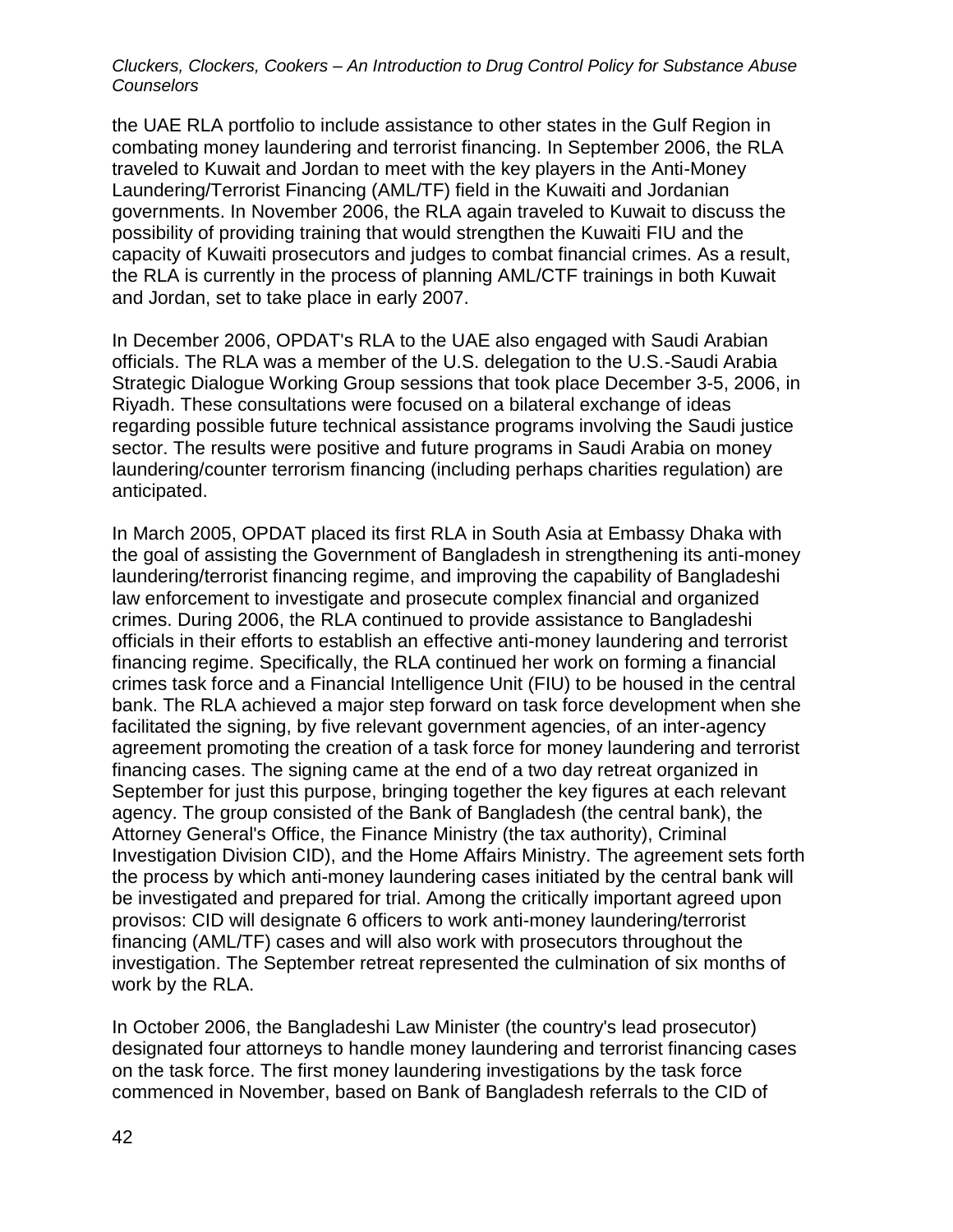suspicious transaction reports. Training for the task force members continued throughout the quarter and into the second quarter of FY2007. In November, the RLA worked with a team from the IRS to provide two weeks of interactive training for officials from four agencies on accounting methods used to detect money laundering. In December, the prosecutors dedicated to the task force participated in a workshop with DOJ Asset Forfeiture and Money Laundering Section (AFMLS) Deputy Chief Linda Samuel; particular emphasis was given to working with these prosecutors on how to anticipate defense arguments in pre-trial and trial proceedings and prepare counter arguments.

OPDAT placed its first RLA in Indonesia in June 2005. In 2006, the RLA continued his work in providing assistance to the Indonesian Counter Terrorism Task Force (CTTF) to augment their advanced criminal procedures, criminal laws, and prosecutor skills to prepare and try complex terrorism and other organized crime cases. He also assisted the general prosecutors with skill-building and integrity development to ultimately enlarge the cadre of counterterrorism prosecutors. The RLA provided legislative drafting assistance and skills development seminars, and invited experts from other components of DOJ to demonstrate techniques for effective mutual legal assistance. Upon the departure of the first RLA in June 2006, OPDAT deployed its second Indonesia RLA to Jakarta in July 2006. The new RLA helped establish the Attorney General's Terrorism and Transnational Crime Task Force as an operational unit. He negotiated and arranged for the procurement and delivery approximately \$80,000 in office supplies and computers to the Task Force. As a result, the Task Force is now actively supervising cases against 21 defendants. The RLA also spoke at a regional counterterrorism conference in Makassar, Indonesia, on police/prosecutor cooperation--a major obstacle in Indonesia.

In September 2006, OPDAT deployed its first-ever RLA to Ankara, Turkey, with the goal of assisting Turkey to amend and implement effective money laundering legislation, and other related and potentially affected criminal statutes, codes, laws and regulations. In the same month, OPDAT also deployed its first ever RLA to Pakistan. The RLA spent his first month in country appraising the capacity of Pakistan's criminal justice system to function effectively. Since then, the Ambassador asked the RLA to place a heavy emphasis on laying the foundation with Pakistani prosecutors and investigators for future trainings on financial crimes.

In addition to the programs organized by the seven counterterrorism RLAs, in 2006 OPDAT conducted both bilateral and regional counterterrorism training programs. In June-July 2006, OPDAT RLA to Bosnia and Herzegovina conducted a nine-day study tour to the United States for thirteen members of the Counter-Terrorism Task Force (CTTF) of Bosnia and Herzegovina. The program introduced the delegation to the working procedures of U.S. inter-agency task forces, thereby promoting cooperation and information sharing between and among Bosnian prosecutors and police agencies.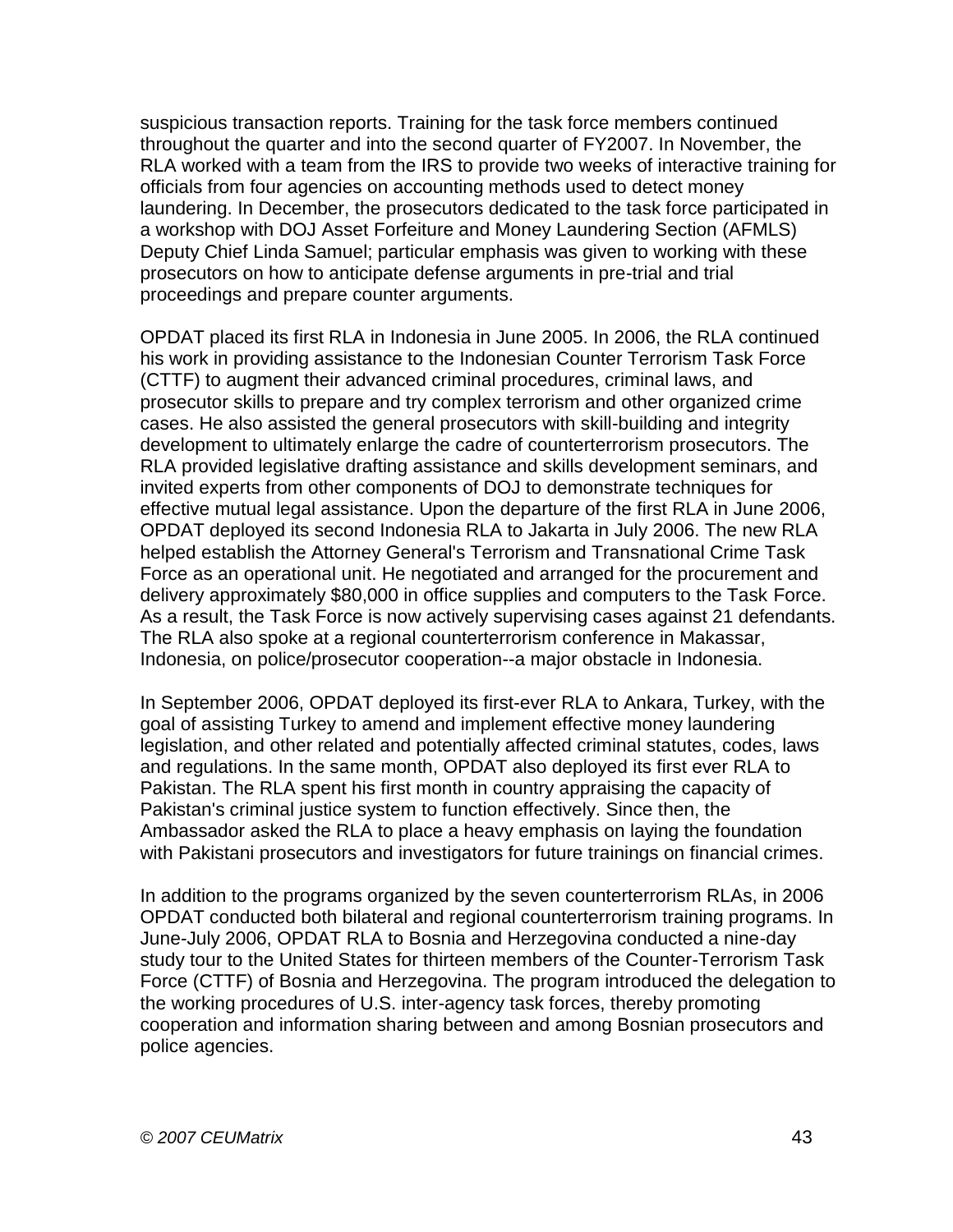In April 2006, OPDAT conducted a South Asia regional seminar in Colombo, Sri Lanka, on safeguarding charities from abuse. Law enforcement officers, prosecutors, and financial sector officials from Sri Lanka, Afghanistan, Bangladesh, the Maldives, and Pakistan participated in the event. The conference stressed the importance of mutual cooperation in preventing the ability of terrorists to generate and disperse terrorist funds.

#### Justice Sector Reform

In 2006 DOJ's Justice Sector Reform Program in Colombia focused on four specific areas: (1) continued assistance in implementation of accusatory system, (2) assistance in specialized areas of criminal law, (3) implementation of justice and peace law, and (4) security and protection programs. In 2006, DOJ trained over 1,000 prosecutors; 6,000 police; 300 judges; and 100 forensic scientists in the accusatory system and implementation of the new Colombian Criminal Procedure Code, most of who will be implementing the new Code in their respective judicial districts in 2007 as part of the gradual, region by region implementation of the new law. This training involved intensive, practical training in the concepts and legal underpinnings of an accusatory system and the new Code, as well as the technical skills and practical application necessary for implementation-crime scene management, forensic development and presentation of forensic evidence, witness interview, trial preparation, chain of custody and presentation of evidence at trial, trial techniques, investigation and prosecution strategy, police/prosecutor cooperation. DOJ also provided equipment to facilitate the implementation of the new Code. DOJ's assistance in specialized areas of criminal law included training for prosecutors, investigators, and forensic scientists in money laundering, antikidnapping, sex crimes, anticorruption, forensic anthropology, intellectual property, and human rights. DOJ also provided equipment and operational funds to specialized units within the Prosecutor General's Office. DOJ initiated training and technical assistance as well as providing equipment, office and court facilities development, and operational funds for the Prosecutor General's Justice and Peace Unit tasked with the investigation, interviewing and prosecution of demobilized paramilitary members under the Justice and Peace law. DOJ also provided similar assistance to the Colombian magistrates who will be involved in the court proceedings under this law. In the area of protection, DOJ continued to provide judicial protection training to Colombian protection details and began a shift in this protection training and assistance to courtroom and courthouse security. Over 200 protection personnel were trained in 2006. In addition, DOJ placed a U.S. Marshals Service (USMS) official in the Embassy in Bogota to assist the Colombian Prosecutor General's Office to develop a viable witness protection program. The goal is to train over 100 protection personnel as well as to enhance the structure for a protection program.

OPDAT currently has eight Resident Legal Advisors (RLAs) in Iraq assisting the Iraqi justice sector in enhancing sustainable institutions built on rule of law principles, with plans to expand the program in the near future. Presently, two RLAs are stationed at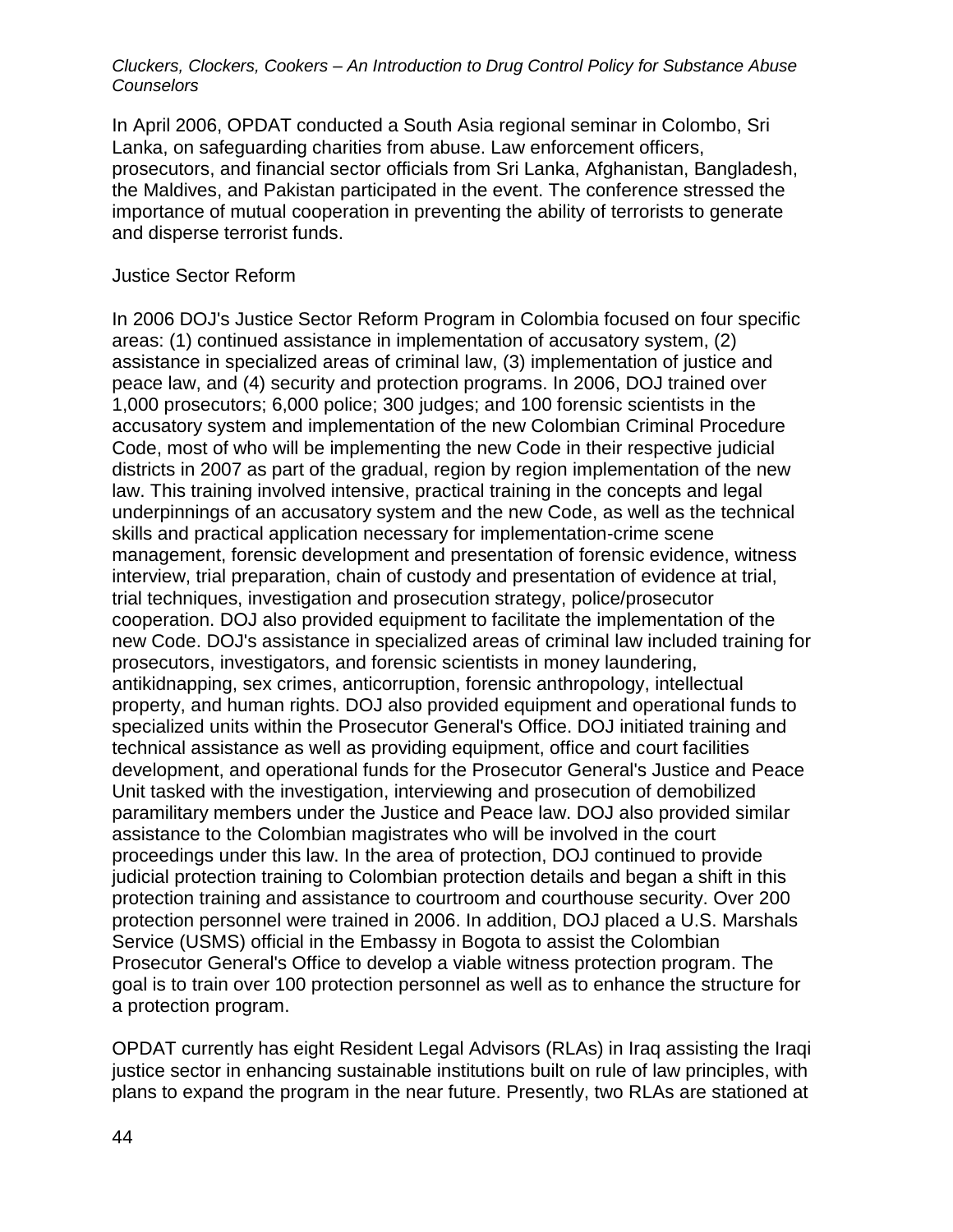the Embassy in Baghdad and six RLAs are deployed as Rule of Law Coordinators to Provincial Reconstruction Teams (PRTs) in Iraqi provinces, one each in Ninewa (Mosul), Tamim (Kirkuk), Babil (Hillah), Salah ad Din (Tikrit), and Baghdad. As members of the interdisciplinary reconstruction effort, OPDAT RLAs work with local police and judges to identify and overcome obstacles to effective, fair prosecutions. The RLAs stationed at the Embassy in Baghdad advise the Multi-National Corps-Iraq, the U.S. Embassy, the Central Criminal Court of Iraq, the Iraq Ministry of Justice, and the Iraqi Higher Juridical Council on criminal justice, rule of law, and judicial capacity building.

Program (PALP)—a four-year program designed to develop viable anti-money laundering/ counterterrorist finance regimes in the fourteen non-FATF member states of the PIF. Full-time and intermittent residential mentors provide regional and bilateral training in all elements required to establish viable anti-money laundering/counterterrorist financing regimes that comport with international standards. PALP is committed to maximizing the institution-building benefits of its assistance by delivering it in both sequential and parallel steps. The steps, while tailored to each country's unique needs, include assistance in the following areas:

- **Drafting and enacting comprehensive anti-money laundering and** counterterrorist financing laws that have measures that enable states to freeze and seize assets and comply with the FATF's "40+9" recommendations on money laundering and terrorist financing;
- **Establishing a regulatory regime to oversee compliance of the formal and** informal financial sectors with international standards;
- Creating, equipping, and enhancing existing FIUs so that they can collect, analyze, collate, and disseminate suspicious transactions reports and other forms of financial intelligence to both help develop cases domestically and share information internationally through FIUs in other countries as part of transnational investigations; and
- **Training law enforcement agents, prosecutors, and judges so that they have** the skills to successfully investigate and prosecute financial crimes including the financing of terrorism.

United Nations Global Program Against Money Laundering

The United Nations is one of the most experienced global providers of anti-money laundering (AML) training and technical assistance and, since 9-11, counterterrorist financing, training, and technical assistance. The United Nations Global Programme against Money Laundering (GPML), part of the United Nations Office on Drugs and Crime (UNODC), was established in 1997 to assist Member States to comply with the UN Conventions and other instruments that deal with money laundering and terrorist financing. These now include the United Nations Convention against Trafficking in Narcotics and Psychotropic Substances (the Vienna Convention), the United Nations International Convention for the Suppression of the Financing of Terrorism, the United Nations Convention against Transnational Organized Crime (the Palermo Convention), and the United Nations Convention against Corruption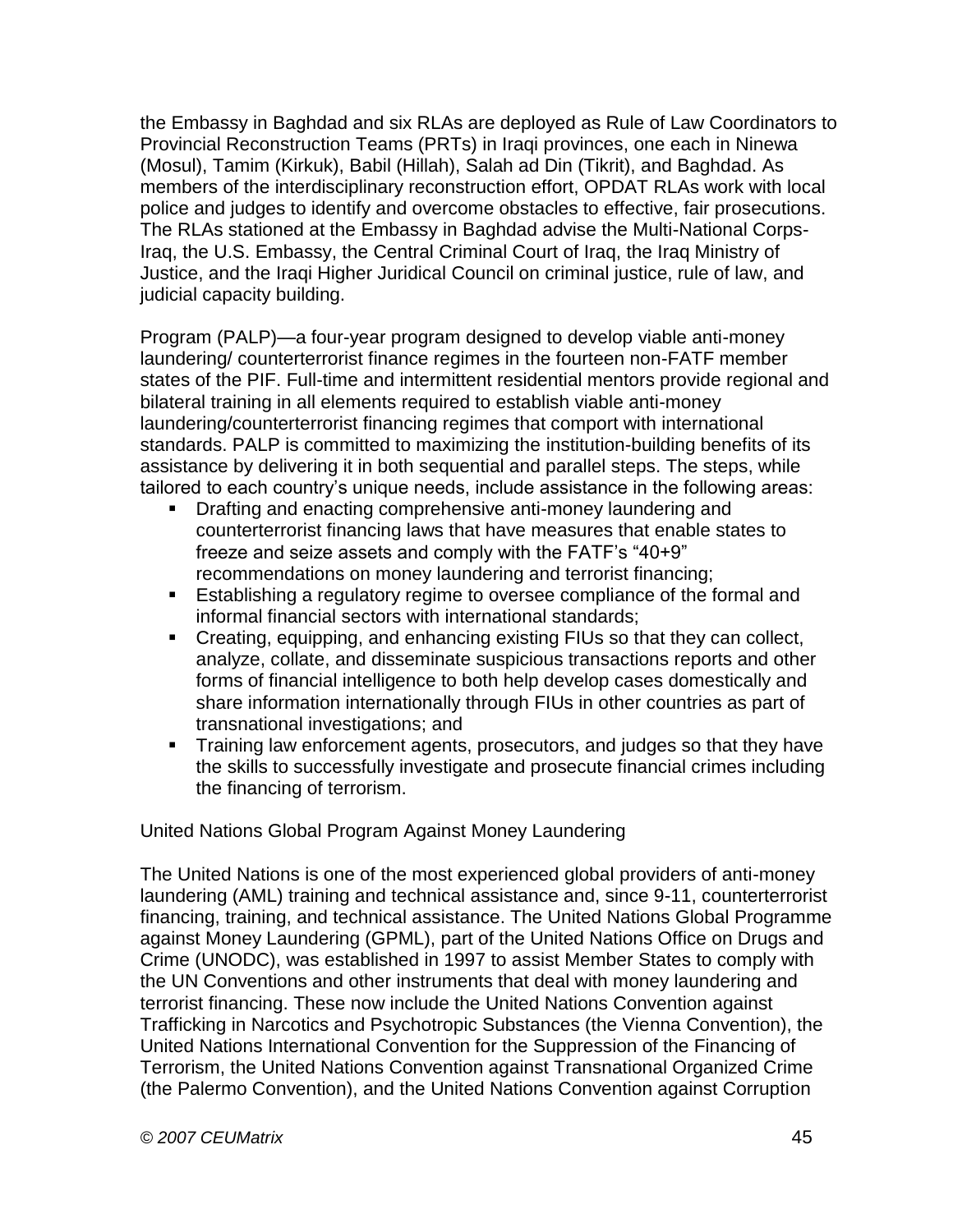(the Merida Convention). On September 2006, the UN General Assembly adopted the United Nations Global Counter-Terrorism Strategy. The Plan of Action contained in the Strategy encourages the UNODC to help countries comply with international norms and standards and to enhance international cooperation in these areas. The GPML is the focal point for anti-money laundering within the UN system and a key player in strengthening efforts to counter the financing of terrorism efforts. The Programme provides technical assistance and training in the development of related legislation, infrastructure and skills, directly assisting Member States in the detection, seizure and confiscation of illicit proceeds. Since 2001, GPML's technical assistance work on countering the financing of terrorism has in fact also received priority. The GPML now incorporates a focus on counterterrorist financing (CTF) in all its technical assistance work. In 2006, the GPML provided training and long-term assistance in the development of viable anti-money laundering/counterterrorism regimes to more than fifty countries.

The GPML administers the Anti-Money Laundering International Database (AMLID) on the International Money Laundering Information Network (IMoLIN), an online, password-restricted analytical database of national AML/CFT legislation that is available only to public officials. The GPML also maintains an online AML/CTF legal library. IMoLIN [\(www.imolin.](http://www.imolin/)org) is a practical tool in daily use by government officials, law enforcement and lawyers. The Programme manages and constantly updates this database on behalf of the UN and ten major international partners in the field of anti-money laundering/countering the financing of terrorism: the Asia/Pacific Group on Money Laundering (APG), the Caribbean Financial Action Task Force (CFATF), the Commonwealth Secretariat, the Council of Europe-MONEYVAL- the Eastern and Southern Africa Anti-Money Laundering Group (ESAAMLG), the Eurasian Group (EAG), the Financial Action Task Force (FATF), Interpol, The Financial Action Task Force of South America (GAFISUD) and the Organization of American States (OAS). In February 2006, the GPML launched the second round of legal analysis utilizing the recently revised AMLID questionnaire. In this regard, the database currently reflects thirty-six revised questionnaires under the second round of legal analysis and an additional fifteen questionnaires are in various stages of being finalized. The updated AMLID questionnaire reflects new money laundering trends and standards, and takes provisions related to terrorist financing and other new developments in to account, including the revised FATF recommendations.

# Major Money Laundering Countries

Every year, U.S. officials from agencies with anti-money laundering responsibilities meet to assess the money laundering situations in 200 jurisdictions. The review includes an assessment of the significance of financial transactions in the country's financial institutions that involve proceeds of serious crime, steps taken or not taken to address financial crime and money laundering, each jurisdiction's vulnerability to money laundering, the conformance of its laws and policies to international standards, the effectiveness with which the government has acted, and the government's political will to take needed actions.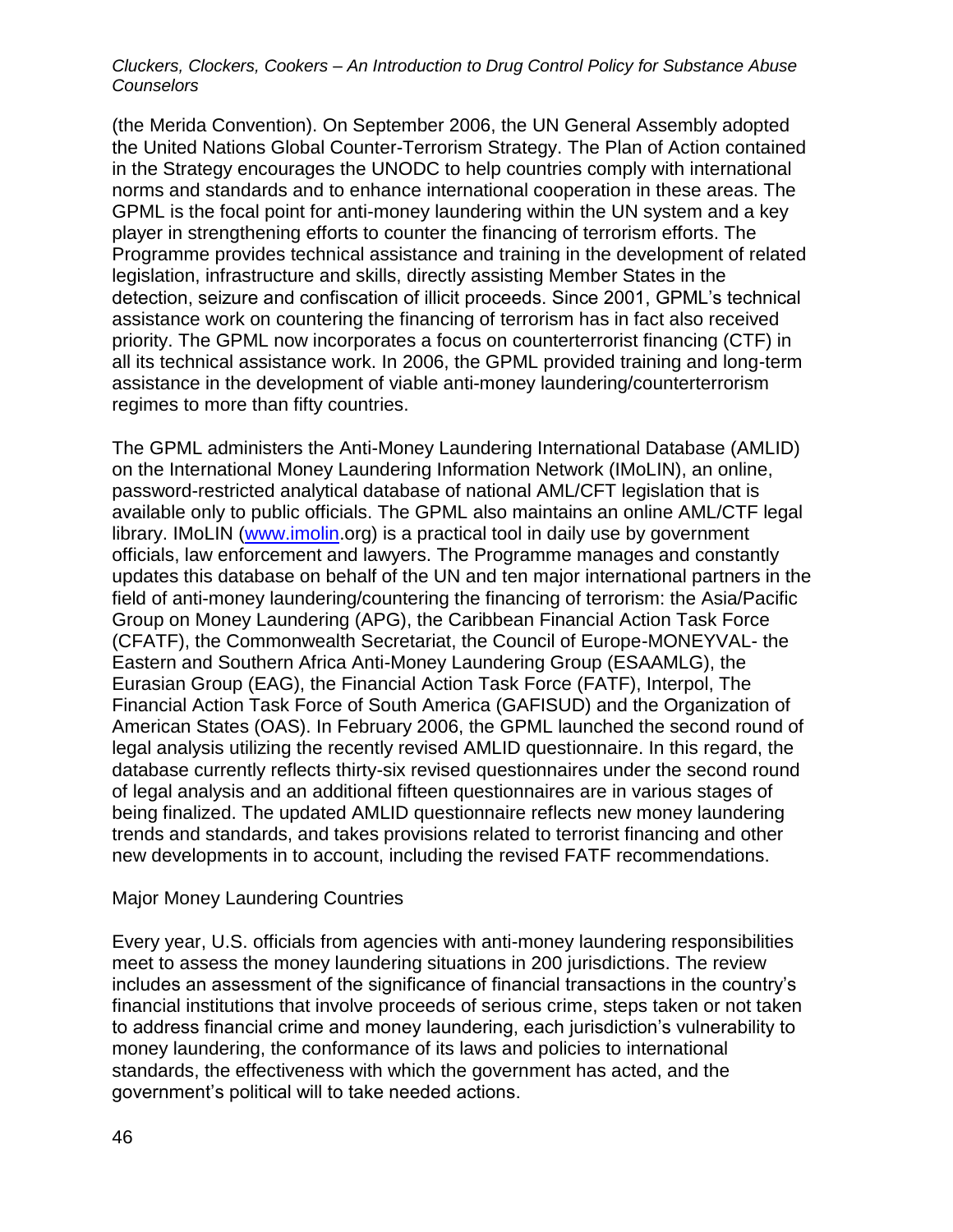The 2007 INCSR assigned priorities to jurisdictions using a classification system consisting of three differential categories titled Jurisdictions of Primary Concern, Jurisdictions of Concern, and Other Jurisdictions Monitored.

The "Jurisdictions of Primary Concern" are those jurisdictions that are identified pursuant to the INCSR reporting requirements as "major money laundering countries." A major money laundering country is defined by statute as one "whose financial institutions engage in currency transactions involving significant amounts of proceeds from international narcotics trafficking." However, the complex nature of money laundering transactions today makes it difficult in many cases to distinguish the proceeds of narcotics trafficking from the proceeds of other serious crime. Moreover, financial institutions engaging in transactions involving significant amounts of proceeds of other serious crime are vulnerable to narcotics-related money laundering. The category "Jurisdiction of Primary Concern" recognizes this relationship by including all countries and other jurisdictions whose financial institutions engage in transactions involving significant amounts of proceeds from all serious crime. Thus, the focus of analysis in considering whether a country or jurisdiction should be included in this category is on the significance of the amount of proceeds laundered, not of the anti-money laundering measures taken. This is a different approach taken than that of the FATF Non-Cooperative Countries and Territories (NCCT) exercise, which focuses on a jurisdiction's compliance with stated criteria regarding its legal and regulatory framework, international cooperation, and resource allocations.

All other countries and jurisdictions evaluated in the INCSR are separated into the two remaining groups, "Jurisdictions of Concern" and "Other Jurisdictions Monitored," on the basis of a number of factors that may include: (1) whether the country's financial institutions engage in transactions involving significant amounts of proceeds from serious crime; (2) the extent to which the jurisdiction is or remains vulnerable to money laundering, notwithstanding its money laundering countermeasures, if any (an illustrative list of factors that may indicate vulnerability is provided below); (3) the nature and extent of the money laundering situation in each jurisdiction (for example, whether it involves drugs or other contraband); (4) the ways in which the United States regards the situation as having international ramifications; (5) the situation's impact on U.S. interests; (6) whether the jurisdiction has taken appropriate legislative actions to address specific problems; (7) whether there is a lack of licensing and oversight of offshore financial centers and businesses; (8) whether the jurisdiction's laws are being effectively implemented; and (9) where U.S. interests are involved, the degree of cooperation between the foreign government and U.S. government agencies. Additionally, given concerns about the increasing interrelationship between inadequate money laundering legislation and terrorist financing, terrorist financing is an additional factor considered in making a determination as to whether a country should be considered an "Other Jurisdiction Monitored " or a "Jurisdiction of Concern". A government (e.g., the United States or the United Kingdom) can have comprehensive anti-money laundering laws on its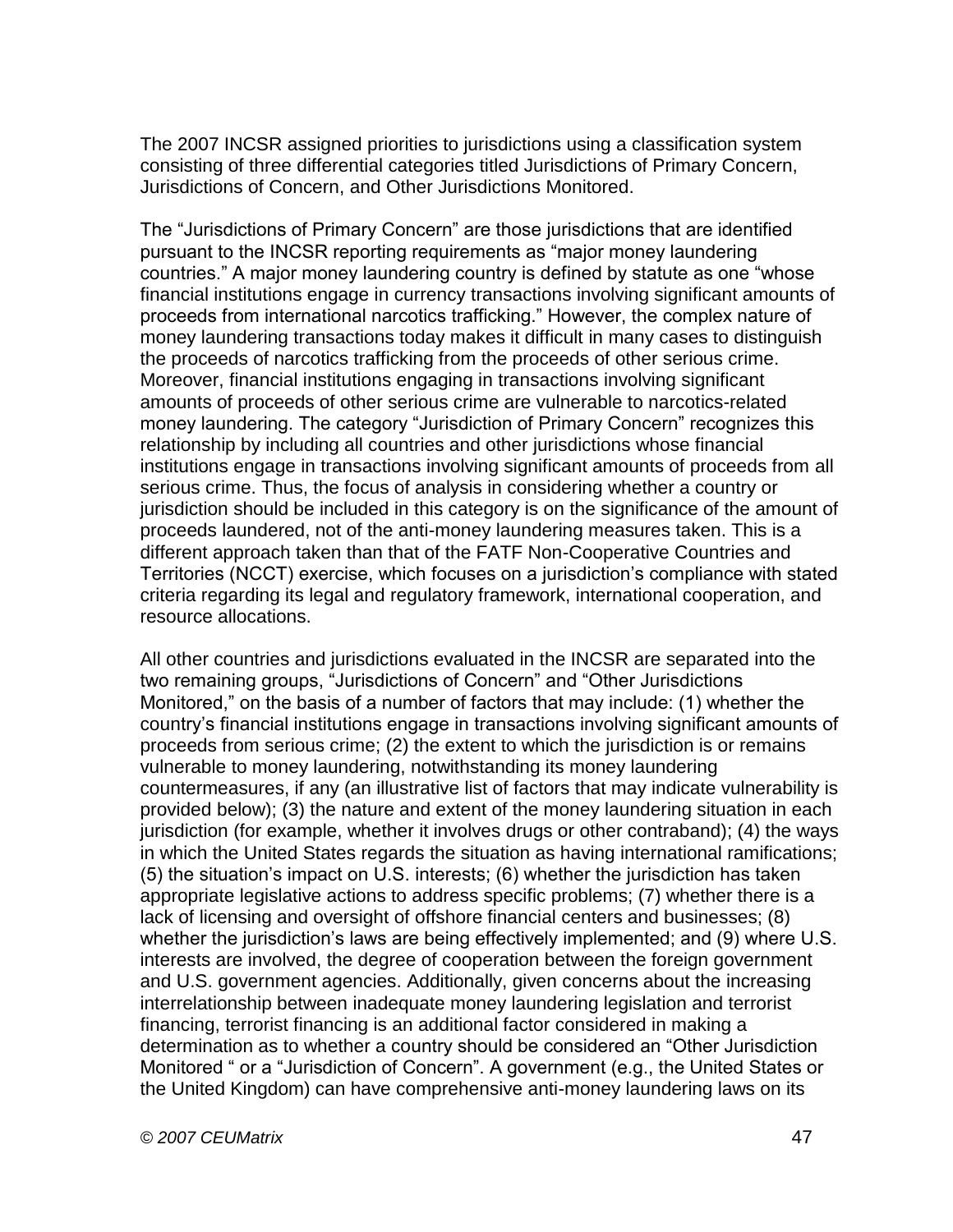books and conduct aggressive anti-money laundering enforcement efforts but still be classified a "Primary Concern" jurisdiction. In some cases, this classification may simply or largely be a function of the size of the jurisdiction's economy. In such jurisdictions quick, continuous and effective anti-money laundering efforts by the government are critical. While the actual money laundering problem in jurisdictions classified "Concern" is not as acute, they too must undertake efforts to develop or enhance their anti-money laundering regimes. Finally, while jurisdictions in the "Other" category do not pose an immediate concern, it will nevertheless be important to monitor their money laundering situations because, under certain circumstances, virtually any jurisdiction of any size can develop into a significant money laundering center.

# Vulnerability Factors

The current ability of money launderers to penetrate virtually any financial system makes every jurisdiction a potential money laundering center. There is no precise measure of vulnerability for any financial system, and not every vulnerable financial system will, in fact, be host to large volumes of laundered proceeds, but a checklist of what drug money managers reportedly look for provides a basic guide. The checklist includes:

- Failure to criminalize money laundering for all serious crimes, or limiting the offense to narrow predicates.
- Rigid bank secrecy rules that obstruct law enforcement investigations or that prohibit or inhibit large value and/or suspicious or unusual transaction reporting by both banks and nonbank financial institutions.
- Lack of or inadequate "know-your-client" requirements to open accounts or conduct financial transactions, including the permitted use of anonymous, nominee, numbered or trustee accounts.
- No requirement to disclose the beneficial owner of an account or the true beneficiary of a transaction.
- **Lack of effective monitoring of cross-border currency movements.**
- No reporting requirements for large cash transactions.
- No requirement to maintain financial records over a specific period of time.
- No mandatory requirement to report suspicious transactions or a pattern of inconsistent reporting under a voluntary system; lack of uniform guidelines for identifying suspicious transactions.
- Use of bearer monetary instruments.
- Well-established nonbank financial systems, especially where regulation, supervision, and monitoring are absent or lax.
- **Patterns of evasion of exchange controls by legitimate businesses.**
- Ease of incorporation, in particular where ownership can be held through nominees or bearer shares, or where off-the-shelf corporations can be acquired.
- No central reporting unit for receiving, analyzing and disseminating to the competent authorities information on large value, suspicious or unusual financial transactions that might identify possible money laundering activity.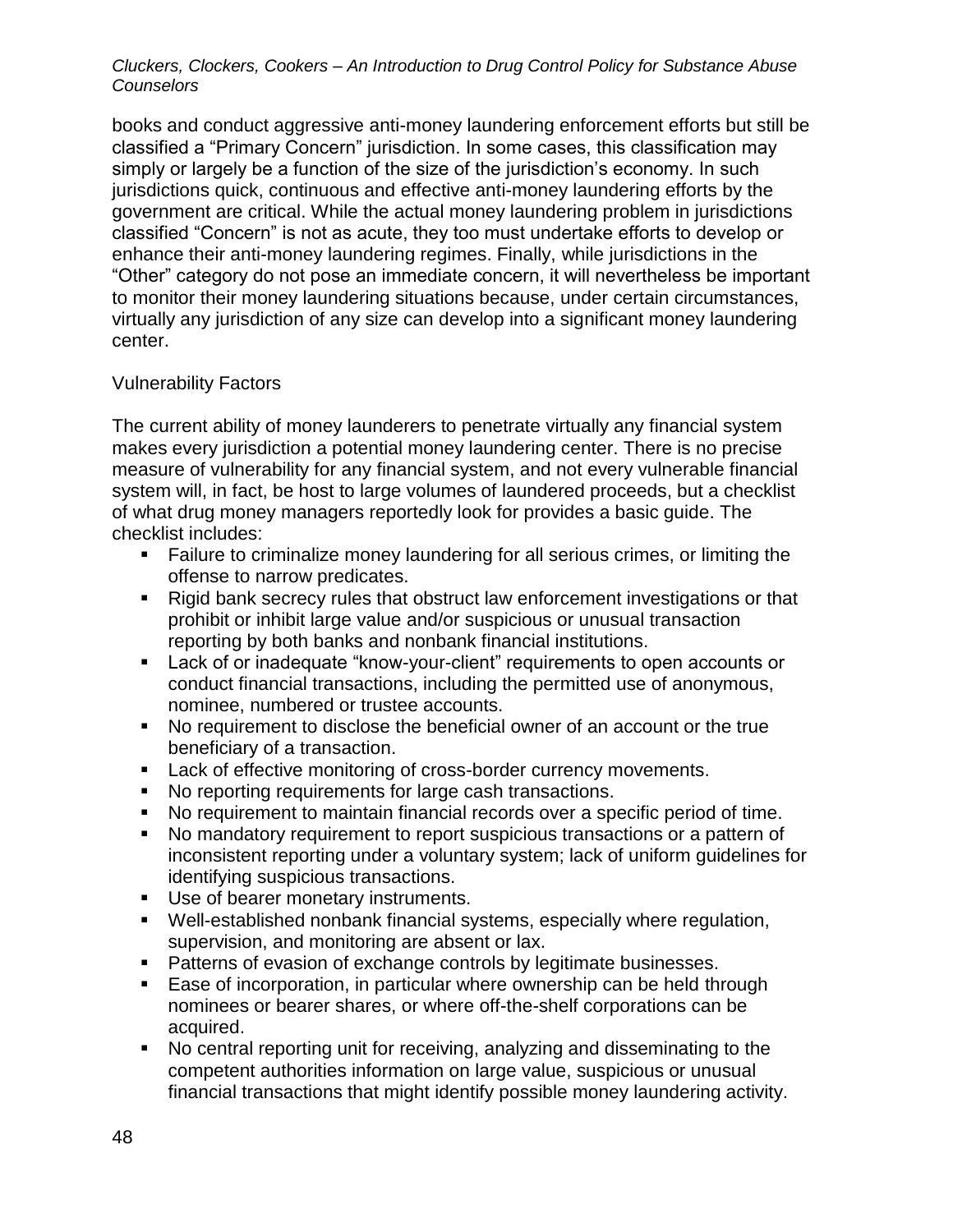- **Lack of or weak bank regulatory controls, or failure to adopt or adhere to** Basel Committee's "Core Principles for Effective Banking Supervision", especially in jurisdictions where the monetary or bank supervisory authority is understaffed, under-skilled or uncommitted.
- Well-established offshore financial centers or tax-haven banking systems, especially jurisdictions where such banks and accounts can be readily established with minimal background investigations.
- **Extensive foreign banking operations, especially where there is significant** wire transfer activity or multiple branches of foreign banks, or limited audit authority over foreign-owned banks or institutions.
- Jurisdictions where charitable organizations or alternate remittance systems, because of their unregulated and unsupervised nature, are used as avenues for money laundering or terrorist financing.
- **EXEC** Limited asset seizure or confiscation authority.
- **EXTERN** Limited narcotics, money laundering, and financial crime enforcement and lack of trained investigators or regulators.
- Jurisdictions with free trade zones where there is little government presence or other supervisory authority.
- Patterns of official corruption or a laissez-faire attitude toward the business and banking communities.
- Jurisdictions where the U.S. dollar is readily accepted, especially jurisdictions where banks and other financial institutions allow dollar deposits.
- Well-established access to international bullion trading centers in New York, Istanbul, Zurich, Dubai and Mumbai.
- **Jurisdictions where there is significant trade in or export of gold, diamonds** and other gems.
- **Jurisdictions with large parallel or black market economies.**
- **EXECT** Limited or no ability to share financial information with foreign law enforcement authorities.

# Chemical Controls

**Introduction** 

Amendments to the Foreign Assistance Act contained in the Combat Methamphetamine Epidemic Act of 2005 (CMEA)(Title VII, USA Patriot Improvement and Reauthorization Act 2005, P.L. 109-177) require that additional information be included in the International Narcotics Control Strategy Report (INCSR) section on the major sources of precursor chemicals used in the production of illicit narcotic drugs (22 USC section 2291h(a)(3). The format of the 2007 Chemical Control Chapter has been changed to include the additional information required by Section 722 of the CMEA. The CMEA recognizes the grave threats that methamphetamine trafficking and addiction pose for America and, among other provisions, calls for additional reporting on international trade in the precursor chemicals used for methamphetamine manufacture. To meet these requirements, the final two sections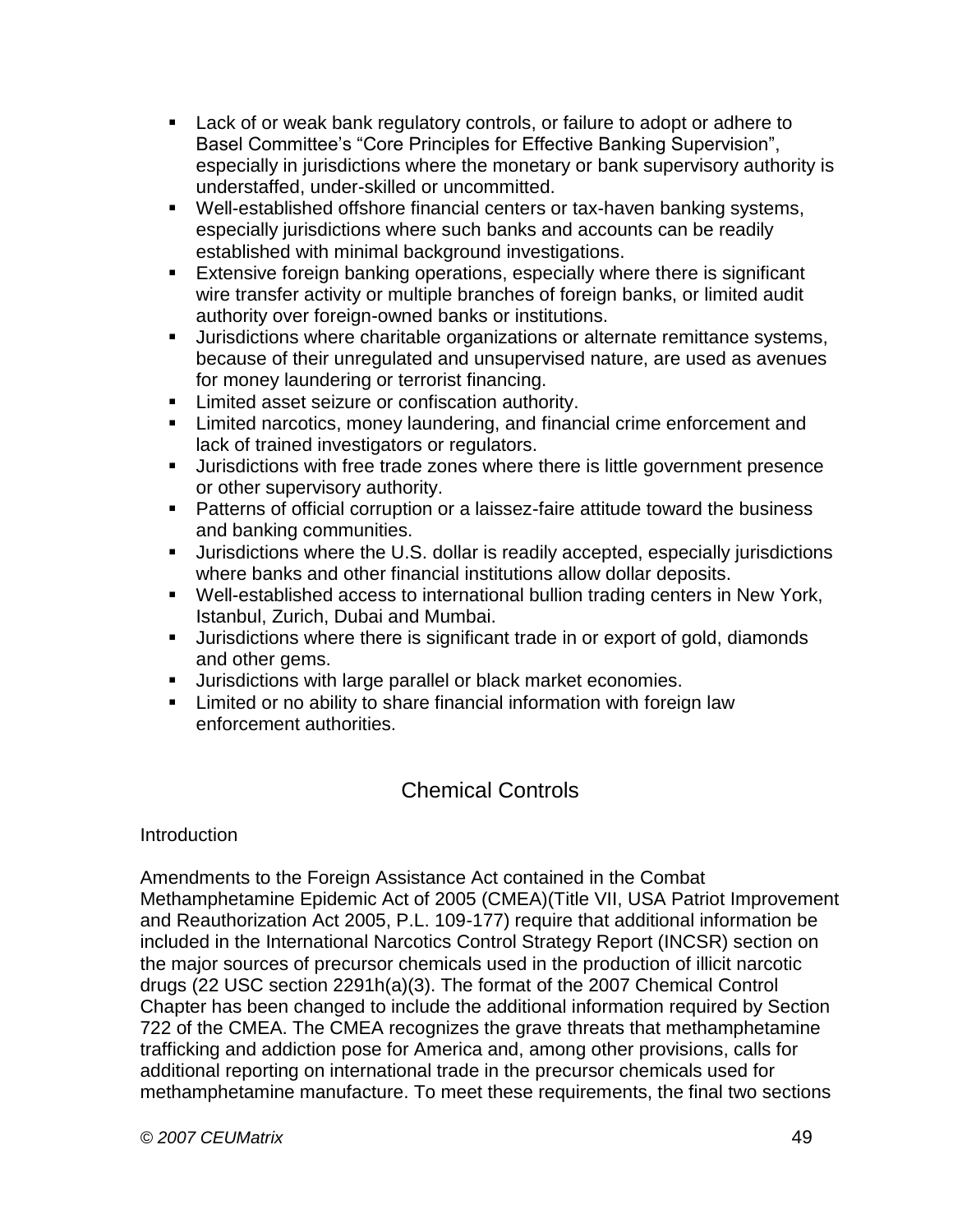of this chapter are devoted to methamphetamine chemicals and the Section 722 reporting requirements.

The controls required by the CMEA and state laws on domestic over-the-counter sales of pharmaceutical preparations containing chemicals that can be used as methamphetamine precursors have significantly reduced the number of "small toxic labs" in the United States, those producing small amounts of methamphetamine, primarily using pharmaceutical preparations as a source of chemicals. These small labs had comprised the vast majority of labs seized, if not the largest total quantities of methamphetamine produced. As a result of their marked decrease, even more illicit production has shifted to "super labs" that can produce ten pounds or more of methamphetamine in a single production cycle. With the expansion of superlabs, production is increasingly taking place in Mexico. The super labs generally rely for chemicals on ephedrine and pseudoephedrine, and pharmaceutical preparations containing them, diverted at various stages from international commerce. The Government of Mexico has reacted strongly to this threat and traffickers are seeking new sources and routes for their chemicals. There are also indications that traffickers are starting to use unregulated substitute chemicals and natural ephedra as raw materials, although this requires more raw material, and produces a less pure product.

The methamphetamine precursors, ephedrine and pseudoephedine, will continue as a major focus of chemical control in 2007. A U.S.-drafted resolution adopted by the March 2006 UN Commission on Narcotic Drugs [1] (CND) requested countries to provide to the International Narcotics Control Board [2] (INCB) estimates of their legitimate requirements for these and other synthetic drug chemicals. [3] This will allow authorities in exporting and importing countries to do a quick "reality" check on proposed transactions, especially as traffickers turn to countries not normally trading in these chemicals as conduits for diversion. The U.S. Government will push for a full response to the resolution's request for estimates.

The emphasis on methamphetamine chemicals does not reduce the importance of continuing vigilance to prevent the diversion of chemicals for use in the illicit manufacture of other drugs. The explosion of opium poppy cultivation and heroin manufacture in Afghanistan focuses particular attention on the heroin essential chemical acetic anhydride. A November 27, 2006, meeting of the Paris Pact, a group of countries impacted by and concerned with Afghan heroin, noted there is no legitimate requirement for acetic anhydride in Afghanistan, and that it would be most effective to concentrate on preventing its illegal entry into the country. Appropriate law enforcement measures will be an important agenda item for future meetings.

Cocaine and heroin manufactured in the Americas remain major drug threats and preventing the diversion of potassium permanganate, a key chemical for cocaine manufacture, and acetic anhydride, are important regulatory and law enforcement objectives. The U.S. Government will continue working bilaterally and through OAS/CICAD to prevent chemical diversion in this hemisphere.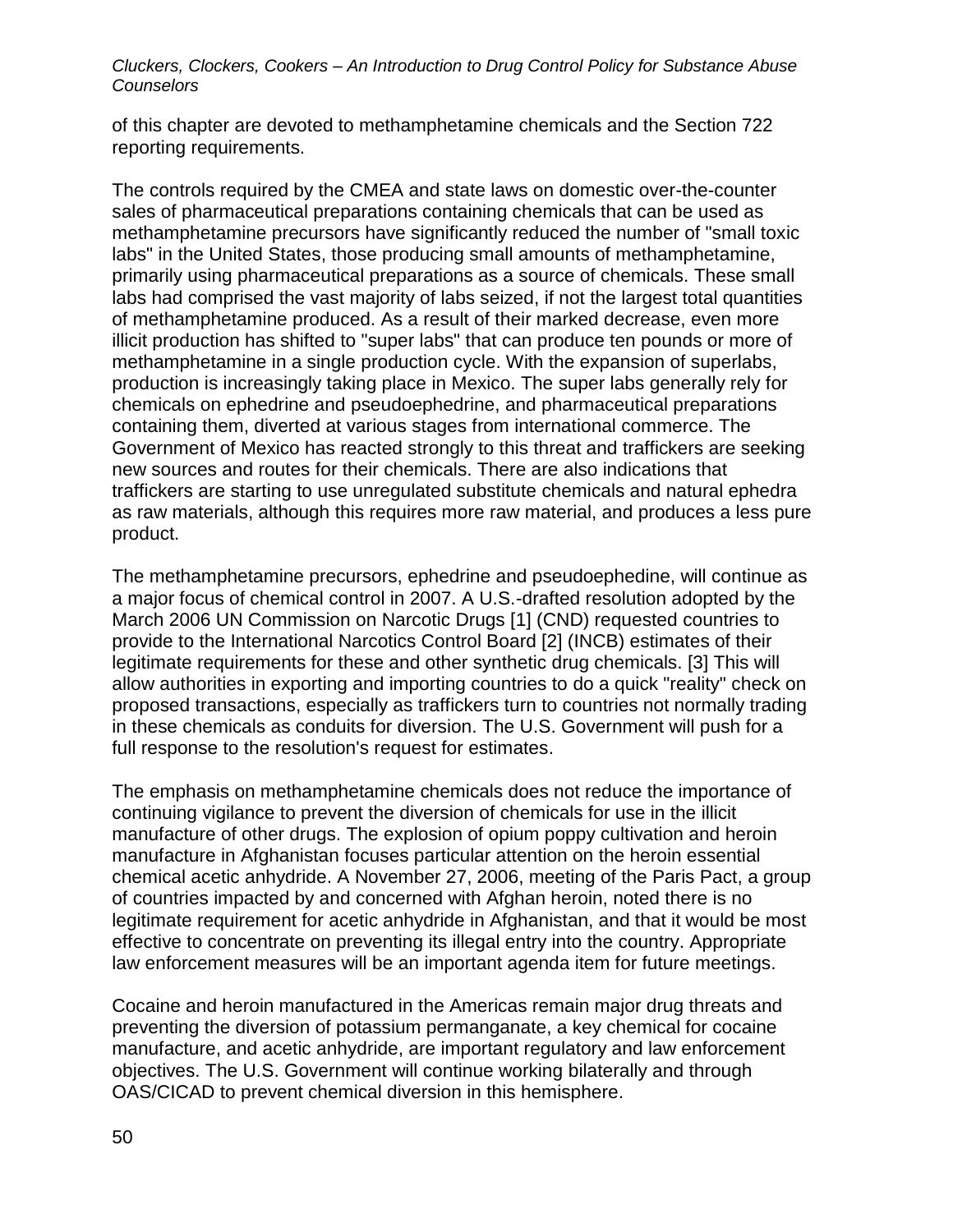All these chemicals, as with virtually all other chemicals used in illicit drug manufacture, are traded widely in international commerce. Therefore, extensive international cooperation is required to prevent their diversion from licit commercial channels. Two on-going multilateral law enforcement operations targeting key chemicals provide frameworks for this cooperation. Project Cohesion targets potassium permanganate and acetic anhydride and Project Prism targets synthetic drug chemicals. The INCB plays a central coordinating role in their implementation. The United States is the largest financial supporter of the INCB databank project, which is essential to its coordinating role. In the second half of 2006, Project Cohesion monitored 472 shipments of acetic anhydride and 494 shipments of potassium permanganate, and Project Prism monitored over 900 shipments of the amphetamine and methamphetamine precursors ephedrine and pseudoephedrine.

Despite these efforts, the enduring availability of illicit drugs shows that chemical diversion continues. Some of the obstacles to ending it completely include the large quantities of drug precursor chemicals licitly produced and the small percentage of this production that needs to be diverted to satisfy the requirements for illicit drug manufacture, the large number of chemical transactions, international and domestic, that must be monitored to prevent diversion, the many avenues for diversion, and the rapidity with which traffickers can adjust to effective chemical controls.

#### Role of Chemicals in Drug Manufacture

Chemicals are essential to the manufacture of narcotic drugs. They become an integral component in the case of synthetic drugs, and are required for the processing of coca and opium into heroin and cocaine. Only marijuana, of the major illicit drugs of abuse, is available as a natural, harvested product.

Chemicals used in drug manufacture are divided into two categories, precursor and essential chemicals, although the term "precursors" is often used to identify both. Precursor chemicals are those used in the manufacture of synthetic drugs and they become part of the final product. Essential chemicals are used in the refining of coca and opium into cocaine and heroin. Although some remain in the final product, the basic raw material is the coca or opium. Many chemicals required for illicit drug manufacture have extensive commercial applications, are widely traded, and are available from numerous source countries.

# Chemical Diversion Control

Chemical diversion control is a proactive and straightforward strategy to deny traffickers the chemicals they must have. A first essential element is the regulation of licit commerce in the chemicals most necessary for drug manufacture to ensure that transactions are permitted to proceed only after legitimate end-uses for the chemicals involved have been established. This requires verifying that both the chemicals and the quantities ordered are appropriate for the needs of the buyer.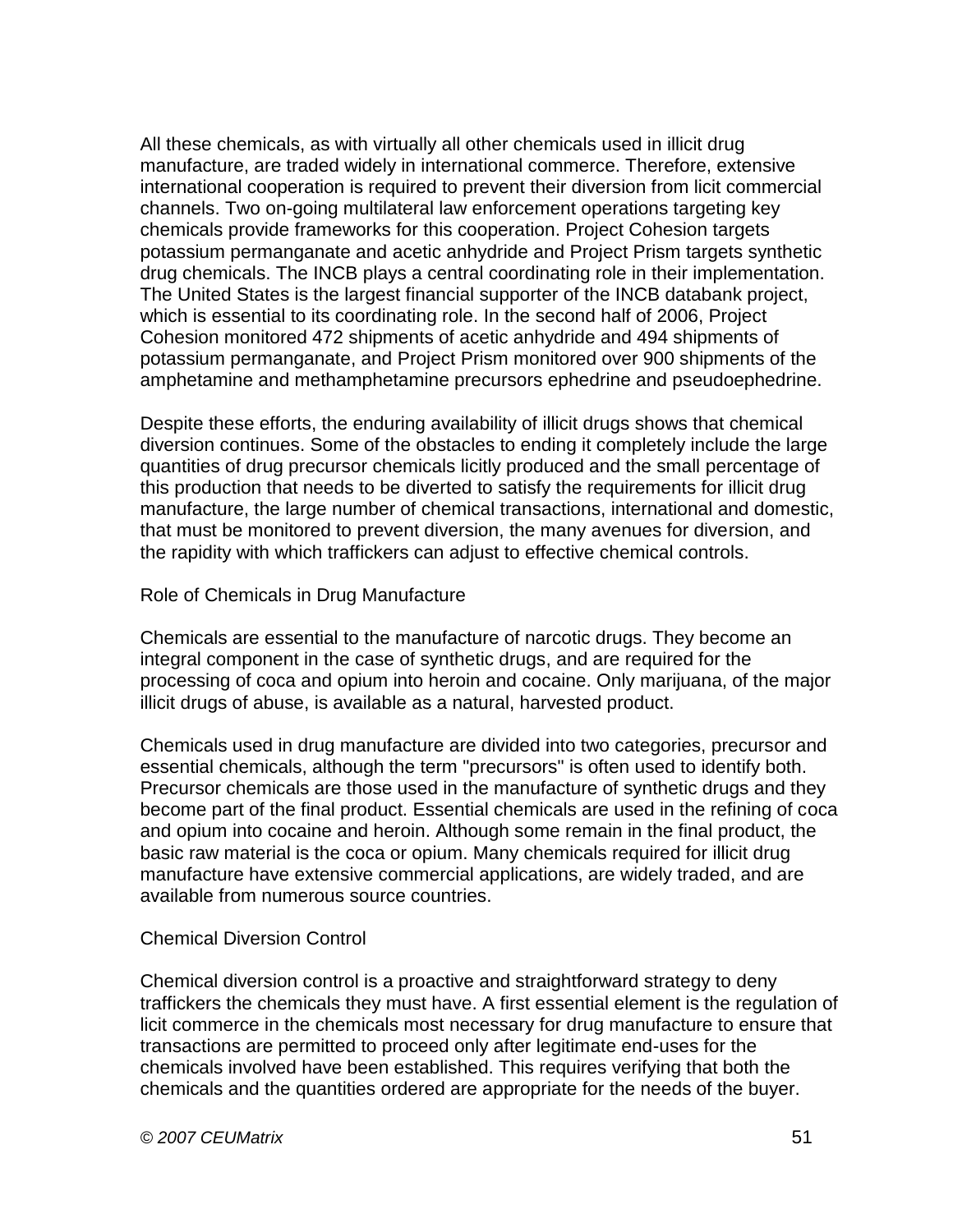A second essential element of chemical control is tracking shipments to prevent diversion in transit. Ideally, this would be to the ultimate consignee, but this is complicated given the number of shipments and the many middlemen, wholesalers, distributors, etc., involved. Diversion can occur anywhere along the transaction chain.

Pre-export notifications (PENs) and voluntary multilateral tracking systems are employed to verify legitimate end-use and to prevent diversion in transit. The 1988 United Nations Convention against Illicit Trafficking in Narcotic Drugs and Psychotropic Substances (1988 UN Drug Convention) has two tables listing chemicals under its control. Table I is primarily synthetic drug precursor chemicals, including ephedrine and pseudoephedrine. Table II is primarily essential chemicals, including potassium permanganate and acetic anhydride, used in the manufacture of other drugs. In the case of Table I chemicals, and upon the request of the importing country, The Convention requires that the exporting country must provide to the importing country prior notification of the details of transactions involving them. In 1998, the United States succeeded in having a pre-export notification requirement for potassium permanganate and acetic anhydride included in the chemical control action plan adopted by the United Nations General Assembly Special Session Devoted to Countering the World Drug Problem Together. Some countries, in cases of sensitive chemicals or exports to drug-producing regions, will not approve exports until they receive a positive response to the PEN verifying the legitimacy of the proposed transaction.

Projects Prism and Cohesion are multilateral cooperative mechanisms for tracking shipments. Their success depends on widespread and active participation. Effective participation requires the promulgation of national chemical control regimes, the regulatory structures to implement them, and the law enforcement structures to enforce them. The national regimes must include provisions for multilateral information exchange, while respecting the legitimate commercial interests of the businesses involved.

Effective participation can also be influenced by a government's approach to chemical control. Some governments consider it a health issue to be handled by health ministries, with a primary interest in protecting public health. Others consider it a trade issue to be handled by trade ministries or agencies with a bias towards promoting, not regulating trade. If these organizations do not allow sufficient scope for law enforcement, as well as regulatory measures in support of chemical control, they may unwittingly undermine this effective anti-drug strategy.

International Framework for Chemical Control

Article 12 of the 1988 UN Drug Convention is the framework for multilateral cooperation in chemical control. It establishes the obligations and international standards for parties to the Convention to observe in controlling their chemical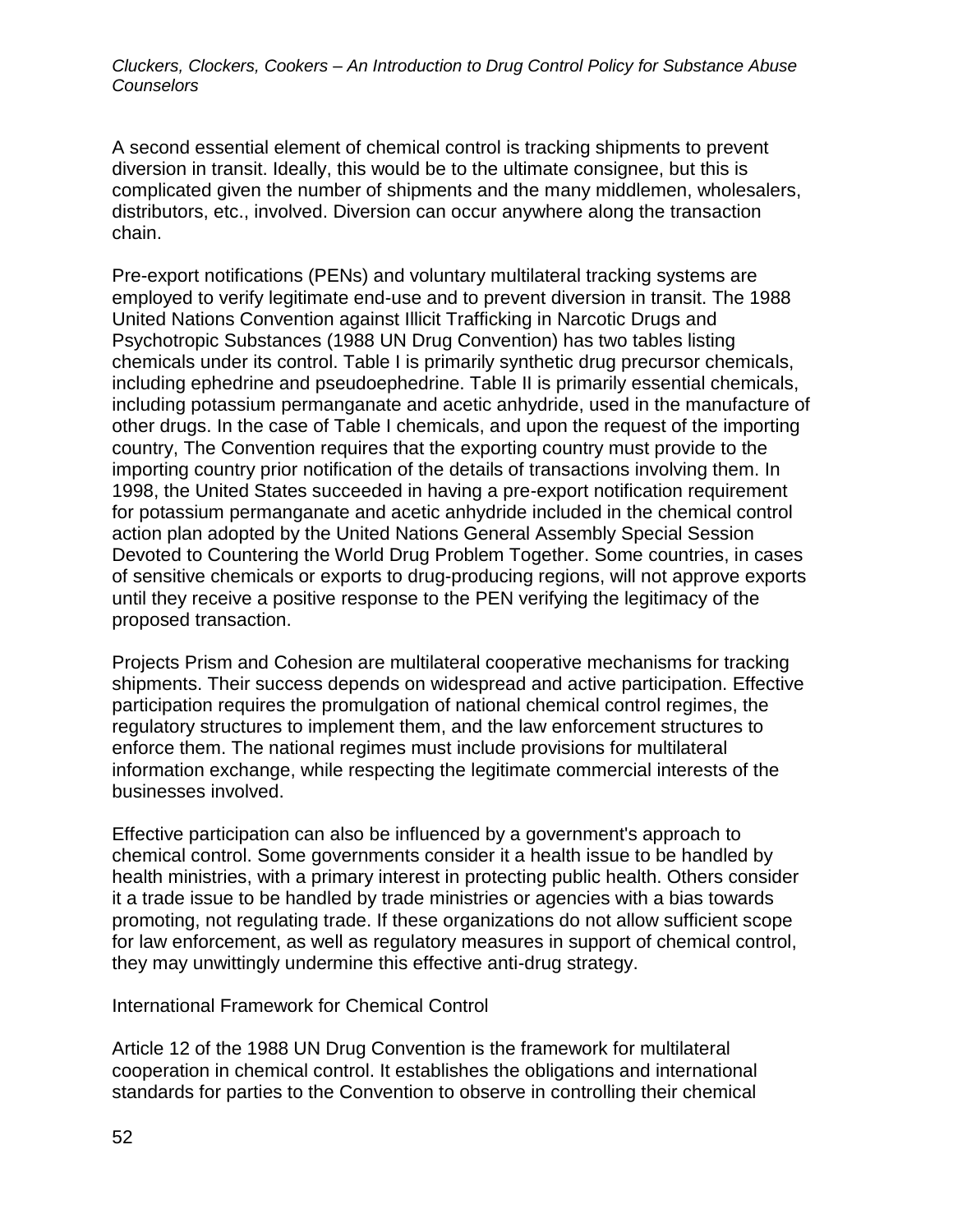commerce to prevent diversion to illicit drug manufacture. The two tables of the Annex to the Convention list 23 chemicals as those most necessary for drug manufacture and, therefore, subject to control. The Convention contains provisions for adding and deleting chemicals from the tables. Signatories to the Convention accept the obligation to enact national laws and regulations to carry out its provisions.

The European Union has chemical control regulations binding on all Member States. The regulations are updated regularly, most recently in 2005. The EU regulations meet the chemical control provisions of the 1988 UN Drug Convention. EU Member States implement the regulations through national laws and regulations.

The U.S. has a chemical control agreement with the European Union, signed on May 28, 1997. It is particularly valuable in that it involves a 27-Member State organization representing some of the world's largest chemical manufacturing and trading nations. As a result of this agreement and a natural confluence of interests, U.S./European cooperation in chemical control is excellent.

The Inter-American Drug Abuse Control Commission of the Organization of American States (CICAD) has approved Model Regulations for the control of drugrelated chemicals that set a high standard for government action. The Model Regulations cover all the chemicals included in the 1988 UN Drug Convention. Many Latin American countries have adopted chemical control laws and regulations based on the CICAD Model Regulations. A CICAD experts group on chemical control meets annually to coordinate efforts in the hemisphere.

The 1988 UN Drug Convention, regional regulations, model legislation, and national legislation and regulations, provide frameworks for chemical control regimes. They do not provide the practical mechanisms for the multilateral cooperation required for their successful implementation internationally. The United States and other governments use annual meetings of the UN Commission on Narcotic Drugs (CND) and ad hoc arrangements to highlight emerging chemical control concerns, and to lay the groundwork for voluntary information exchange and chemical tracking mechanisms, such as Projects Cohesion and Prism.

The CND can be used to forge consensus on more formal procedures. However, many governments resist formal arrangements, particularly if they provide for multilateral information exchange beyond that required by the 1988 UN Convention. Moreover, any resolution calling for such arrangements must be approved by the consensus of the 53-member body. The result can be resolutions weakened with caveats and non-obligatory language.

The CND has been effective in establishing procedures for alerting members to trafficker use of substitute chemicals in place of those controlled under the 1988 UN Drug Convention, particularly in the manufacture of synthetic drugs. In 1996, the United States introduced a resolution which was adopted by the CND requesting the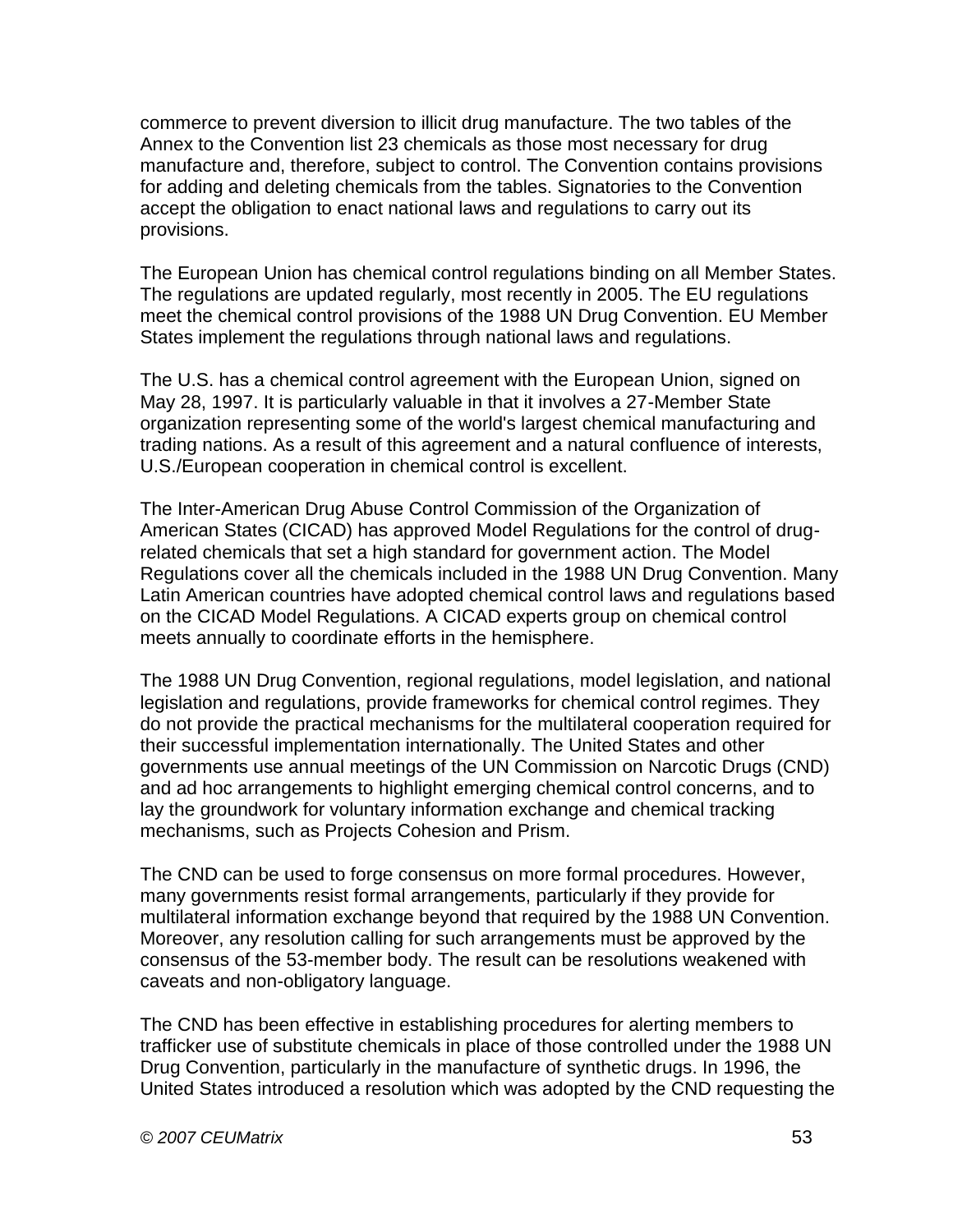UN International Narcotics Control Board (INCB), with the UN Office of Drugs and Crime, to establish a limited international special surveillance list of chemicals not included in the Convention for which substantial evidence exists of their use in illicit drug manufacture. In 1998, the INCB, drawing on contributions of different governments, established the list to alert governments to the chemicals.

# How Traffickers Obtain Chemicals

Chemicals are traded in vast quantities from multiple sources, both domestically and internationally, offering many opportunities for their diversion to illicit drug manufacture. Transshipment or smuggling from third countries into drug producing countries is increasing as the chemical and drug producing countries tighten their chemical controls, particularly in the case of synthetic drug precursors. The exploitation of pharmaceutical preparations containing easily extractable pseudoephedrine is a major source of that key chemical used in illicit manufacture of methamphetamine.

The following are some of the more common diversion and other methods used to obtain chemicals.

- **Traffickers extract chemicals, particularly pseudoephedrine, from** pharmaceutical preparations. Under prevailing international interpretations of the 1988 UN Drug Convention, it does not control pharmaceutical preparations, allowing them to be traded internationally without regard to legitimate requirements unless exporting and importing countries impose such controls.
- Chemicals are diverted from domestic chemical production to illicit in-country drug manufacture.
- Chemicals are imported legally into drug-producing countries with official import permits and subsequently diverted.
- Chemicals are manufactured in or imported by one country, diverted from domestic commerce, and smuggled into drug-producing countries.
- Chemicals are mislabeled or re-packaged and sold as non-controlled chemicals.
- Chemicals are shipped to countries or regions where no systems exist for their control.
- New drugs ("designer drugs") are developed that have physical and psychological effects similar to controlled drugs, but which can be manufactured with non-controlled chemicals.
- **Traffickers manufacture the controlled chemicals they require from** unregulated raw materials, a costly and difficult process.
- **Traffickers use unregulated substitute chemicals with chemical properties** similar to regulated chemicals.

These tactics are masked by the use of front companies, false invoicing, multiple transshipments, use of free trade zones, and any other device that will conceal the true nature of the product, its ultimate recipient or its final end-use.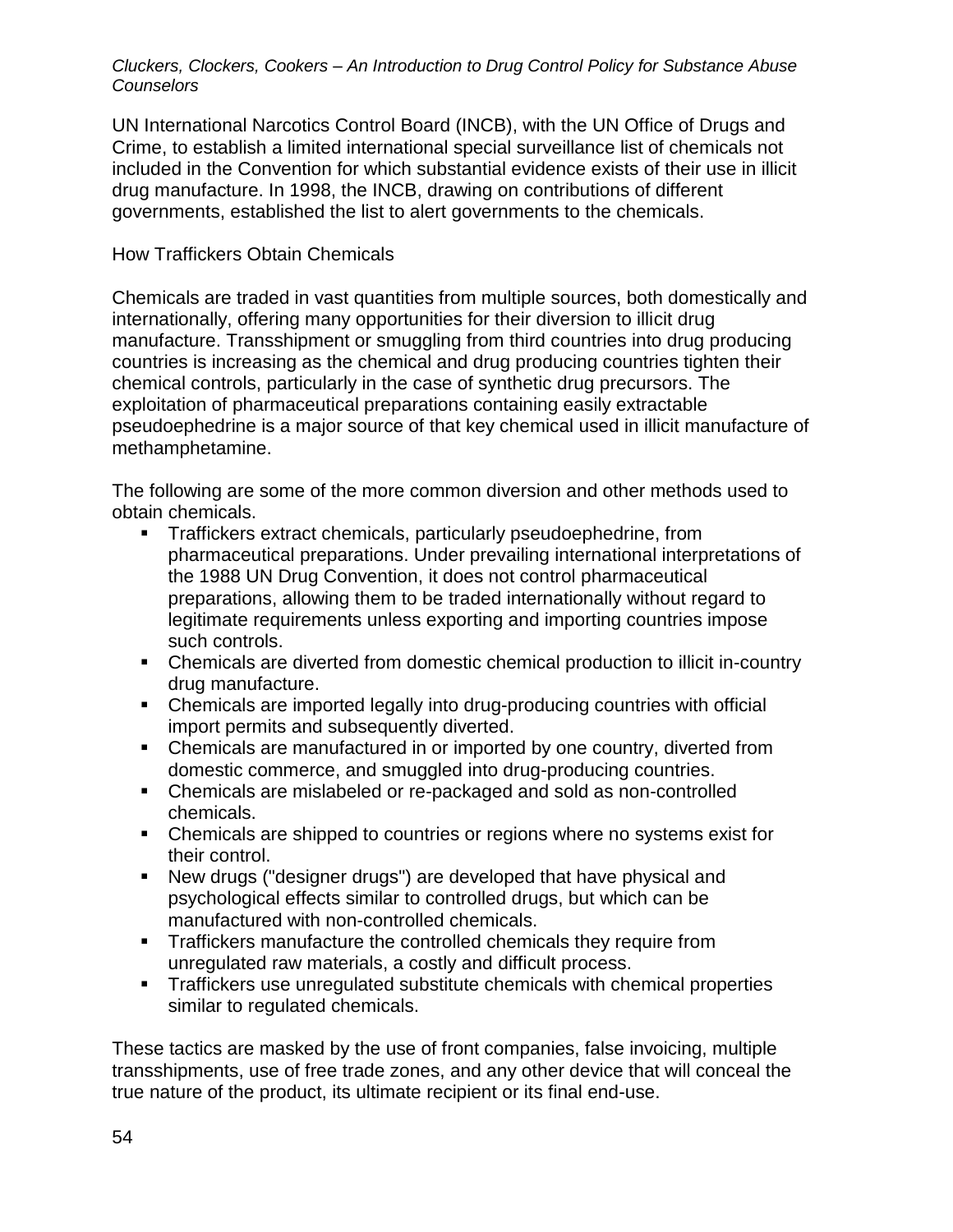There is some recycling of the solvents used in heroin and cocaine drug manufacture; recycling cannot be used for acids, alkaline materials or oxidizing agents. Since recycling requires some sophistication, and there is a loss of chemical with each recycling process, it is not a preferred method for unsophisticated laboratories. The precursor chemicals used in the manufacture of synthetic drugs such as methamphetamine and Ecstasy cannot be recycled.

2006 Chemical Diversion Control Trends and Initiatives

The relative profitability of individual drugs is a function of their popularity and their ease of manufacture based on the availability of raw materials. This is the driving force in chemical diversion. Traffickers concentrate on drugs that provide the greatest returns with the greatest ease of manufacture.

In Southeast Asia, the rising popularity of amphetamines and methamphetamine has accelerated a shift in drug manufacture from heroin to synthetic drugs. The availability of synthetic drugs is a factor in their rising popularity, but their availability is spurred by the availability of the chemicals, required for their manufacture, primarily in Burma. Under these circumstances, it is easier and more profitable for traffickers to manufacture synthetic drugs than to cultivate opium and manufacture heroin.

The spread of methamphetamine abuse eastward across the United States was facilitated by the ability of non-professionals, using recipes available on the Internet, to manufacture the drug in small toxic labs ("mom and pop labs") from readily available chemicals, particularly pseudoephedrine extracted from over-the-counter cold remedies.

A common factor in each of these developments is a need for the required chemicals, and the relative ease in obtaining them. The trend towards synthetic drugs probably will continue as the coca and opium required for cocaine and heroin manufacture become more difficult to acquire due to law enforcement and eradication activities.

The shifting emphasis in chemical control toward synthetic drug chemicals reflects this. The key heroin chemical, acetic anhydride, and the key cocaine chemical, potassium permanganate, are already the targets of an on-going multilateral chemical control operation, Project Cohesion. In addition, the Paris Pact countries have placed particular emphasis on the need to prevent acetic anhydride from reaching Afghanistan, noting that given the enormous amount of licit trade in the chemical and the relatively small proportion diverted to Afghanistan, their efforts should focus on law enforcement measures aimed at interdicting smuggling.

The quantity of chemicals required for synthetic drug manufacture is relatively small; depending on the efficiency of the lab, the ratio of pseudoephedrine to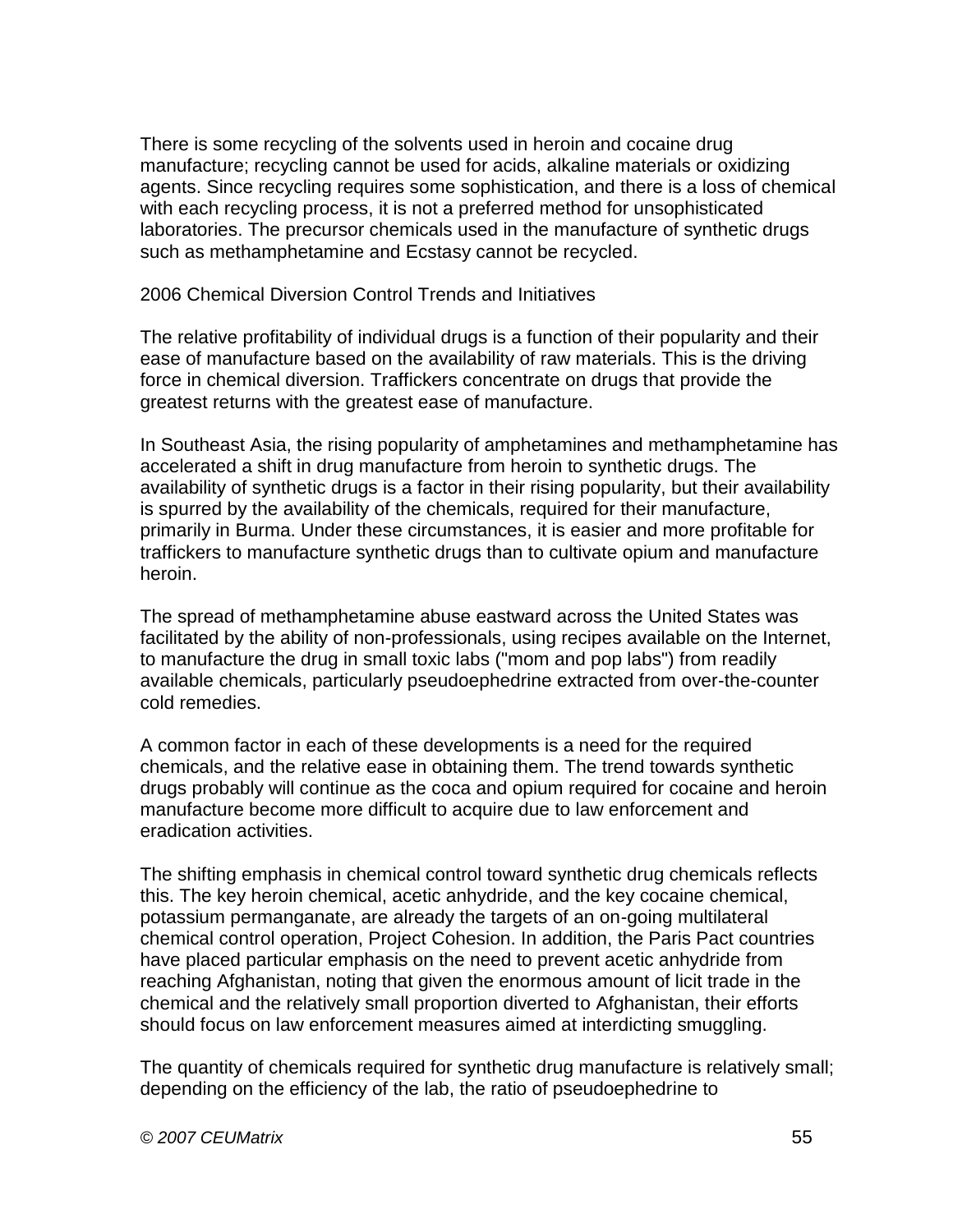methamphetamine is approximately 1.6 to 1. It can be lower. Thus, a small percentage of diversion from licit trade can meet most chemical requirements for illicit drugs. However, synthetic drug chemicals are primarily Table 1 chemicals in the 1988 UN Drug Convention, the most tightly regulated, so authorities do have a common basis for controlling them.

In 2006, the United States cut off a significant source of chemicals for domestic methamphetamine manufacture with the signing of the CMEA. The Act places strict controls on the sale of over-the-counter pharmaceutical preparations containing easily extractable pseudoephedrine, closing an important chemical source used by small toxic labs. Many U.S. states and other governments already had similar restrictions. However, under prevailing international interpretations, the 1988 UN Drug Convention chemical control provisions do not apply to pharmaceutical preparations containing chemicals controlled by the Convention. Governments must voluntarily control trade in these products.

The United States introduced a resolution adopted by the March 2006 UN Commission on Narcotic Drugs requesting that governments provide to the INCB annual estimates of their requirements for the most critical chemicals used in the manufacture of synthetic drugs and preparations containing them. The estimates, which the INCB will make available for law enforcement purposes, will enable importing and exporting countries to make a quick check on proposed transactions to determine their legitimacy, or if they require further examination, especially in the case of countries that do not normally trade in these chemicals.

The Government of Mexico is already using estimates of its legitimate requirements of ephedrine and pseudoephedrine to drastically cut imports, with a goal of 70 metric tons in 2006.

In response, traffickers are expected to exploit the pharmaceutical preparation exemption in the 1988 UN Drug Convention and to turn to third countries in Central and South America, Africa, West Asia, and other areas that have weak chemical control regimes as conduits for chemicals. They also can turn to unregulated substitute chemicals (pseudoephedrine derivatives) and natural ephedra, although both can complicate the methamphetamine manufacturing process and, in the case of natural ephedra, require up to twenty-five times as much raw material.

#### The Way Ahead

Synthetic drug chemicals will be a central focus of chemical control efforts in the immediate future, while on-going initiatives against heroin and cocaine chemicals will continue. The U.S. Government will work with the primary producers of ephedrine and pseudoephedrine, bilaterally and multilaterally, to get better controls on these chemicals, with increasing emphasis on pharmaceutical preparations containing them, and stressing the obligation of exporting, importing and transit countries to monitor their trade in controlled chemicals to prevent diversion.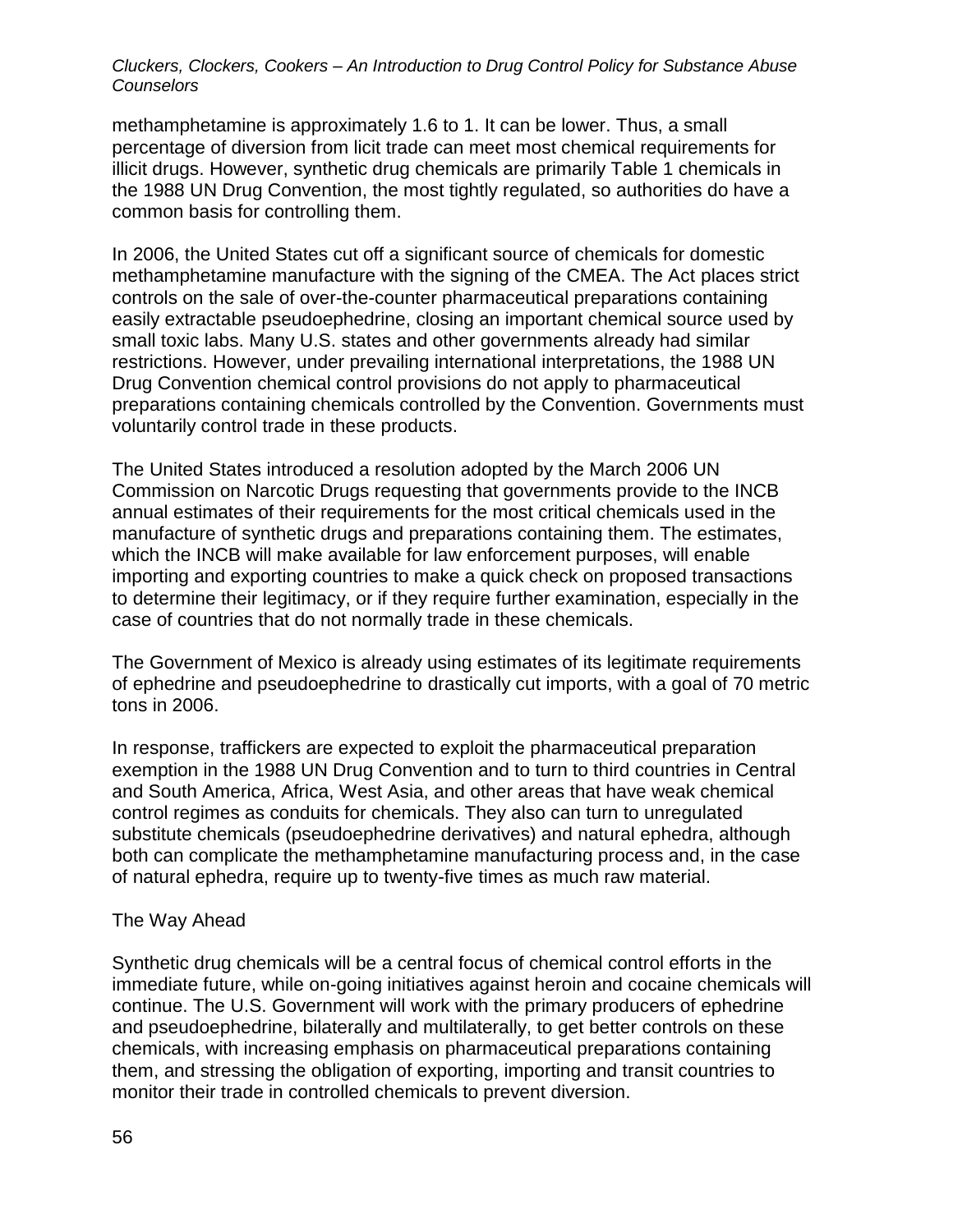The March 2006 CND resolution requesting that governments provide to the INCB estimates of their legitimate requirements for synthetic drug chemicals and preparations containing them will be a valuable asset to countries in controlling their trade in these products. While the U.S. Government considers this resolution an important step forward, the ability to obtain the information from the INCB is contingent on countries providing the estimates requested by the resolution. The U.S. Government will be pushing for full compliance at the March 2007 CND.

The need for stricter controls on synthetic drug chemicals will be an important agenda item in U.S. counter narcotics discussions with other governments. It was on the agenda of the June and December 2006 U.S./European Union Troika meeting and will remain as long as chemical diversion remains a problem. The Troika meetings are the U.S. Government's most senior regular interaction with the 27- Member State European Union on drug issues.

U.S. participation, and leading role, in Project Prism is another vehicle for increasing cooperation in synthetic drug chemical control. The Project Prism Task Force - - United States (Americas), China (Asia), the Netherlands (Europe), South Africa (Africa), and Australia (Oceana) - - includes some of the most important governments involved in this effort. India, Germany and Mexico are other active participants.

The U.S. Government will also be working with Mexico bilaterally to enhance chemical control cooperation. For example, we are working with Mexican authorities to establish clandestine lab teams in Mexican "hot spot" locations. In addition, the U.S. Government has funded the training of more than 1,500 Mexican officials in a variety of clandestine laboratory and precursor related topics.

The apparent increase in the use of unregulated substitute chemicals in synthetic drug manufacture will require more attention. In addition to highlighting the problem at the March 2007 CND, the U.S. Government will urge governments to notify the INCB and others as they discover this usage. This will facilitate a quick reaction to the substitute chemicals, and allow the INCB to update its surveillance list of chemicals that are being used in illicit drug manufacture and that are not included in the 1988 UN Drug Convention.

The attention to synthetic drug chemicals cannot be at the expense of programs to prevent the diversion of heroin and cocaine chemicals. The U.S. Government will continue its active participation in Project Cohesion and will be working with its Paris Pact partners in joint efforts to prevent acetic anhydride from reaching Afghanistan. In the Americas, bilateral cooperation and multilateral operations will continue to target key precursor chemicals for cocaine, heroin and synthetic drugs.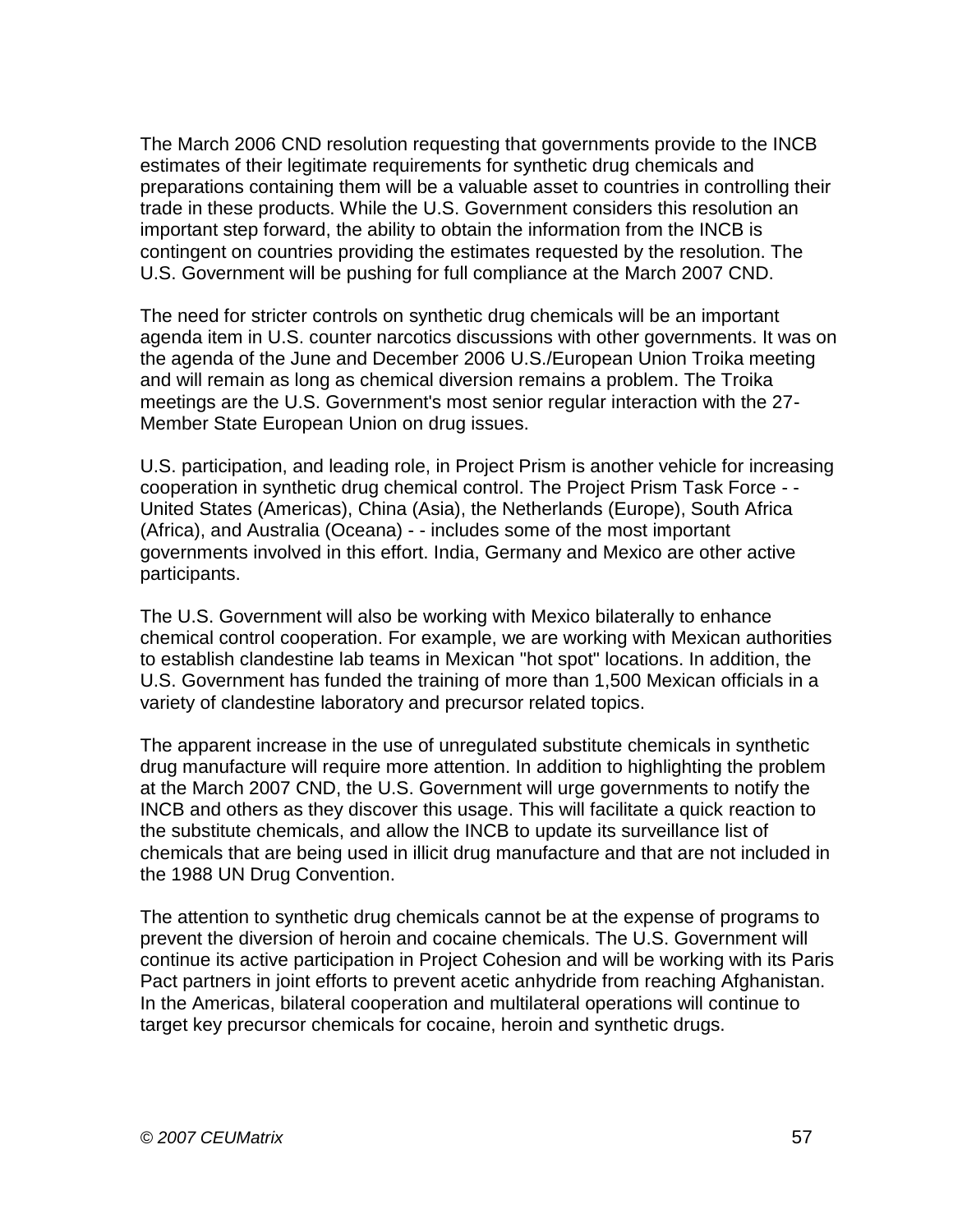#### References

Bennett, W. (1998). Should Drugs be Legalized? In J.A. Schaler, *Drugs: Should We Legalize, Decriminalize, or Deregulate?* Amherst, NY: Promethus Books.

Beyer, L., Crofts, N. & Reid, G. (2002). Drug offending and criminal justice responses: Practitioners' perspectives. *International Journal of Drug Policy,* 13 (3), 199-207.

Biden, J.R. (1998). Just Say "No!" to Proposal to Make Drug Use Legal. In J.A. Schaler, *Drugs: Should We Legalize, Decriminalize, or Deregulate?* Amherst, NY: Prometheus Books.

Courtwright, D.T. (2003). Public health and drugs: Why is policy so persistently irrational? *Addiction*, 98, 717.

Feldman, H.W. & Aldrich, M.R. (2005). The role of ethnography in substance abuse research and public policy: Historical precedent and future prospects. In W.R.

Palacios, *Cocktails & Dreams: Perspectives on Drug and alcohol Use*. Upper Saddle River, NJ: Pearson-Prentice Hall.

Flynn, S. (1997). Worldwide drug scourge: The expanding trade with illicit drugs. In L.K. Gaines & P.B. Kvaska, *Drugs, Crime, and Justice: Contemporary Perspectives.* Prospect Heights, III: Waveland Press.

Gates, D.F. (1998). Some among us would seek to surrender, In J.A. Schaler, *Drugs: Should We Legalize, Decriminalize, or Deregulate?* Amherst, NY: Promethus Books.

Hamid, A. (1998). *Drugs in America: Sociology, Economics, and Politics*. Gaithersburg, Md: Aspen.

Hathaway, A.D. &Erickson, P.G. (2003). Drug reform principles and policy debates: Harm reduction prospects for cannabis in Canada; *The Journal of Drug Issues,* 33 (2), 465-496.

Inciardi, J.A. (2002). *The War on Drugs III: The Continuing Saga of the Mysteries and Miseries of Intoxication, Addiction, Crime, and Public Policy.* Boston: Allyn, and Bacon.

Kondracke, M.M. (1998). Don't Legalize drugs.. In J.A. Schaler, *Drugs*: *Should We Legalize, Decriminalize or Deregulate?* Amherst, NY: Promethus Books*.*

Krauthammer, C. (1998). Mistakes of the legalizers. In J.A. Schaler, *Drugs*: *Should We Legalize, Decriminalize or Deregulate?* Amherst, NY: Promethus Books*.*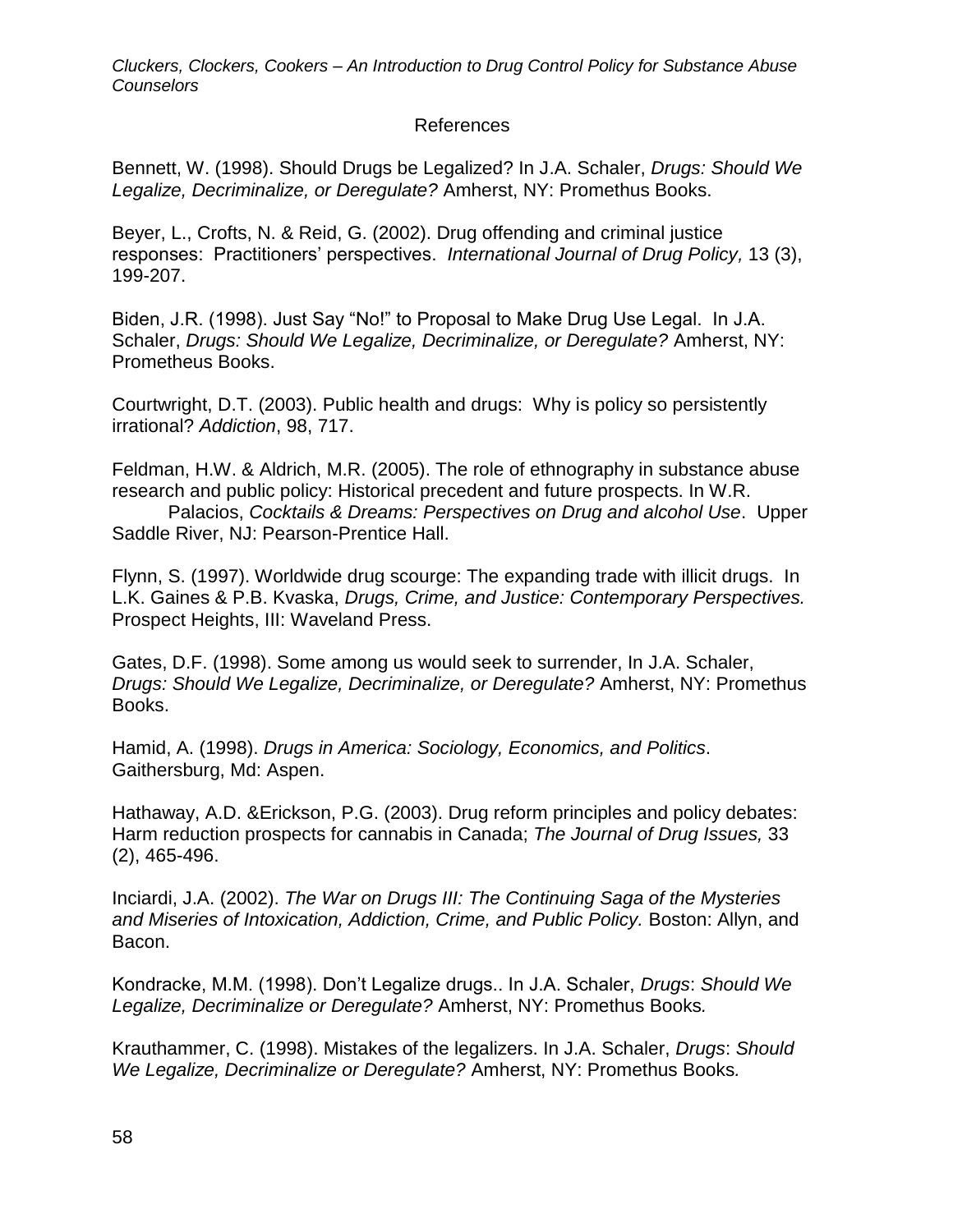Lenton, S. (2003). Policy from a harm reduction perspective. *Current Opinion in Psychiatry*; 16(3), 271-177.

Little, S., Holmes. L. & Grierco, M. (2001). Calling up culture: Information spaces information flows as the virtual dynamics of inclusion and exclusion. *Information Technology and People*, 14(4). 353-367.

MacCoun, R. (2003). Limited rationality and the limits of supply reduction. *Journal of Drug Issues*, 33 (2), 433-464.

MacCoun, R. &Reuter, P. (2002). The varieties of drug control at the dawn of the twenty-first century. In R. MacCoun and P. Reuter, *Cross National Drug Policy*, The Annals of the American Academy of Political and Social Science, Thousand Oaks, CA: Sage.

Malkin, I., Elliot, R. & McRai, R. (2003). Supervised injection facilities and international law. *The Journal of Drug Issues*, 33, 539-578.

Marski, J.V. & Petrie, C.V. (2003). *Informing Americas Policy on Illegal Drugs: What We Don't Know Keeps Hurting Us.* Committee on Data and Research for Policy on Illegal Drugs, Washington DC: National Academy Press.

Martin, L.L. (1992). Foundations for international cooperation. In P.H. Smith, *Drug Policy in the Americas,* Boulder, Cop: Westview Press.

Nadelmann, E.A. (1997). The case for legalization. In L.K. Gaines & P.B. Kraska, *Drugs, Crime, and Justice,* Prospect Heights, Ill: Waveland Press.

*National Drug Control Strategy*, February, 2007. The White House.

Palacios, W.R. (2005). *Cocktails &Dreams: Perspectives on Drug and Alcohol Use.* Upper Saddle River, NJ: Pearson-Prentice Hall.

Peretti-Watel, P. (2003). Heroin users as 'folk devils' and French public attitudes toward public health policy. *International Journal of Drug Policy,* 14(4), 321-329.

Room, R. (2003). Rethinking alcohol, tobacco and other drug control. *Addiction,*  98(6), 713-716.

Skolnick, J.H. (1997). Rethinking the drug problem. in L.K. Gaines & P.B. Kraska, *Drugs, Crime, and Justice: Contemporary Perspectives.* Prospect Heights, III: Waveland Press.

Smith, P.H. (1992). The political economy of drugs: Conceptual issues and policy options. In. P.H. Smith, *Drug Policy in the Americas,* Boulder, Co: Westview Press.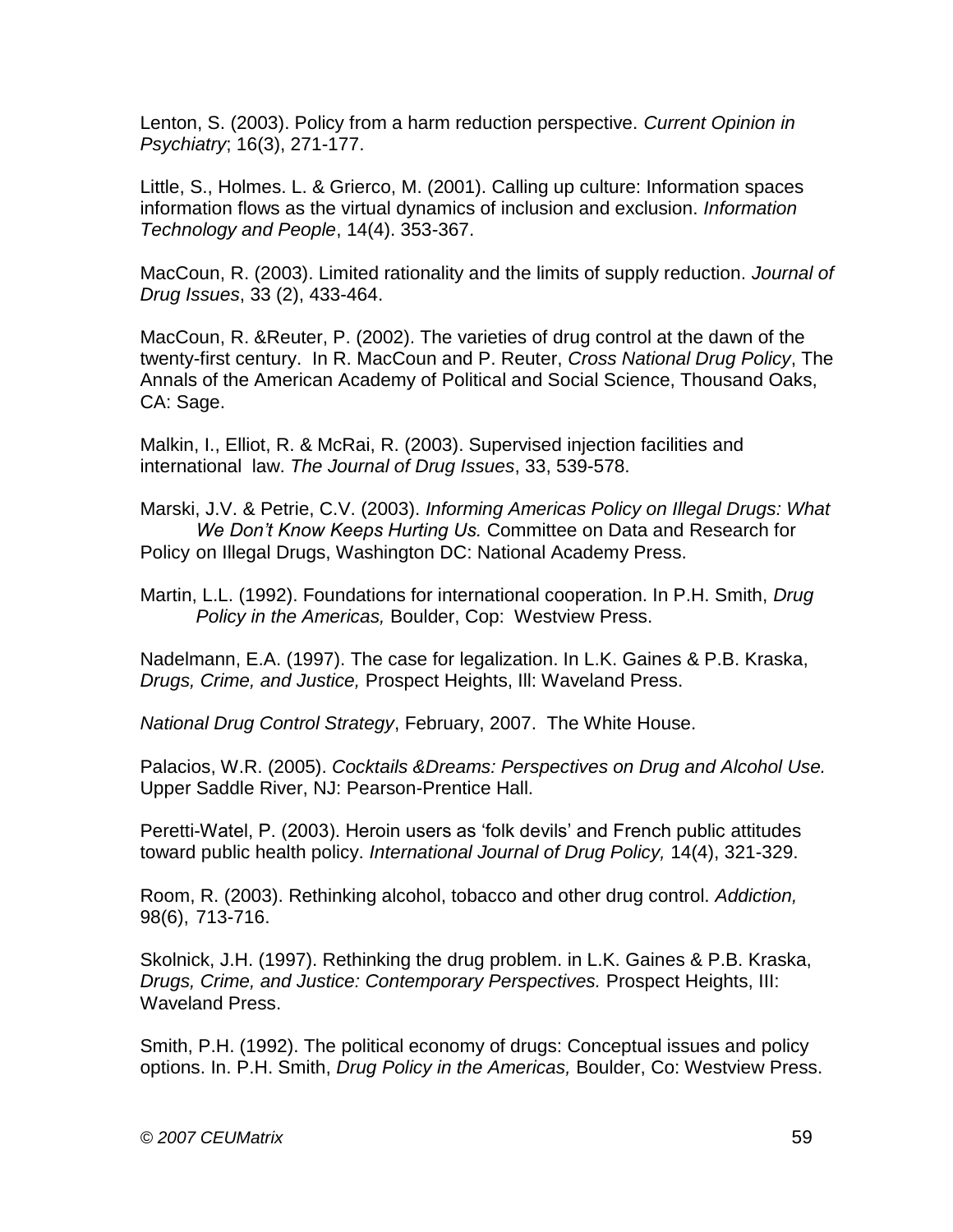Stylianou, s. (2002). Control attitudes toward drug use as a function of paternalistic and moralistic principles. *Journal of Drug Issues*, 119-152.

*The President's National Drug Control Strategy,* 2004. Office of National Drug Control Policy, Washington, D.C.

United Nations Office on drugs and Crime. (1998). *Political Declaration: Guiding Principals of Drug Demand Reduction and Measures to Enhance International Cooperation to Counter the World Drug Problem.* UNODC.

United Nations Office on Drugs and Crime. (2003). *Executive Summary, Global Illicit Drug Trends 2003*. UNODC.

United States Department of State. (March 2007). *International Narcotics Control Strategy Report, Volume I, Drug and Chemical Control.* Bureau for International Narcotics and Law Enforcement Affairs.

United States Department of State. (March 2007). *International Narcotics Control Strategy Report, Volume II, Money Laundering and Financial Crimes.* Bureau for International Narcotics and Law Enforcement Affairs.

Vargas, R. (2002). The anti-drug policy, aerial spraying of illicit crops and their social, environmental, and political impacts in Columbia. *The Journal of Drug Issues*, 32(1), 11-60.

White, T. (2002). Controlling and policing substance Use (rs). *Substance Use and Misuse,* 37(8-10), 973-983.

White, T. (2003). International drug control issues and dilemmas: But, how are we doing right now? *Substance Use and Misuse. 38.(10). 1551-1560.*

Wilson, J.Q. (1998). Against the legalization of drugs. In J.A. Schaler, Drugs: *Should We Legalize, Decriminalize, or Deregulate?* Amherst, NY: Promethus Books.

Wood, E. & Spittal, P.M. (2003). Maximizing the effectiveness of harm reduction programs, editorial. *International Journal of Drug Policy*, 14, 291-292.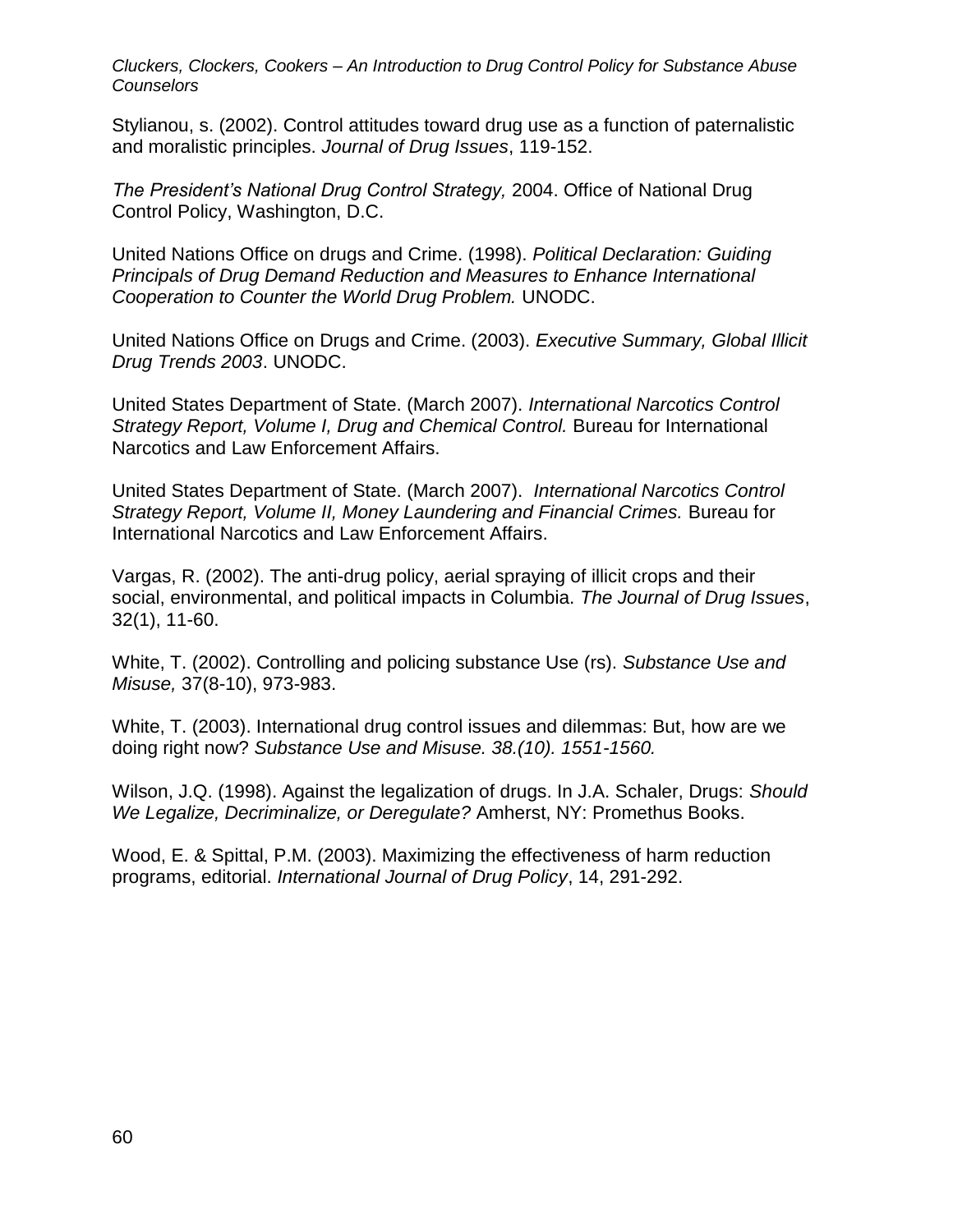**Appendix A**

*© 2007 CEUMatrix* 61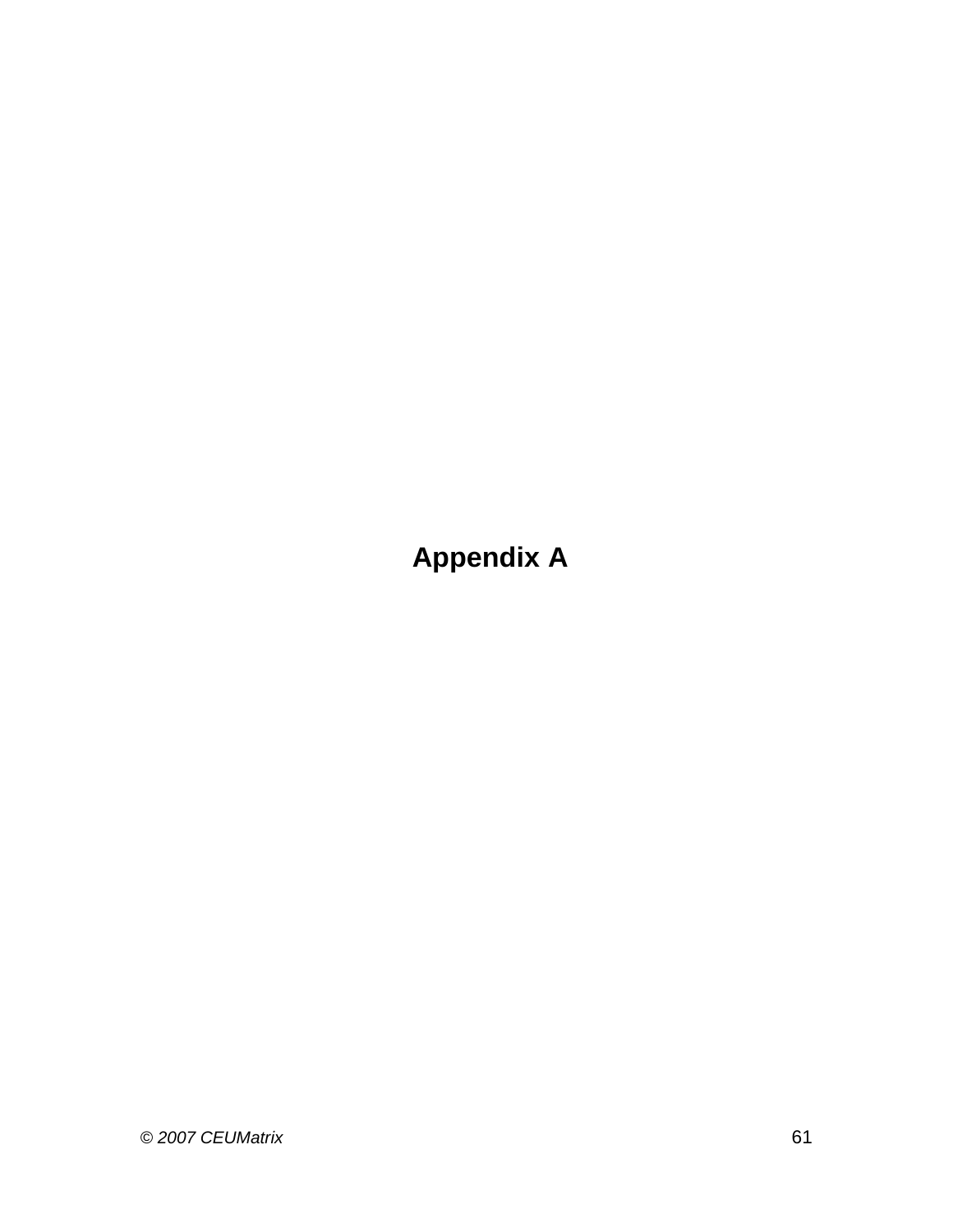# INTERNATIONAL DRUG POLICY INVENTORY

Directions: Blacken the circle in the space to the left of each statement according to whether you agree or disagree with the statement. If you are not sure about the statement, blacken the circle in the middle space under undecided.

Example:

Agree Undecided Disagree

|  | Legal prescription drugs may be sometimes abused |
|--|--------------------------------------------------|
|  | by individuals.                                  |

Agree Undecided Disagree

| O | O              | O        | 1. | Illegal drug manufacturers should be<br>given severe prison sentences.                                          |
|---|----------------|----------|----|-----------------------------------------------------------------------------------------------------------------|
| O | O              | $\Omega$ | 2. | Reducing the need for illegal drug use should<br>be the foundation of drug policy.                              |
| O | $\Omega$       | $\circ$  | 3. | We should provide free clinics for<br>drug addicts to get health care.                                          |
| O | O              | O        | 4. | Illegal drug traffickers should be<br>given severe sentences.                                                   |
| O | O              | O        | 5. | Each country should decide its own<br>drug policies, independently from<br>its neighbors' priorities or wishes. |
| O | $\overline{O}$ | O        | 6. | All drugs should be legal and<br>controlled by the government.                                                  |
| O | $\overline{O}$ | $\circ$  | 7. | Methadone programs should be<br>available to serious drug abusers.                                              |
| O | O              | O        | 8. | Drug use and abuse should not be<br>handled by the criminal justice<br>system.                                  |
| O | O              | O        | 9. | Marijuana should be legalized, like<br>alcohol is in most places.                                               |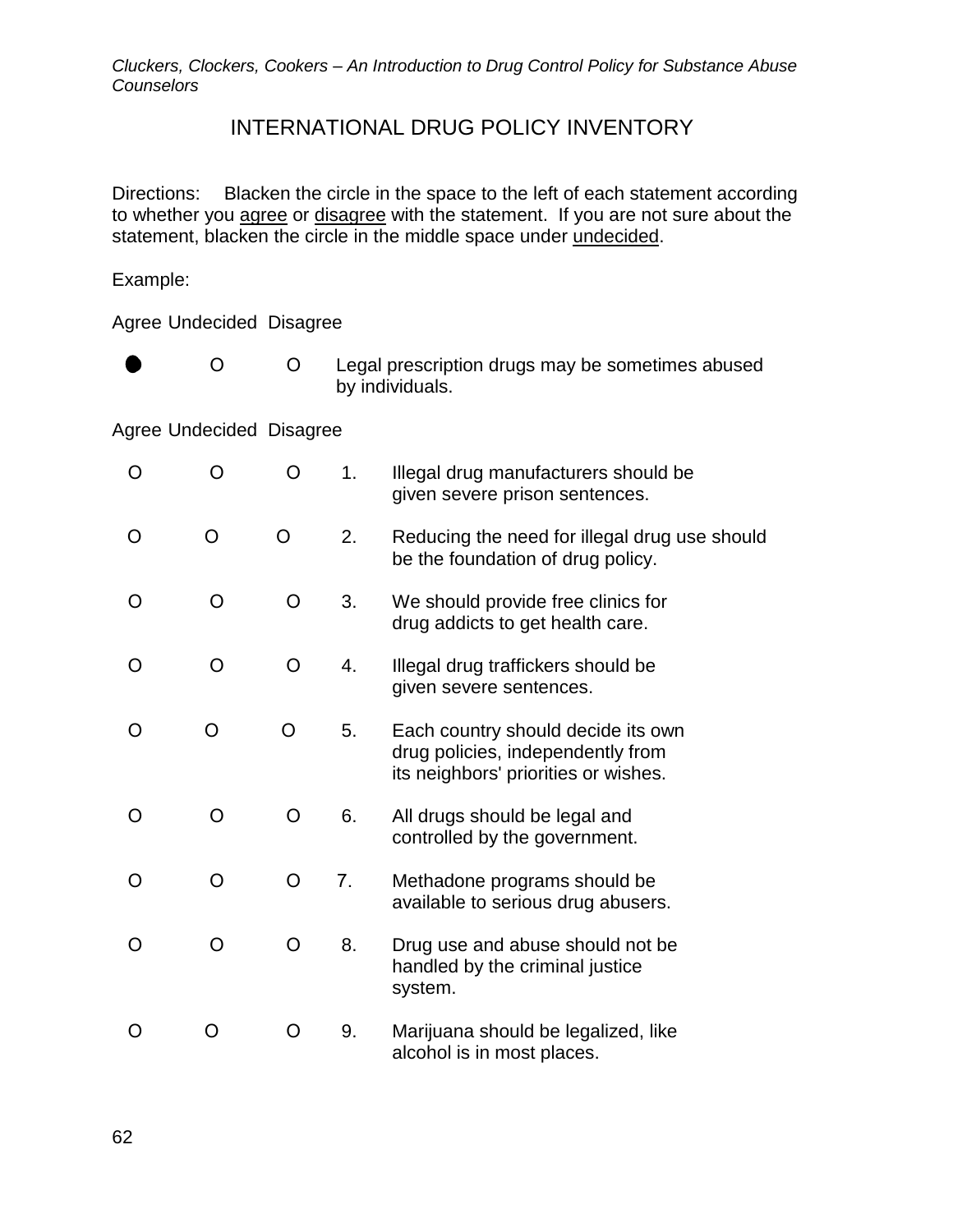| O | O | O       | 10. | Each country has unique drug<br>problems that should be handled by<br>the country itself.                                   |
|---|---|---------|-----|-----------------------------------------------------------------------------------------------------------------------------|
| O | O | $\circ$ | 11. | The most effective way to prevent the use<br>of drugs is to educate children about the<br>consequences of illegal drug use. |
| O | O | O       | 12. | The focus of our drug policy should<br>be breaking up the illegal drug markets.                                             |
| O | O | O       | 13. | Our drug problem is only made<br>worse by laws against drug use.                                                            |
| O | O | O       | 14. | We can't eliminate illegal drug use,<br>but we can reduce some of the harm<br>that illegal use causes.                      |
| O | O | O       | 15. | It should be against the law to grow or<br>manufacture illegal addictive drugs.                                             |
| O | O | O       | 16. | Drug control policies between countries<br>are likely to be ineffective as local policies.                                  |
| O | O | O       | 17. | The courts should decide what<br>happens to illegal drug users.                                                             |
| O | O | O       | 18. | We should control the illegal drug<br>problem by making drugs legal to<br>use.                                              |
| Ő | O | O       | 19. | Illegal drug users should be sent to prison with<br>severe sentences.                                                       |
|   | O | O       | 20. | People who retail illegal drugs should<br>be the concern of our drug policy.                                                |
| O | O | O       | 21. | Major drugs like heroin and cocaine<br>should be legally available.                                                         |
| O | O | O       | 22. | The use of drugs like marijuana<br>should be a criminal offense.                                                            |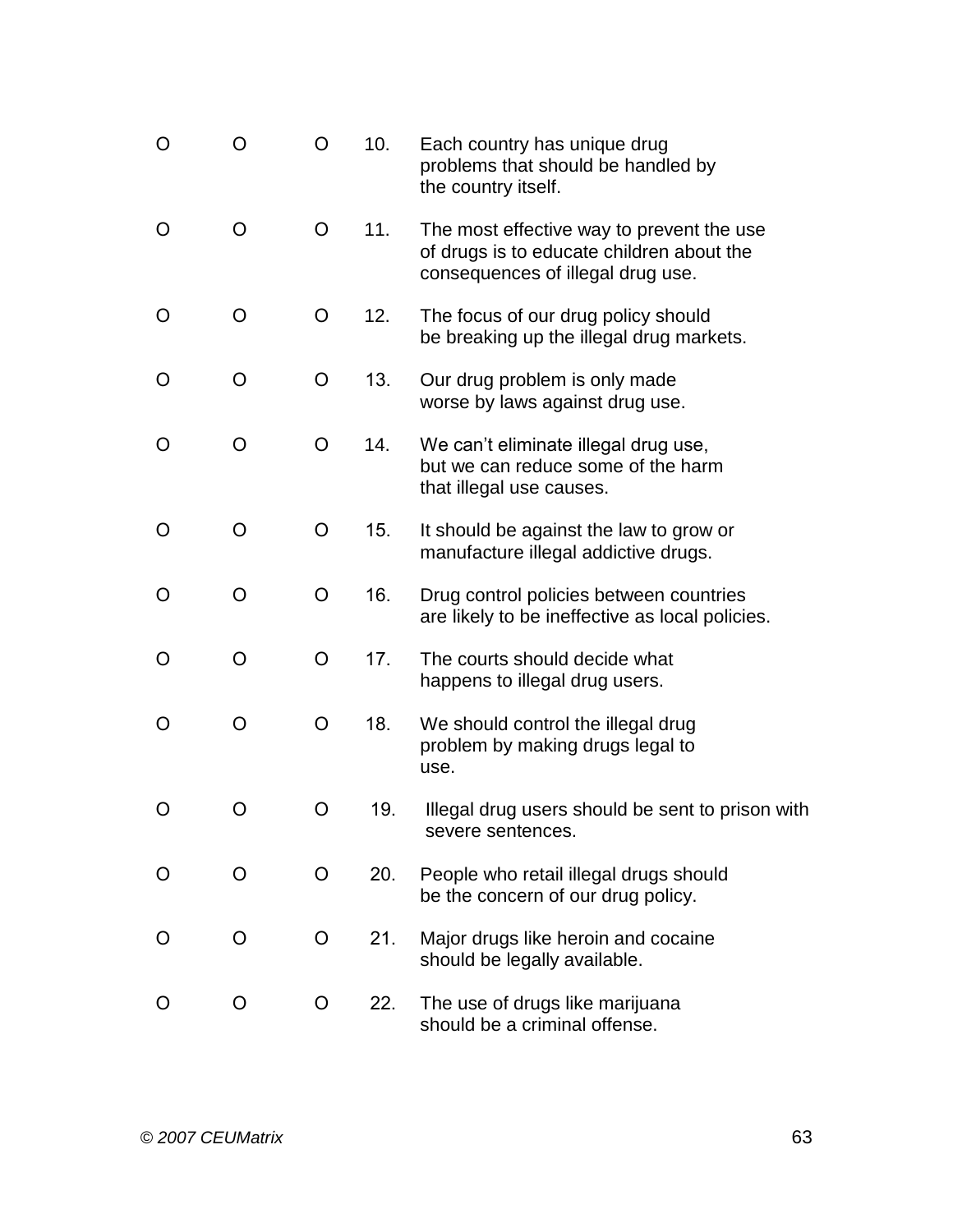| O                 |         | O | 23. Poor, third world countries should<br>not be concerned about the drug<br>problem in more economically<br>advantaged countries. |
|-------------------|---------|---|------------------------------------------------------------------------------------------------------------------------------------|
| $\mathbf{\Omega}$ | O       | O | 24. The most effective strategy to control illegal<br>drugs is to reduce the demand for illegal drugs.                             |
| $\mathbf{\Omega}$ | O       | O | 25. The most effective strategy to control<br>illegal drugs is to reduce the supply of<br>drugs.                                   |
| O                 | O       | O | 26. Serious drug abusers should be<br>provided clean needles in exchange<br>for old ones.                                          |
| Ο                 | O       | O | 27. We should concentrate in stopping the<br>flow of illegal drugs across national<br>borders.                                     |
| O                 | O       | O | 28. National efforts to control illegal<br>drugs are more effective than<br>international efforts.                                 |
| $\mathbf{\Omega}$ | O       | O | 29. Farmers who grow illegal drugs should<br>be sent to jail.                                                                      |
| O                 | O       | O | 30. Harsh drug laws do more harm<br>than good.                                                                                     |
| ( )               | O       | O | 31. Substance-abuse treatment programs for drug<br>offenders should be a focus of drug policy.                                     |
|                   | O       | O | 32. Meaningful legal employment is the<br>best alternative for drug dealers.                                                       |
| $\mathbf{\Omega}$ | $\circ$ | O | 33. The government shouldn't tell<br>people what they can not put in<br>their bodies.                                              |
|                   | O       | O | 34. The most effective way to prevent the<br>production of illegal drugs is to destroy<br>drug crops by all available means.       |
| O                 | O       | O | 35. International drug control efforts<br>are likely to fail.                                                                      |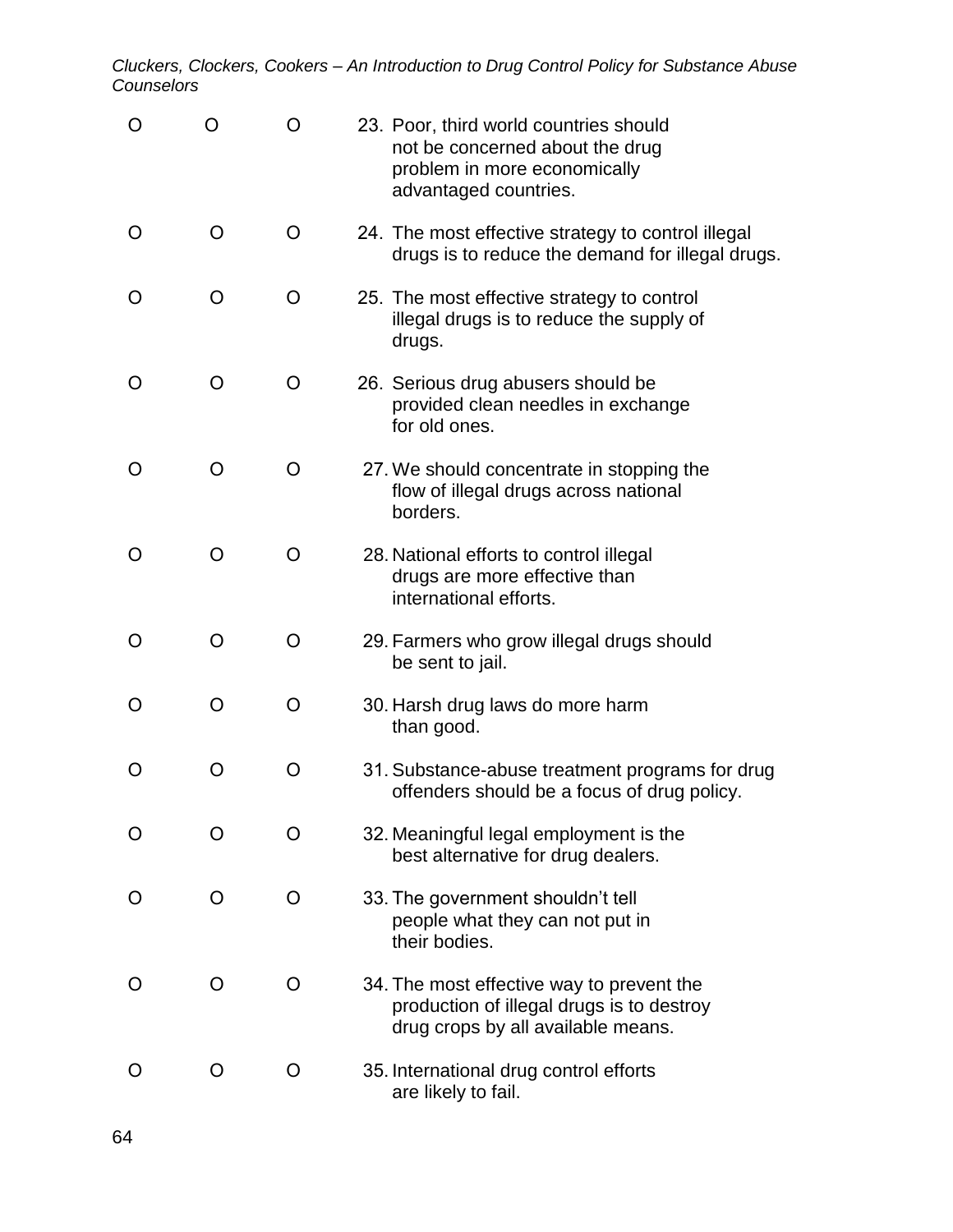| O | O | O  |     | 36. We should concentrate on reducing<br>the harm associated with illegal drugs<br>instead of total abstinence.                                           |
|---|---|----|-----|-----------------------------------------------------------------------------------------------------------------------------------------------------------|
| O | O | O  |     | 37. It should be against the law to traffic<br>in addictive drugs.                                                                                        |
| 0 | O | O  |     | 38. The most effective way to prevent the<br>production of illegal drugs is to provide<br>meaningful economic alternatives for<br>farmers who grow drugs. |
| O | O | O  |     | 39. Prison is the best place for illegal<br>drug users.                                                                                                   |
| O | O | O  |     | 40. Education about the damage of illegal drug use<br>is the best way to prevent widespread misuse of<br>drugs.                                           |
| O | O | O  |     | 41. The use of major drugs like heroin<br>or cocaine should be a criminal<br>offense.                                                                     |
| O | O | О. | 42. | Illegal drug use is a public health<br>problem and not a crime problem.                                                                                   |
| O | O | Ο. | 43  | Drug control policy should concentrate<br>on the sources of illegal drugs.                                                                                |
| 0 | O | Ο. | 44. | Secret illegal drug labs should be<br>located and destroyed.                                                                                              |
| O | O | О. | 45. | We need to disrupt smuggling operations<br>which transport illegal drugs into the<br>country.                                                             |
| O | O | O. | 46. | The focus of our drug policy should be<br>to disrupt criminal drug organizations.                                                                         |
| O | O | O. | 47. | People who wholesale illegal drugs<br>should be the concern of our drug policy.                                                                           |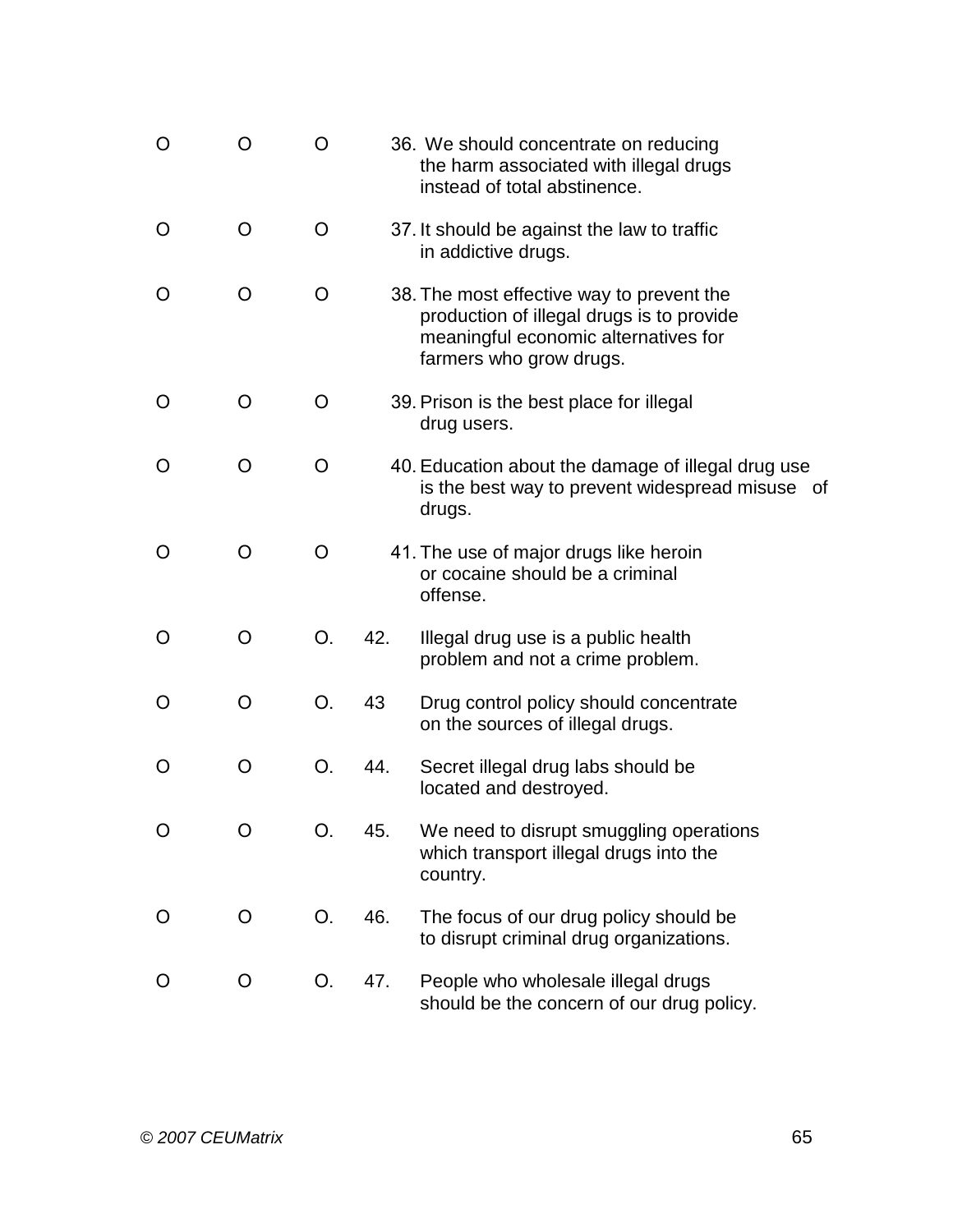# International Drug Policy Inventory (IDPI) Scoring Key

| Agree<br>$= 2$  |                   | $= 0$<br>Agree  |
|-----------------|-------------------|-----------------|
| Undecided $= 1$ | Reverse Scoring ® | Undecided $= 1$ |
| Disagree $= 0$  |                   | Disagree $= 2$  |
|                 |                   |                 |

The higher the score, the more agreement with the policy. Control Focus scored in "national" direction.

|  |  |  | DR = Items: $11, 24, 40, 31, 19R, 2$ |  |  |  |  |
|--|--|--|--------------------------------------|--|--|--|--|
|--|--|--|--------------------------------------|--|--|--|--|

- SR = Items: 15, 29, 38, 34, 25, 1, 43, 44
- LG = Items: 21, 9, 18, 33, 6, 13
- DC = Items: 22R, 41R, 42, 8, 39R, 17R
- DI = Items: 4, 37, 32, 20, 12, 27, 45, 46, 47
- CF = Items: 28, 5, 35, 23R, 10, 16
- HR = Items: 26, 30, 7, 36, 14, 3

Note: Refer to page 22 for a description of the above abbreviations.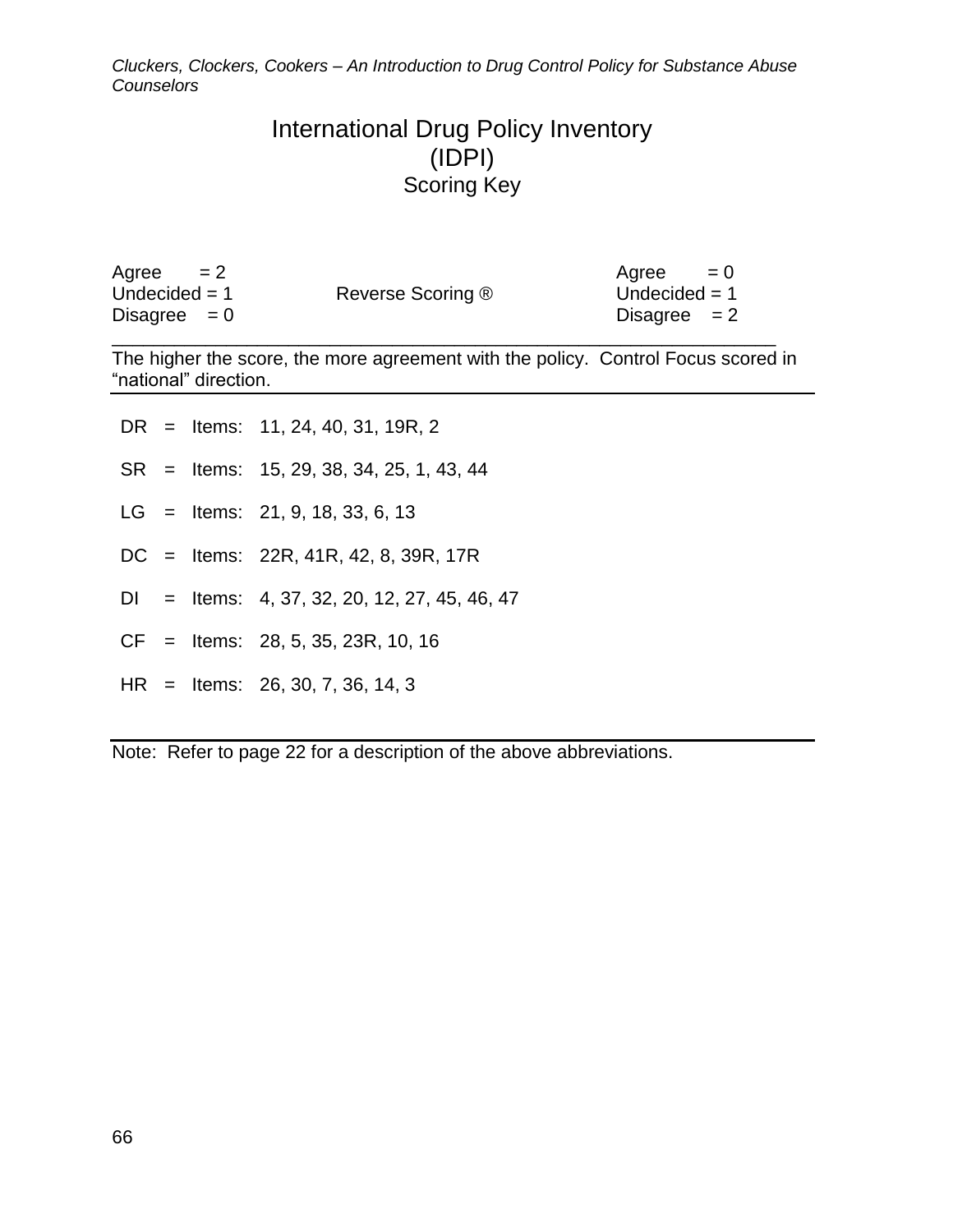# **Appendix B: Post Test and Evaluation for**

*Cluckers, Clockers, and Cookers: An Introduction to Drug Control Policy for Substance Abuse Counselors*

**Directions**: To receive credits for this course, you are required to take a post test and receive a passing score. We have set a minimum standard of 80% as the passing score to assure the highest standard of knowledge retention and understanding. The test is comprised of multiple choice and/or true/false questions that will investigate your knowledge and understanding of the materials found in this CEU Matrix – The Institute for Addiction and Criminal Justice distance learning course.

After you complete your reading and review of this material, you will need to answer each of the test questions. Then, submit your test to us for processing. This can be done in any **one** of the following manners:

1. *Submit your test via the Internet.* All of our tests are posted electronically, allowing immediate test results and quicker processing. First, you may want to answer your post test questions using the answer sheet found at the end of this appendix. Then, return to your browser and go to the Student Center located at:

# <http://www.ceumatrix.com/studentcenter>

Once there, log in as a Returning Customer using your Email Address and Password. Then click on 'Take Exam' and you will be presented with the electronic exam.

To take the exam, simply select from the choices of "a" through "e" for each multiple choice question. For true/false questions, select either "a" for true, or "b" for false. Once you are done, simply click on the submit button at the bottom of the page. Your exam will be graded and you will receive your results immediately. If your score is 80% or greater, you will receive a link to the course evaluation. , which is the final step in the process. Once you submit the evaluation, you will receive a link to the Certificate of Completion. This is the final step in the process, and you may save and / or print your Certificate of Completion.

If, however, you do not achieve a passing score of at least 80%, you will need to review the course material and return to the Student Center to resubmit your answers.

**OR**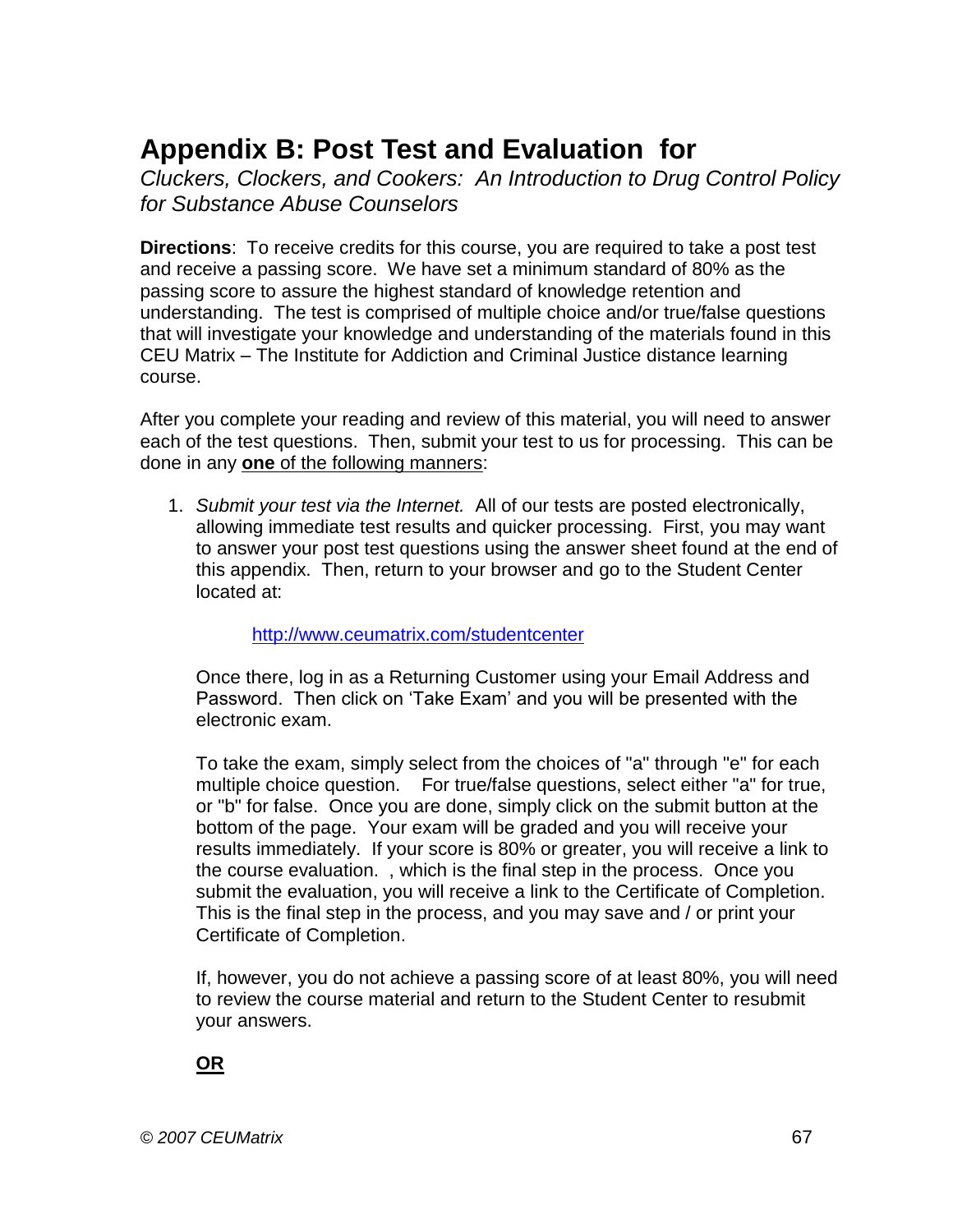2. *Submit your test by mail using the answer sheet found at the end of this package.* First, complete the cover page that will identify the course and provide us with the information that will be included in your Certificate of Completion. Then, answer each of the questions by selecting the best response available and marking your answers on the sheet. The final step is to complete the course evaluation (most certifying bodies require a course evaluation before certificates of completion can be issued). Once completed, mail the information, answer and evaluation sheets to this address:

#### **CEU Matrix - The Institute for Addiction and Criminal Justice Studies P.O. Box 2000 Georgetown, TX 78627**

Once we receive your exam and evaluation sheets, we will grade your test and notify you of the results.

If successful, you will be able to access your Certificate of Completion and print it. Access your browser and go to the Student Center located at:

#### <http://www.ceumatrix.com/studentcenter>

Once there, log in as a Returning Customer using your Email Address and Password. Then click on 'Certificate' and you will be presented with a download of your Certificate of Completion that you may save / and or print. If you would rather have your Certificate of Completion mailed to you, please let us know when you mail your exam and evaluation sheets; or contact us at [ceumatrix@ceumatrix.com](mailto:ceumatrix@ceumatrix.com) or 800.421.4609.

If you do not obtain the required 80% score, we will provide you with feedback and instructions for retesting.

# **OR**

3. *Submit your test by fax.* Simply follow the instructions above, but rather than mailing your sheets, fax them to us at **((512) 863-2231**.

If you have any difficulty with this process, or need assistance, please e-mail us at **[ceumatrix@ceumatrix.com](mailto:ceumatrix@ceumatrix.com)** and ask for help.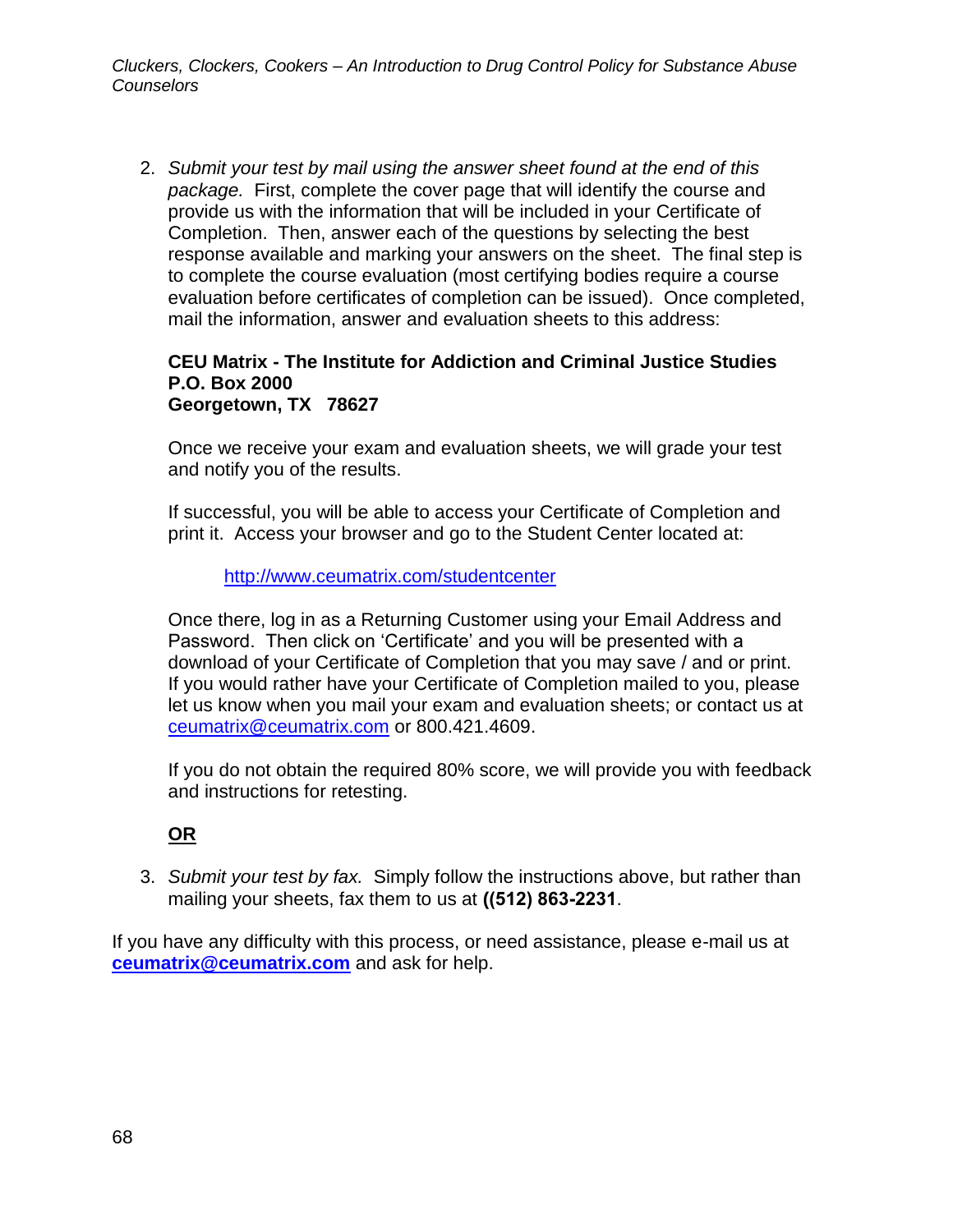# **Answer the following questions by selecting the most appropriate response.**

- 1. The spread of illegal drugs is:
	- a. industrial
	- b. regional
	- c. global
	- d. hemispherical
	- e. modal
- 2. Illegal drugs affect:
	- a. terrorism
	- b. corruption
	- c. human trafficking
	- d. HIV
	- e. All of the above
- 3. Drug epidemics are:
	- a. static
	- b. constantly changing
	- c. not changing
	- d. flat at this time
	- e. constant
- 4. Drugs tend to have \_\_\_\_\_\_ faces.
	- a. three
	- b. four
	- c. two
	- d. dark
	- e. distorted
- 5. Until recently, traditional societies controlled drugs by \_\_\_\_\_ and \_\_\_\_ controls
	- a. legal, judicial
	- b. physical, legal
	- c. penal, court
	- d. legal, moral
	- e. social, cultural
- 6. Drug production/manufacturing usually involves:
	- a. precursors
	- b. cursors
	- c. precontracts
	- d. contingencies
	- e. premacks
- 7. Drug control policy targets \_\_\_\_\_\_ zones in the illegal drug industry.

*© 2007 CEUMatrix* 69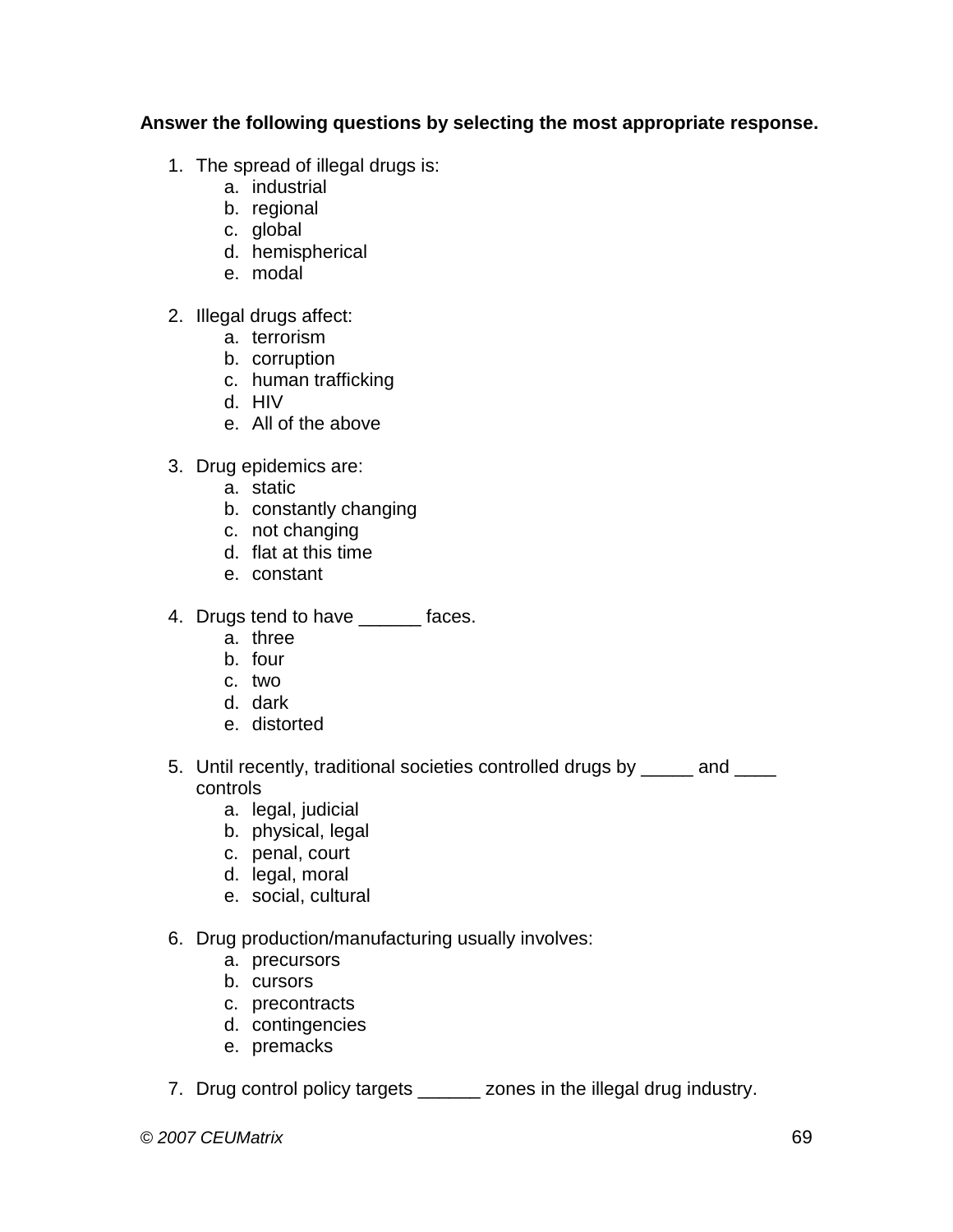- a. two
- b. six
- c. five
- d. four
- e. three

8. A small mobile, clandestine lab to produce meth is:

- a. speed lab
- b. box lab
- c. bucket lab
- d. square lab
- e. slab lab
- 9. Clockers are:
	- a. cookers who time the chemical reaction
	- b. old time dealers
	- c. dealers who watch the clock
	- d. dealers who only work 8 hours a day
	- e. entry lever dealers
- 10.Cluckers are:
	- a. point men
	- b. middle men
	- c. runners
	- d. mules
	- e. bag men
- 11.A teen age street dealer is called:
	- a. jumper
	- b. comic
	- c. clown
	- d. juggler
	- e. jester
- 12.Drug proceeds are frequently laundered at:
	- a. dog houses
	- b. rigged houses
	- c. Giro houses
	- d. slam houses
	- e. cap houses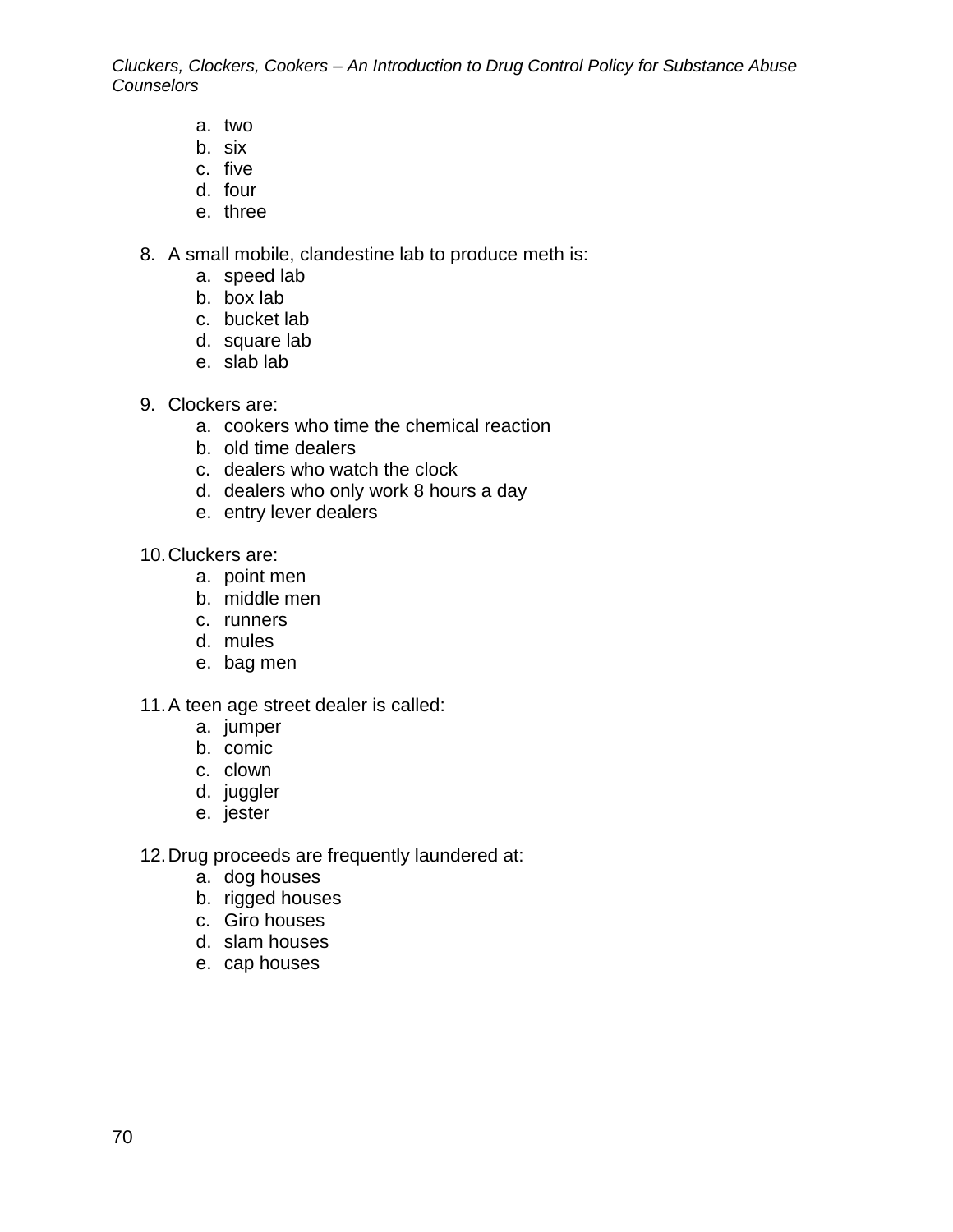- 13.A paper boy is:
	- a. a meth cooker
	- b. a precursor seller
	- c. a money courier
	- d. a meth peddler
	- e. a heroin peddler

14.A person who carries drugs is called:

- a. mule
- b. donkey
- c. horse
- d. goat
- e. rooster

15.An individual who sells fake crack and then flees is called:

- a. dead head
- b. streaker
- c. sooner
- d. boomer
- e. zoomer

16.A travel agent is:

- a. A courier
- b. An LSD supplier
- c. Chemical salesman
- d. A zoomer
- e. A steerer

## 17.Transferring bulk and drugs to capsules is called:

- a. cap down
- b. cap up
- c. cap off
- d. capping the cine
- e. pharming

#### 18.Heroin from Afghanistan is called:

- a. PITA
- b. IAP
- c. AIP
- d. Iranian Gold
- e. Pakistani Pop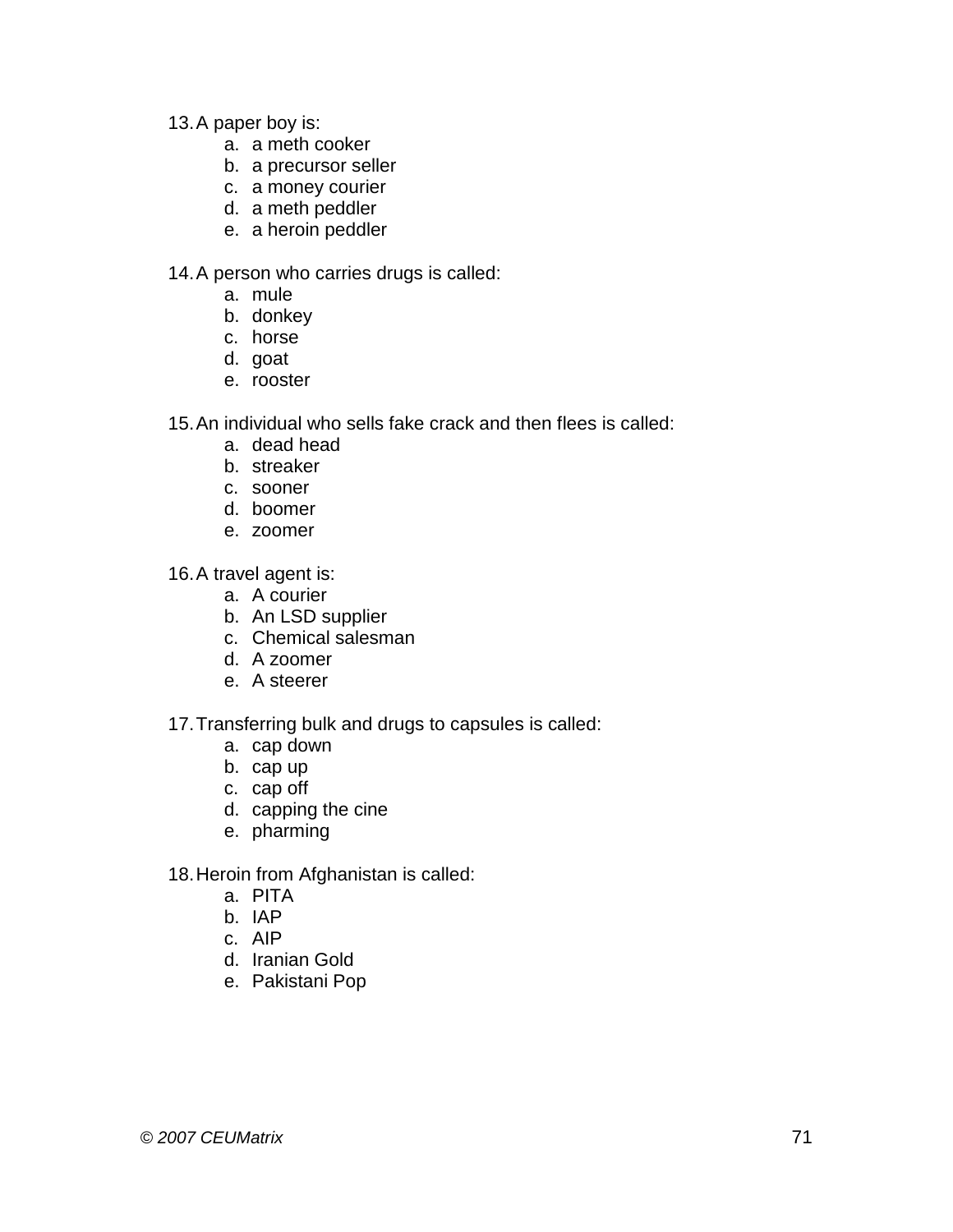19.Black gungi is a term for marijuana from:

- a. Somalia
- b. Chile
- c. Mexico
- d. China
- e. India

20.Dagga is marijuana from:

- a. Poland
- b. Spain
- c. South Africa
- d. Iran
- e. Jamaica
- 21.Ganja is marijuana from:
	- a. Poland
	- b. Spain
	- c. South Africa
	- d. Iran
	- e. Jamaica
- 22.Kabak is marijuana from:
	- a. Jamaica
	- b. Turkey
	- c. Greece
	- d. Iran
	- e. Hawaii
- 23.Very potent marijuana from Morocco, Lebanon, or other middle eastern countries is called:
	- a. Kaff
	- b. Khyaf
	- c. Kief
	- d. All of the above
	- e. None of the above
- 24.Marijuana from Hawaii is called:
	- a. Island tea
	- b. Dimba
	- c. Maui-Wowie
	- d. Maui Red
	- e. Blue Hawaii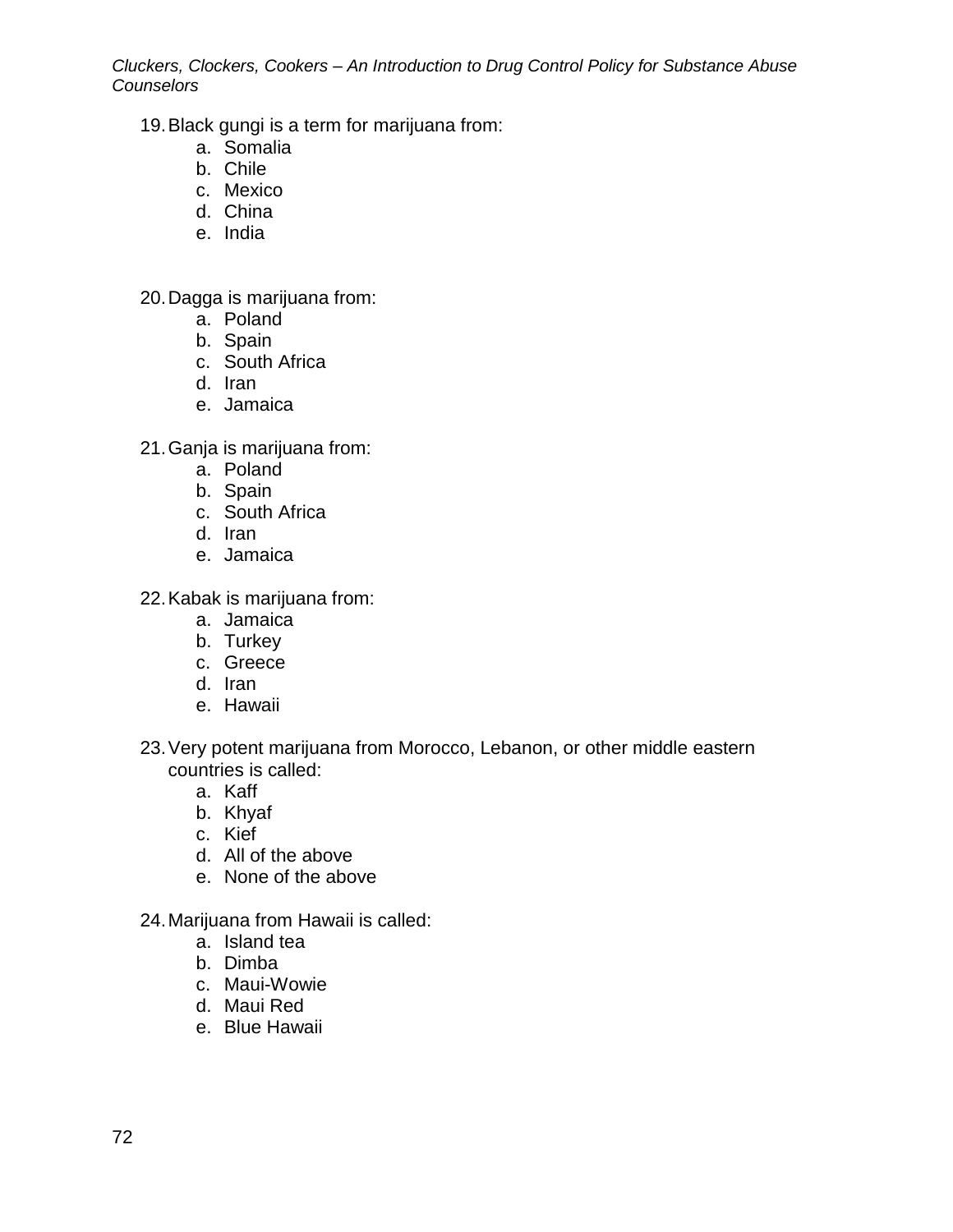- 25.Marijuana from Canada is called:
	- a. BC lights
	- b. Can-am grass
	- c. Northern flash
	- d. Northern borealis
	- e. Northern lights

#### 26.Marijuana from Vietnam is called:

- a. Red min
- b. Blue min
- c. Blue de hue
- d. Hue gold
- e. Saigon gold

27.Ruderalis is marijuana from:

- a. British Colombia
- b. Poland
- c. Spain
- d. Russia
- e. Sweden

28.Blue sky blond is marijuana from:

- a. Russia
- b. Poland
- c. Columbia
- d. Brazil
- e. Mexico

### 29.Chiba Chiba is high potency marijuana from:

- a. Russia
- b. Poland
- c. Columbia
- d. Brazil
- e. Mexico
- 30.Caballo, Calbo, Carga, and Carne are all Spanish words for:
	- a. Heroin
	- b. Marijuana
	- c. Cocaine
	- d. Meth
	- e. Peyote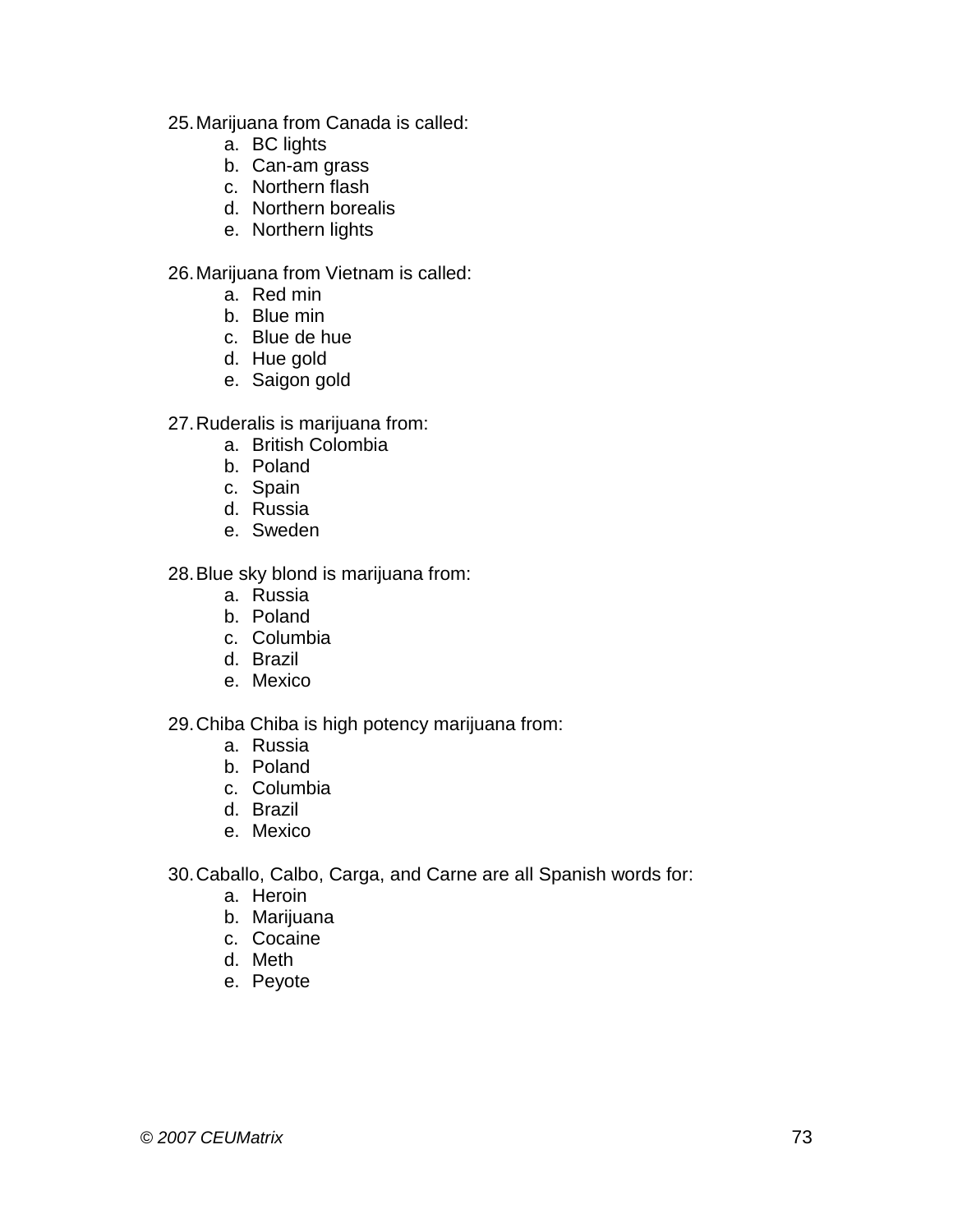- 31.Drug treatment programs are included as a type of which drug control strategy?
	- a. Harm reduction
	- b. Demand reduction
	- c. Supply reduction
	- d. Control focus
	- e. Trafficking reduction
- 32.Methadone maintenance is a form of which type of drug control strategy?
	- a. Harm reduction
	- b. Demand reduction
	- c. Supply reduction
	- d. Prohibition
	- e. Legalization
- 33.One of the serious disadvantages of decriminalization of drugs is:
	- a. dual diagnosis
	- b. dual treatment
	- c. dual convictions
	- d. dual mandate
	- e. dualism
- 34.The country that has the second largest producer at opium in the world in 2005 was:
	- a. Thailand
	- b. Burma
	- c. Laos
	- d. China
	- e. Vietnam

35.Europe is the major source of:

- a. MDMA
- b. Cocaine
- c. Heroin
- d. Marijuana
- e. Opium

36.FARC, AUC, and ELN are terrorist groups in:

- a. Laos
- b. Brazil
- c. Russia
- d. Iran
- e. Columbia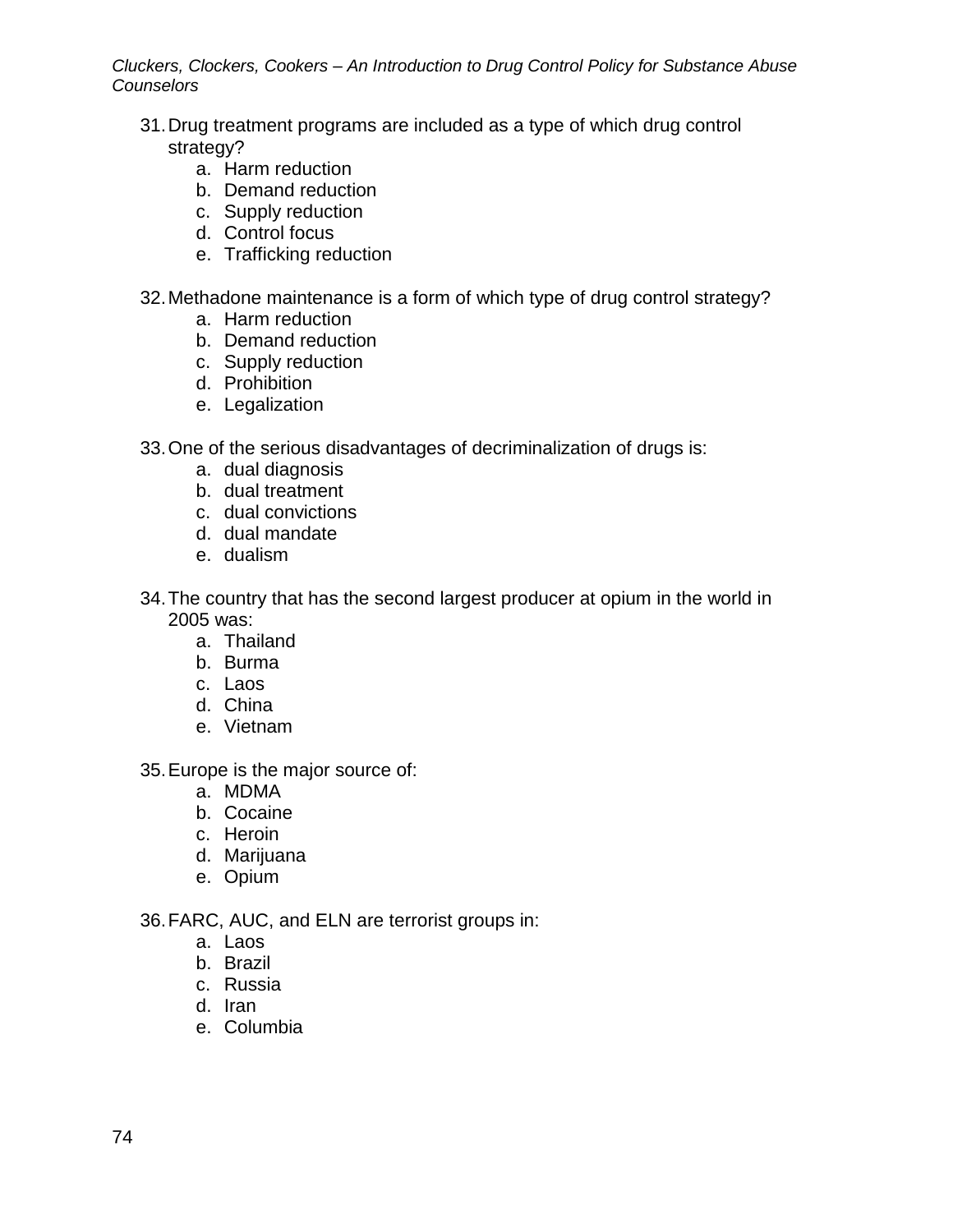- 37.The largest illicit opium-producing country in the world is:
	- a. Laos
	- b. Columbia
	- c. Afghanistan
	- d. Burma
	- e. Nigeria

38.The Caribbean plays a prominent role in:

- a. marijuana growing
- b. heroin production
- c. meth production
- d. cocaine production
- e. money laundering

#### 39.A thriving industry in Canada is:

- a. cannabis cultivation
- b. heroin production
- c. synthetic drug production
- d. cocaine production
- e. both "a" and "c"

40.Most of the illicit drugs that enter the U.S. are:

- a. smuggled through the parts
- b. smuggled across the Canadian border
- c. smuggled through Florida
- d. smuggled across the US-Mexico border
- e. Flown in to clandestine airstrips
- 41. Modern day crime transactions are usually instruments of Dollars, Euros,

and \_\_\_\_\_\_\_\_\_.

- a. Pesos
- b. Certificates of deposit
- c. Gold
- d. Silver
- e. Diamonds
- 42. The FATF has created the **\_\_\_\_\_\_\_** recommendations.
	- a.  $10 + 1$
	- b.  $2 + 2$
	- c. 40 + 9
	- d.  $20 + 5$
	- e. 6 + 6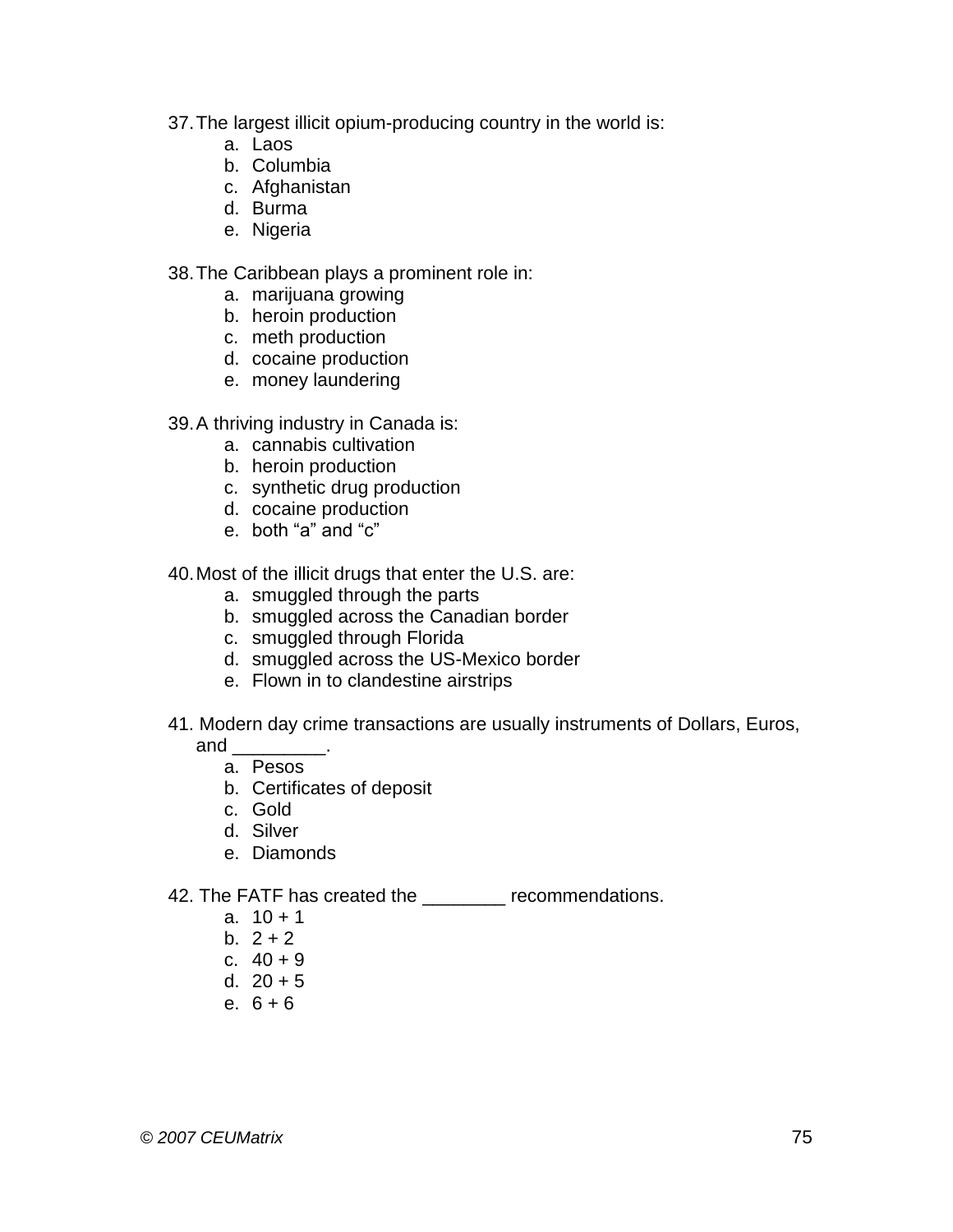- 43. A key vulnerability factor in controlling money launderers is a lack of what requirements?
	- a. Know your drug
	- b. Drug knowledge
	- c. Know you neighbor
	- d. Know your monetary instruments
	- e. Know—your—client
- 44. Super labs are increasingly taking place in:
	- a. Turkey
	- b. Mexico
	- c. Laos
	- d. Brazil
	- e. Florida
- 45. The ratio of pseudoephedrine to methamphetamines is:
	- a. 1 to 1
	- b. 5.6 to 1
	- c. 10.6 to 1
	- d. 1.6 to 1
	- e. 6 to 1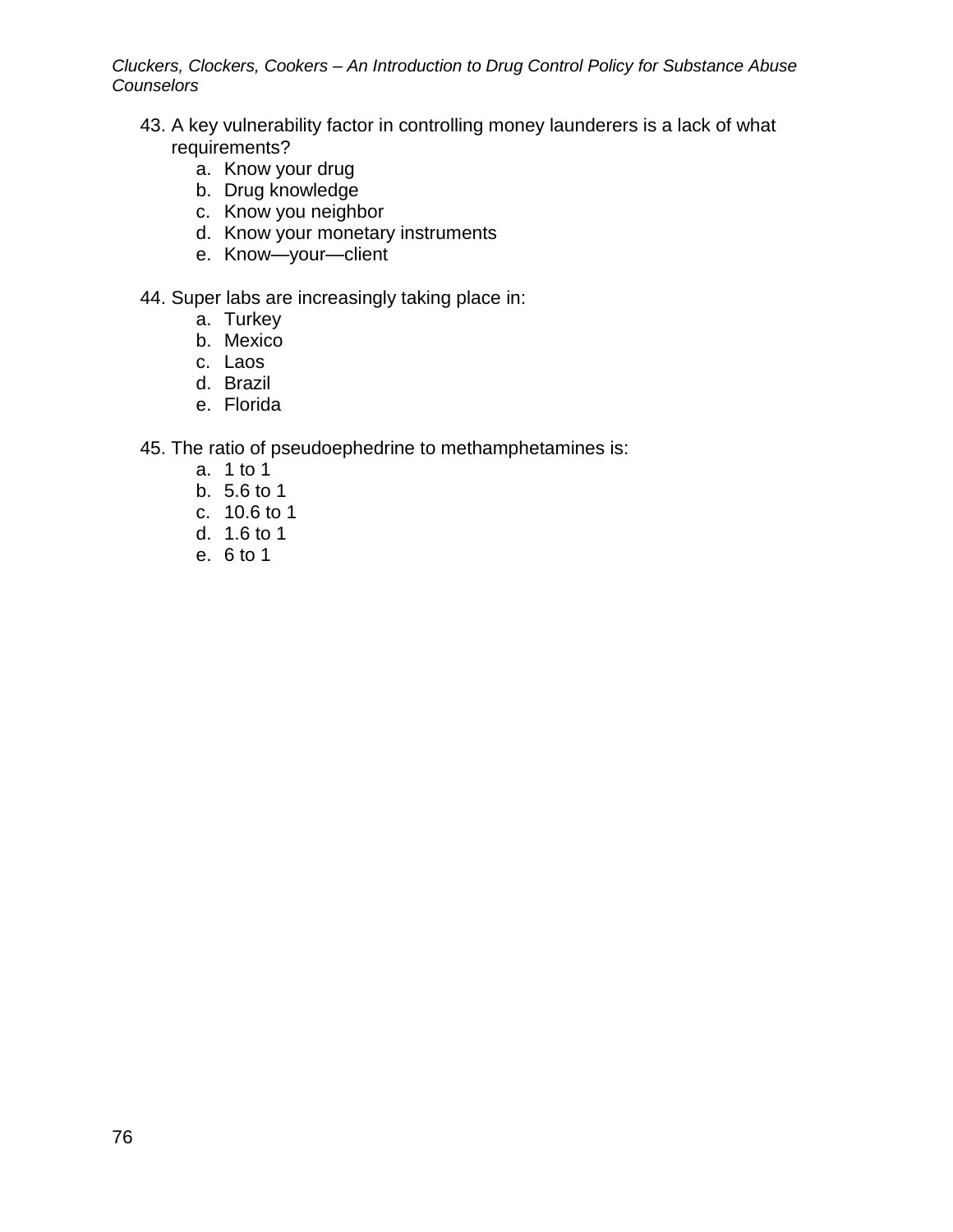## Fax/Mail Answer Sheet *CEU Matrix - The Institute for Addiction and Criminal Justice Studies Coursework*

Test results for the course "Cluckers, Clockers and Cookers…"

## **If you submit your test results online, you do not need to return this form.**

On the following sheet, mark your answers clearly. Once you have completed the test, please return this sheet and the answer sheet in *one* of the following ways:

- 1. Fax your answer sheets to the following phone number: **(512) 863-2231**. This fax machine is available 24 hours per day. **OR**
- 2. Send the answer sheet to: **CEU Matrix - The Institute for Addiction and Criminal Justice Studies P.O. Box 2000 Georgetown, TX 78627**

You will receive notification of your score within 48 business hours of our receipt of the answer sheet. If you do not pass the exam, you will receive instructions at that time.

*© 2007 CEUMatrix* 77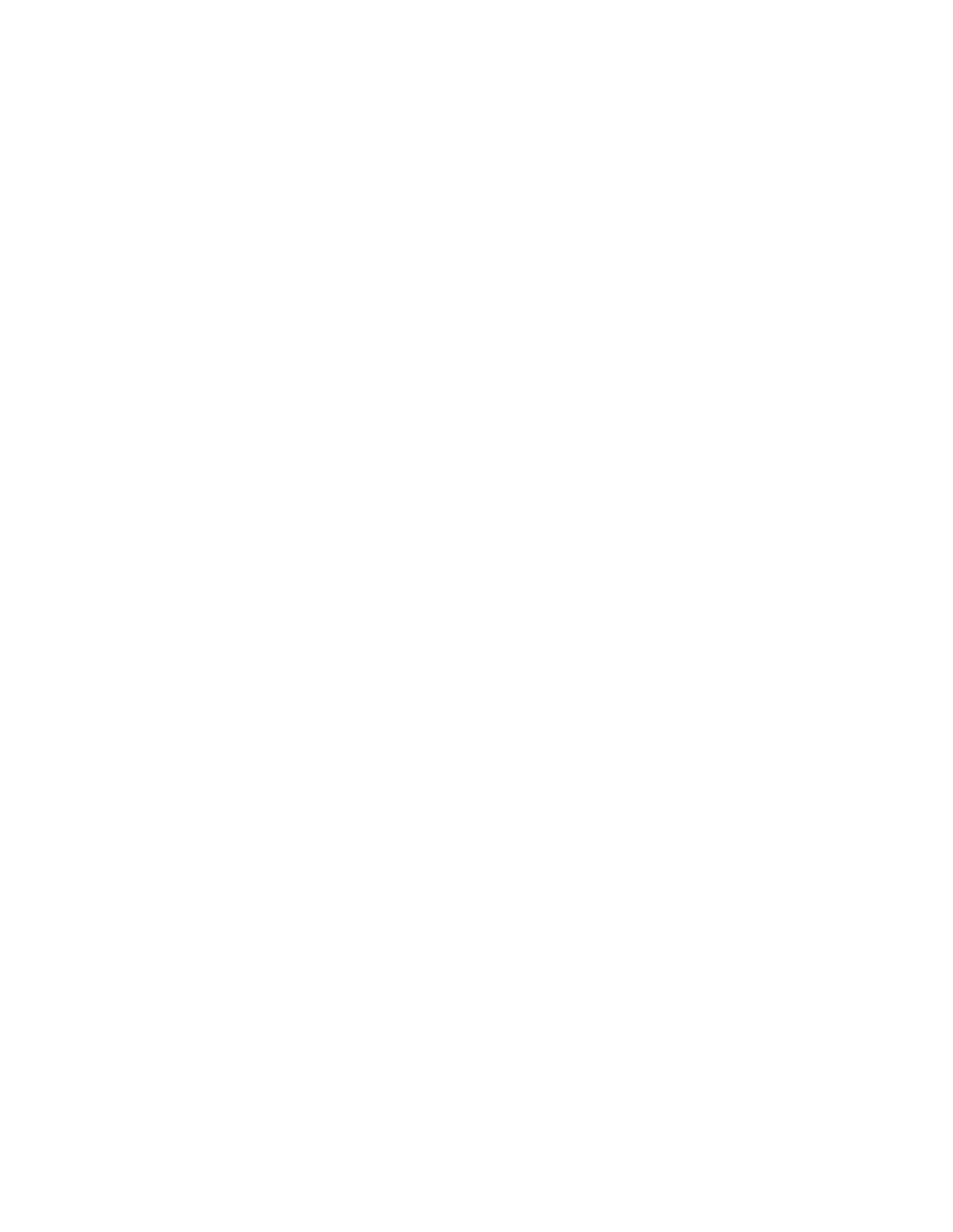**Name: \_\_\_\_\_\_\_\_\_\_\_\_\_\_\_\_\_\_\_\_\_\_\_\_\_\_\_\_\_\_\_\_\_\_\_\_\_\_\_\_\_\_\_\_\_\_\_\_\_\_\_\_\_\_\_\_\_**

|  |  | 1. [A] [B] [C] [D] [E] 16. [A] [B] [C] [D] [E] 31. [A] [B] [C] [D] [E]  |  |  |  |  |  |  |
|--|--|-------------------------------------------------------------------------|--|--|--|--|--|--|
|  |  | 2. [A] [B] [C] [D] [E] 17. [A] [B] [C] [D] [E] 32. [A] [B] [C] [D] [E]  |  |  |  |  |  |  |
|  |  | 3. [A] [B] [C] [D] [E] 18. [A] [B] [C] [D] [E] 33. [A] [B] [C] [D] [E]  |  |  |  |  |  |  |
|  |  | 4. [A] [B] [C] [D] [E] 19. [A] [B] [C] [D] [E] 34. [A] [B] [C] [D] [E]  |  |  |  |  |  |  |
|  |  | 5. [A] [B] [C] [D] [E] 20. [A] [B] [C] [D] [E] 35. [A] [B] [C] [D] [E]  |  |  |  |  |  |  |
|  |  | 6. [A] [B] [C] [D] [E] 21. [A] [B] [C] [D] [E] 36. [A] [B] [C] [D] [E]  |  |  |  |  |  |  |
|  |  | 7. [A] [B] [C] [D] [E] 22. [A] [B] [C] [D] [E] 37. [A] [B] [C] [D] [E]  |  |  |  |  |  |  |
|  |  | 8. [A] [B] [C] [D] [E] 23. [A] [B] [C] [D] [E] 38. [A] [B] [C] [D] [E]  |  |  |  |  |  |  |
|  |  | 9. [A] [B] [C] [D] [E] 24. [A] [B] [C] [D] [E] 39. [A] [B] [C] [D] [E]  |  |  |  |  |  |  |
|  |  | 10. [A] [B] [C] [D] [E] 25. [A] [B] [C] [D] [E] 40. [A] [B] [C] [D] [E] |  |  |  |  |  |  |
|  |  | 11. [A] [B] [C] [D] [E] 26. [A] [B] [C] [D] [E] 41. [A] [B] [C] [D] [E] |  |  |  |  |  |  |
|  |  | 12. [A] [B] [C] [D] [E] 27. [A] [B] [C] [D] [E] 42. [A] [B] [C] [D] [E] |  |  |  |  |  |  |
|  |  | 13. [A] [B] [C] [D] [E] 28. [A] [B] [C] [D] [E] 43. [A] [B] [C] [D] [E] |  |  |  |  |  |  |
|  |  | 14. [A] [B] [C] [D] [E] 29. [A] [B] [C] [D] [E] 44. [A] [B] [C] [D] [E] |  |  |  |  |  |  |
|  |  | 15. [A] [B] [C] [D] [E] 30. [A] [B] [C] [D] [E] 45. [A] [B] [C] [D] [E] |  |  |  |  |  |  |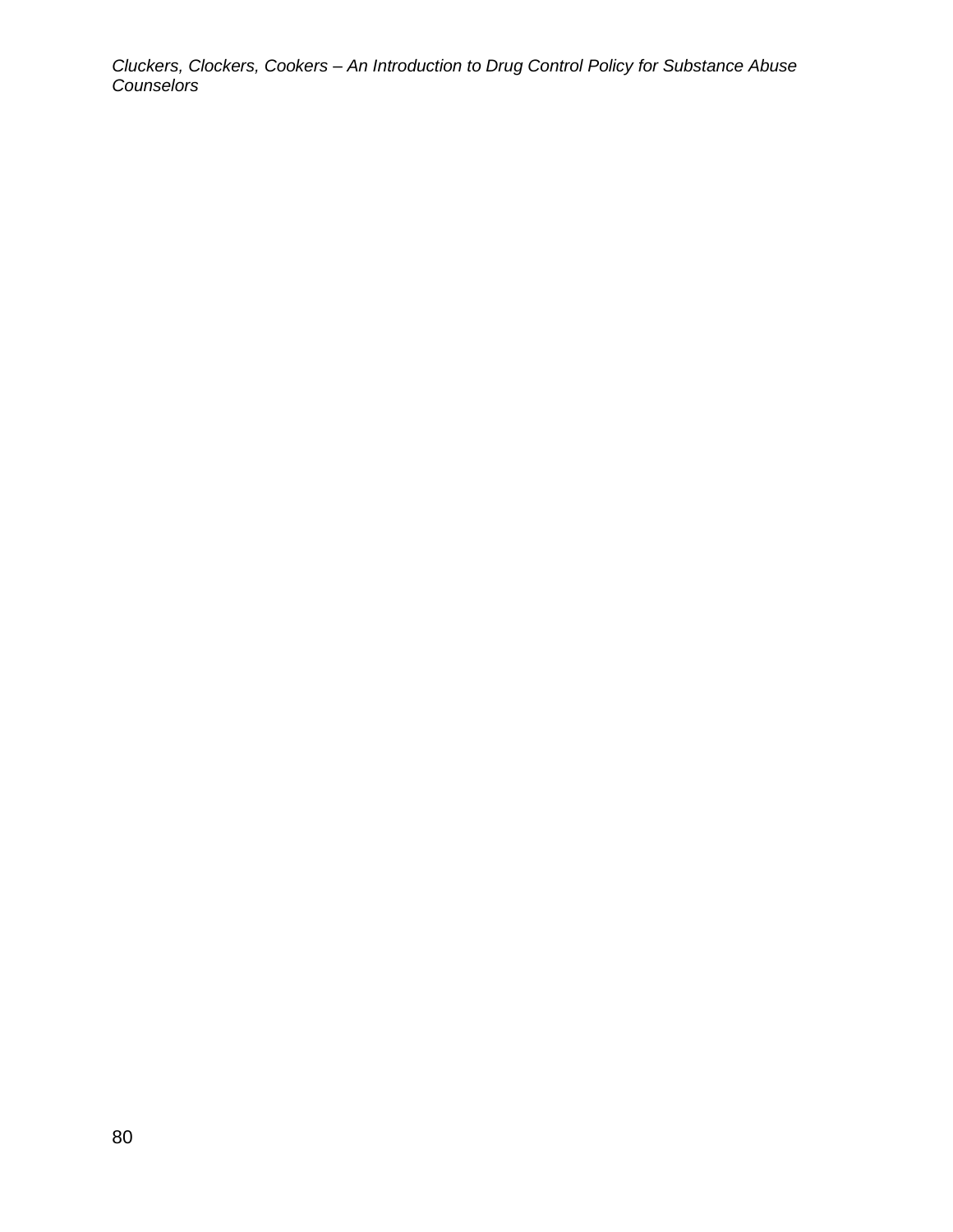# *CEU Matrix*

# *The Institute for Addiction and Criminal Justice Studies*

# *Course Evaluation – Hard Copy Format*

The final step in the process required to obtain your course certificate is to complete this course evaluation. These evaluations are used to assist us in making sure that the course content meets the needs and expectations of our students. Please fill in the information completely and include any comments in the spaces provided. Then, if mailing or faxing your test results, return this form along with your answer sheet for processing. **If you submit your evaluation online, you do not need to return this form.**

 $NAMF:$ 

| DATE:                                                                        |                                                    |                                  |  |  |  |  |
|------------------------------------------------------------------------------|----------------------------------------------------|----------------------------------|--|--|--|--|
| <b>COURSE CONTENT</b>                                                        |                                                    |                                  |  |  |  |  |
| Information presented met the goals<br>and objectives stated for this course | □ Start Over<br>$\Box$ Good<br>$\Box$ Excellent    | $\Box$ Needs work<br>□ Very Good |  |  |  |  |
| <b>Information was relevant</b>                                              | □ Start Over<br>$\Box$ Good<br>$\Box$ Excellent    | $\Box$ Needs work<br>□ Very Good |  |  |  |  |
| Information was interesting                                                  | □ Start Over<br>$\Box$ Good<br>$\Box$ Excellent    | $\Box$ Needs work<br>□ Very Good |  |  |  |  |
| Information will be useful in my work                                        | □ Start Over<br>$\Box$ Good<br>$\square$ Excellent | $\Box$ Needs work<br>□ Very Good |  |  |  |  |
| Format of course was clear                                                   | □ Start Over<br>$\Box$ Good<br>$\square$ Excellent | $\Box$ Needs work<br>□ Very Good |  |  |  |  |
| <b>POST TEST</b>                                                             |                                                    |                                  |  |  |  |  |
| Questions covered course materials                                           | □ Start Over<br>$\Box$ Good<br>$\Box$ Excellent    | $\Box$ Needs work<br>□ Very Good |  |  |  |  |
| <b>Questions were clear</b>                                                  | □ Start Over<br>$\Box$ Good<br>$\Box$ Excellent    | $\Box$ Needs work<br>□ Very Good |  |  |  |  |
| Answer sheet was easy to use                                                 | □ Start Over<br>$\Box$ Good<br>$\square$ Excellent | $\Box$ Needs work<br>□ Very Good |  |  |  |  |